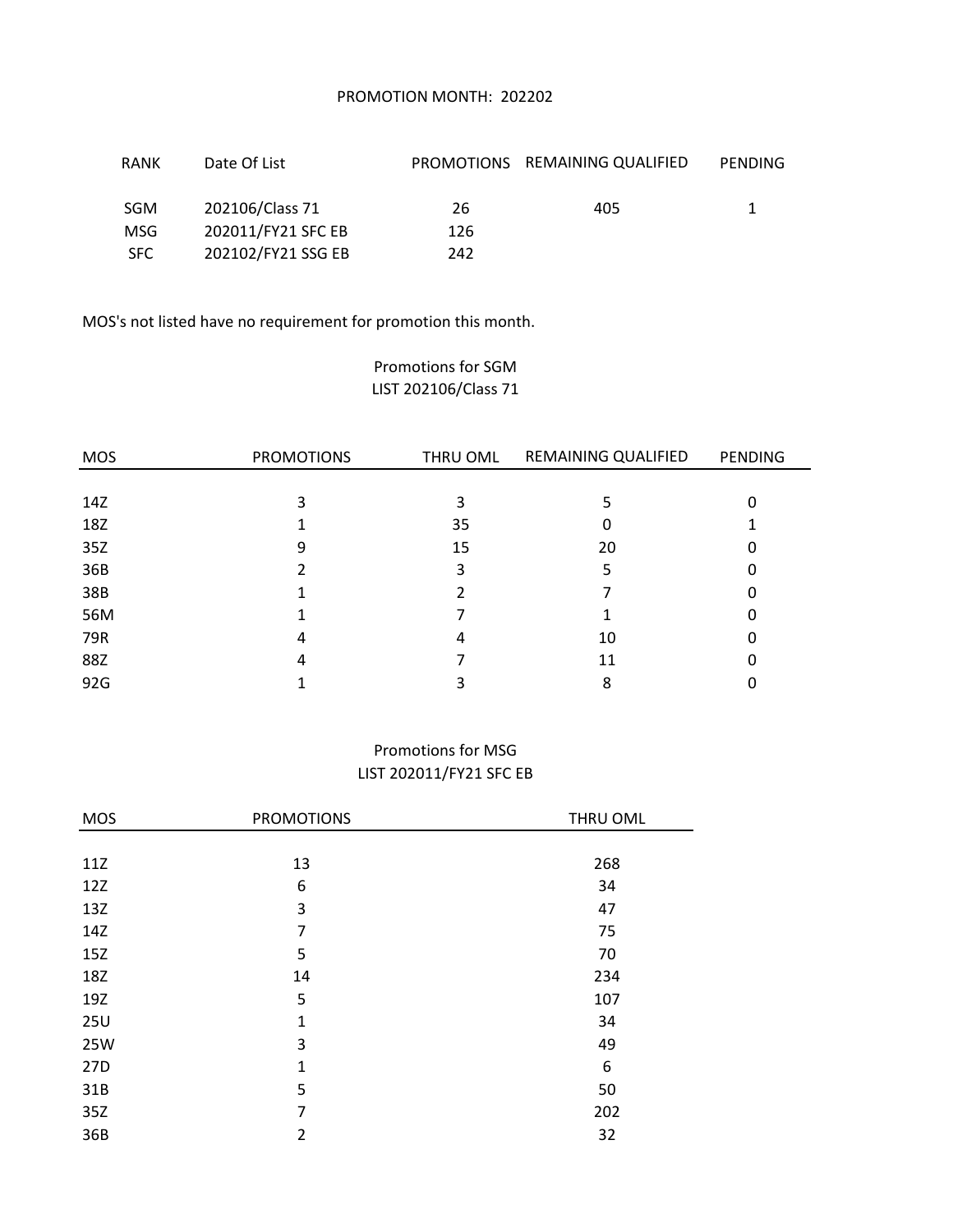| 4              | 32           |
|----------------|--------------|
| $\overline{2}$ | 50           |
| $\mathbf{1}$   | 24           |
| 3              | 26           |
| $\mathbf{1}$   | 22           |
| $\mathbf{1}$   | 18           |
| $\mathbf{1}$   | 19           |
| 3              | 64           |
| 13             | 143          |
| $\overline{2}$ | 49           |
| 6              | 47           |
| $\mathbf 1$    | 12           |
| 8              | 214          |
| $\mathbf{1}$   | 53           |
| $\overline{2}$ | 29           |
| $\mathbf{1}$   | 20           |
| $\mathbf{1}$   | $\mathbf{1}$ |
| 3              | 44           |
|                |              |

# LIST 202102/FY21 SSG EB Promotions for SFC

| <b>MOS</b> | <b>PROMOTIONS</b> | THRU OML       |
|------------|-------------------|----------------|
|            |                   |                |
| 11B        | 12                | 373            |
| $11C$      | $\overline{2}$    | 9              |
| 12B        | 11                | 71             |
| 12M        | $\mathbf 1$       | 3              |
| <b>12N</b> | 3                 | 15             |
| 13B        | 5                 | 82             |
| 13M        | $\mathbf{1}$      | 6              |
| 14E        | 5                 | 29             |
| 14G        | $\overline{2}$    | 42             |
| 14H        | 3                 | 13             |
| 14P        | $\mathbf{1}$      | $\overline{2}$ |
| <b>14T</b> | $\mathbf{1}$      | 9              |
| 15C        | $\mathbf{1}$      | 15             |
| <b>15E</b> | $\mathbf{1}$      | 3              |
| 15Q        | $\mathbf 1$       | 8              |
| 15R        | 4                 | 28             |
| <b>15U</b> | $\overline{2}$    | 28             |
| 17C        | $\mathbf{1}$      | 22             |
| 18B        | $\overline{2}$    | 101            |
| <b>18C</b> | $\overline{7}$    | 88             |
| 18D        | 5                 | 110            |
| 18E        | 3                 | 170            |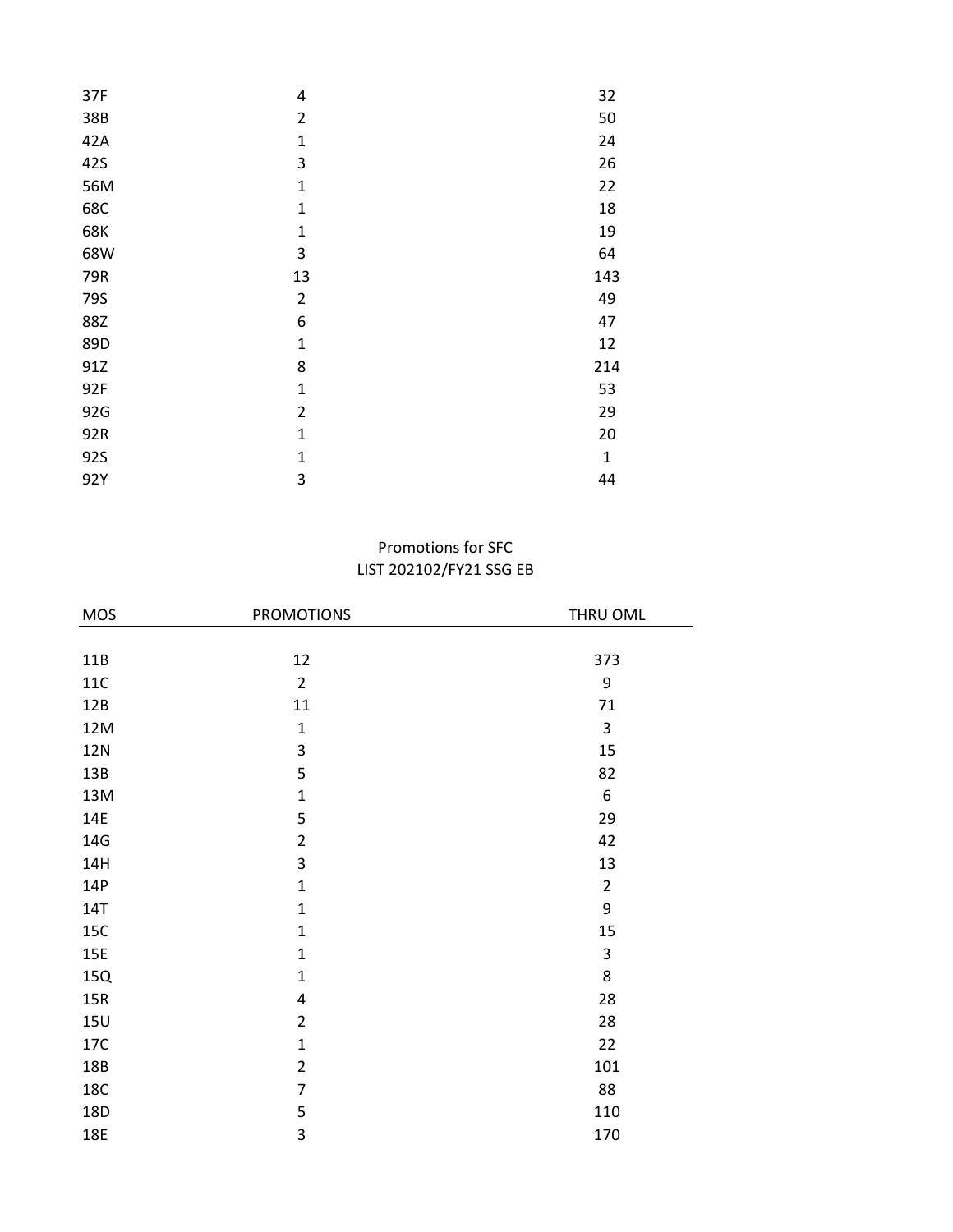| 19 <sub>D</sub> | 6                       | 34        |
|-----------------|-------------------------|-----------|
| 19K             | 5                       | 25        |
| 25B             | $\mathbf{1}$            | 13        |
| 25E             | $\mathbf{1}$            | $\pmb{4}$ |
| 25U             | $\overline{c}$          | 5         |
| <b>25W</b>      | 6                       | 107       |
| 27D             | $\mathbf{1}$            | 10        |
| 31B             | 7                       | 101       |
| 35G             | $\mathbf{1}$            | 18        |
| 35L             | 5                       | 37        |
| 35N             | 4                       | 111       |
| 35P             | $\overline{\mathbf{c}}$ | 30        |
| 35T             | 4                       | 34        |
| 37F             | 3                       | 86        |
| 38B             | $\overline{c}$          | 41        |
| 42A             | 20                      | 463       |
| 46Z             | $\overline{c}$          | 20        |
| 68A             | 4                       | 13        |
| 68D             | $\mathbf{1}$            | 10        |
| 68J             | 3                       | 18        |
| 68K             | $\mathbf{1}$            | 28        |
| 68R             | $\mathbf{1}$            | 4         |
| 68W             | 5                       | 53        |
| 79R             | 12                      | 199       |
| 79S             | $\overline{c}$          | 6         |
| 88H             | $\mathbf{1}$            | 12        |
| 88M             | 8                       | 31        |
| <b>88N</b>      | 5                       | 56        |
| 89D             | $\mathbf{1}$            | 31        |
| 91A             | $\mathbf{1}$            | 3         |
| 91M             | 11                      | 41        |
| 91P             | $\overline{\mathbf{c}}$ | 12        |
| 91S             | 3                       | 22        |
| 91X             | 9                       | 104       |
| 92A             | 9                       | 98        |
| 92G             | $\mathbf{1}$            | 20        |
| 92M             | $\mathbf 1$             | 8         |
| 92R             | $\mathbf{1}$            | 24        |
| 92Y             | 10                      | 179       |
| 94S             | $\mathbf{1}$            | 3         |
| 94W             | 3                       | 59        |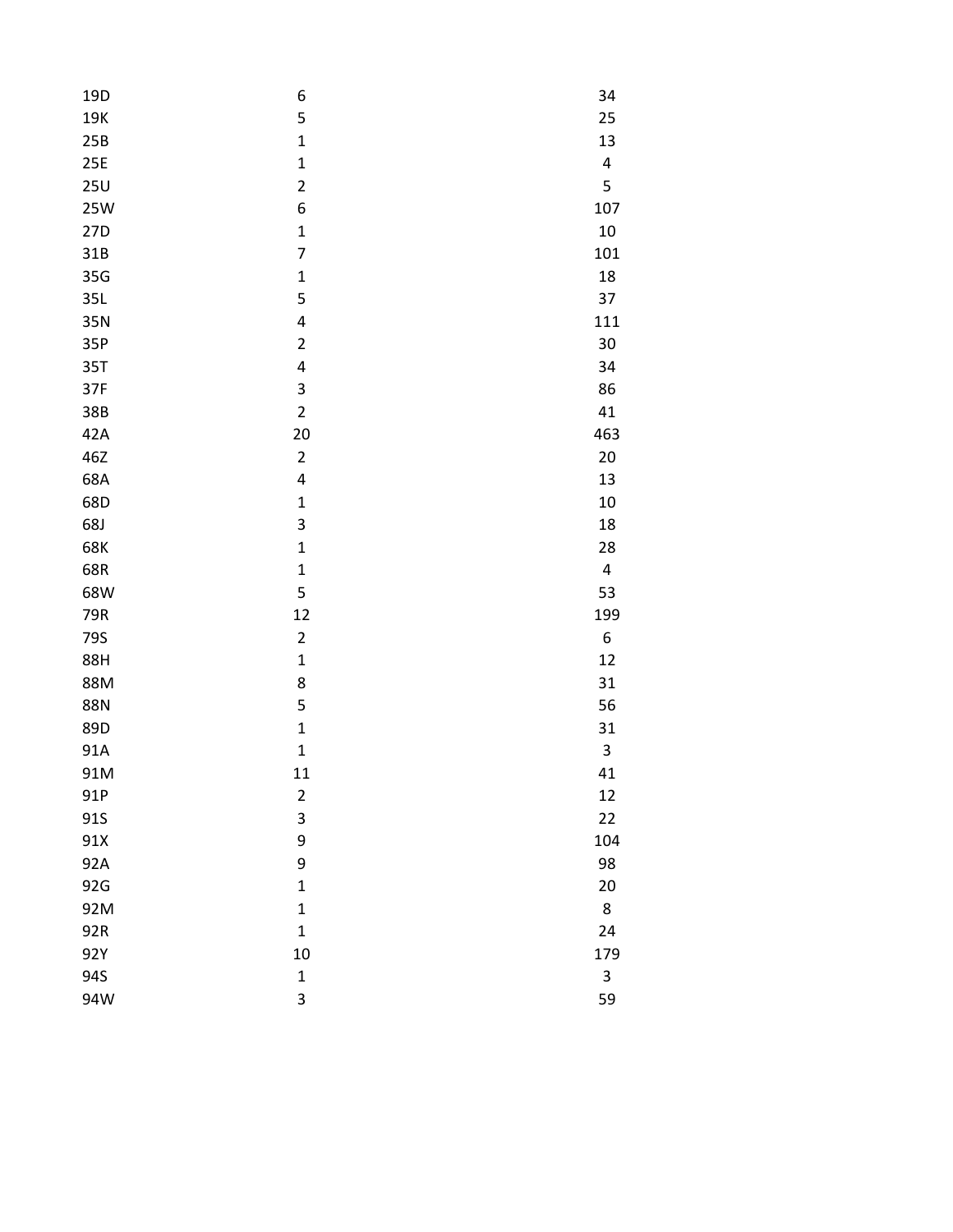The Secretary of the Army has reposed special trust and confidence in the patriotism, valor, fidelity and professional excellence of the following noncommissioned officers. In view of these qualities and their demonstrated leadership potential and dedicated service to the United States Army, they are, therefore, promoted to the grade of rank shown. Promotion is made in the MOS shown in the name line and the MOS is awarded as his or her primary MOS on the effective date of promotion. Promotion is not valid and will be revoked if the Soldier concerned is not in a promotable status on the effective date of promotion. Acceptance of promotion constitutes acceptance of a 3-year service remaining requirement from the effective date of promotion for Soldiers selected on a FY12 or later board. Soldiers with over 12 years AFS are required to reenlist for indefinite status if they do not have sufficient time remaining to meet this requirement, or decline promotion IAW AR 600-8-19, paragraphs 1-26 and 4-8. The authority for this promotion is AR 600-8-19, paragraph 4-7.

\* Temporary Promotion IAW HQDA MEMO dated 20 October 2017, SUBJECT: Exception to Policies - Enlisted Promotions.

\*\*Temporary Promotion IAW HQDA MEMO dated 20 October 2021, SUBJECT: Expanded Application of Temporary Promotion to Master Sergeant and Sergeant First Class. All other aspects of this temporary promotion application remains unchanged for deployed, pregnancy/post-partum, and SGM Non-resident Course. Deployed and pregnancy/post-partum will receive amendment orders with their PME Completion Date. SGM Non-resident Course will receive their promotion orders via enterprise e-mail.

ORDER NO: 12 -1 , 20220112

| <b>BERRY ROBERT HOWARD</b>         | 35Z6                      |  |                      | SGM 01 FEB 2022 UB24      | 20321031 |                                     |
|------------------------------------|---------------------------|--|----------------------|---------------------------|----------|-------------------------------------|
| <b>BLAIR SEAN PATRICK</b>          | 35Z6                      |  |                      | SGM 01 FEB 2022 UB29      | 20280831 |                                     |
| <b>BRESLIN MARY MICHELLE **</b>    | 35Z6                      |  | SGM 01 FEB 2022 FS14 |                           | 20310731 |                                     |
| <b>BROWN ANDREW BURL **</b>        | 14Z6                      |  |                      | SGM 01 FEB 2022 TD10      | 20330630 |                                     |
| <b>BRYANT ERIC EUGENE</b>          | 88Z6                      |  |                      | SGM 01 FEB 2022 UA32      | 20260630 |                                     |
| CARTER MICHAEL THOMAS              | 79R6                      |  |                      | SGM 01 FEB 2022 HR01      | 20330731 |                                     |
| <b>COLON ADALBERTO JR</b>          | 35Z6                      |  |                      | SGM 01 FEB 2022 UA68      | 20290831 |                                     |
| <b>COTTO LEONOR</b>                | 88Z6                      |  |                      | SGM 01 FEB 2022 MD12      | 20320430 |                                     |
| DAVIS THOMAS RYAN III              | 56M6 SGM 01 FEB 2022 TD03 |  |                      |                           | 20281231 |                                     |
| <b>DOW THOMAS CRAIG</b>            | 79R6                      |  |                      | SGM 01 FEB 2022 HR01      | 20280930 |                                     |
| DOWNIN MICHAEL EUGENE              | 79R6                      |  |                      | SGM 01 FEB 2022 HR01      | 20310630 |                                     |
| ELLIS STEPHANIE LATESHIA           | 36B6                      |  |                      | SGM 01 FEB 2022 UA07      | 20300831 |                                     |
| FORTIER JAMES ROJAS                | 35Z6                      |  |                      | SGM 01 FEB 2022 MD12      | 20320131 |                                     |
| <b>GOLDEN ANTONIO</b>              | 14Z6                      |  |                      | SGM 01 FEB 2022 UB48      | 20300630 |                                     |
| <b>HOBBS MEGAN ANN **</b>          | 35Z6                      |  |                      | SGM 01 FEB 2022 TD25      | 20320630 |                                     |
| <b>JEANFRANCOIS ANGLADE</b>        | 36B6                      |  |                      | SGM 01 FEB 2022 UA73      | 20261130 |                                     |
| JOHNSON CARLOS MARQUEZ             | 88Z6                      |  | SGM 01 FEB 2022 FS02 |                           | 20300228 |                                     |
| LABUDA CHARLES ANDREW JR           | 18Z6                      |  |                      | SGM 01 FEB 2022 UA38      | 20320630 |                                     |
| <b>MURRAY ERIC MICHAEL</b>         | 35Z6                      |  |                      | SGM 01 FEB 2022 TD25      | 20320430 |                                     |
| SAWYER JAMES CECIL                 | 79R6                      |  |                      | SGM 01 FEB 2022 HR01      | 20340930 |                                     |
| ORDER NO: 12 -2, 20220112          |                           |  |                      |                           |          |                                     |
| SCOTT DAVID ALLEN JR               | 35Z6                      |  |                      | SGM 01 FEB 2022 TD06      | 20280630 |                                     |
| SWARTZ CHRISTOPHER MICHAEL         | 38B6                      |  |                      | SGM 01 FEB 2022 UA69      | 20350228 |                                     |
| TORO JORGE RAFAEL **               | 35Z6                      |  |                      | SGM 01 FEB 2022 MD13      | 20280630 |                                     |
| <b>WARREN GEORGE RAEPHEALE</b>     | 88Z6                      |  |                      | SGM 01 FEB 2022 HR01      | 20310531 |                                     |
| <b>WILSON MELISHA KARON</b>        |                           |  |                      | 92G6 SGM 01 FEB 2022 UA91 | 20320131 |                                     |
| WINEMILLER MICHAEL BRETT           | 14Z6                      |  |                      | SGM 01 FEB 2022 EU04      | 20360131 |                                     |
| ORDER NO: 12 -3, 20220112          |                           |  |                      |                           |          |                                     |
| ADAMS STEVEN RAY **                | 11Z5                      |  |                      | MSG 01 FEB 2022 UB63      | 20300831 |                                     |
| AHUMADA ISAIAS IVAN                | 79R5                      |  |                      | MSG 01 FEB 2022 HR01      | 20300131 |                                     |
| ATHERLEY YANERIS LIZBETH           | 42A5                      |  | MSG 01 FEB 2022 FS27 |                           |          | 20220222 MUST REUP TO MEET TIS ROMT |
| AUSTRIA MICHAELLOUIS KAHANU **     | 11Z5                      |  | MSG 01 FEB 2022 FS27 |                           | 20301130 |                                     |
| <b>BABB CHRISTOPHER DAVID **</b>   | 14Z5                      |  |                      | MSG 01 FEB 2022 UB47      | 20300531 |                                     |
| <b>BAEZ YONATHAN GABRIEL **</b>    | 79R5                      |  |                      | MSG 01 FEB 2022 HR01      | 20290930 |                                     |
| <b>BAIER ANDREW TYLER **</b>       | 13Z5                      |  |                      | MSG 01 FEB 2022 EU19      | 20291130 |                                     |
| BARNHILL REBECCA CAROL             | 31B5                      |  |                      | MSG 01 FEB 2022 UB58      | 20280331 |                                     |
| <b>BARR JOSHUA BRIAN **</b>        | 18Z5                      |  |                      | MSG 01 FEB 2022 UA22      | 20280930 |                                     |
| BENNETT ADAM CHARLES               | 18Z5                      |  |                      | MSG 01 FEB 2022 UA17      | 20291031 |                                     |
| <b>BERNHARDT JASON **</b>          | 15Z5                      |  |                      | MSG 01 FEB 2022 TD17      | 20230223 |                                     |
| <b>BERRY ERIC MICHAEL **</b>       | 91Z5                      |  |                      | MSG 01 FEB 2022 UB55      | 20290531 |                                     |
| <b>BLAKLEY STEPHEN CHRISTOPHER</b> | 79R5                      |  |                      | MSG 01 FEB 2022 HR01      | 20280731 |                                     |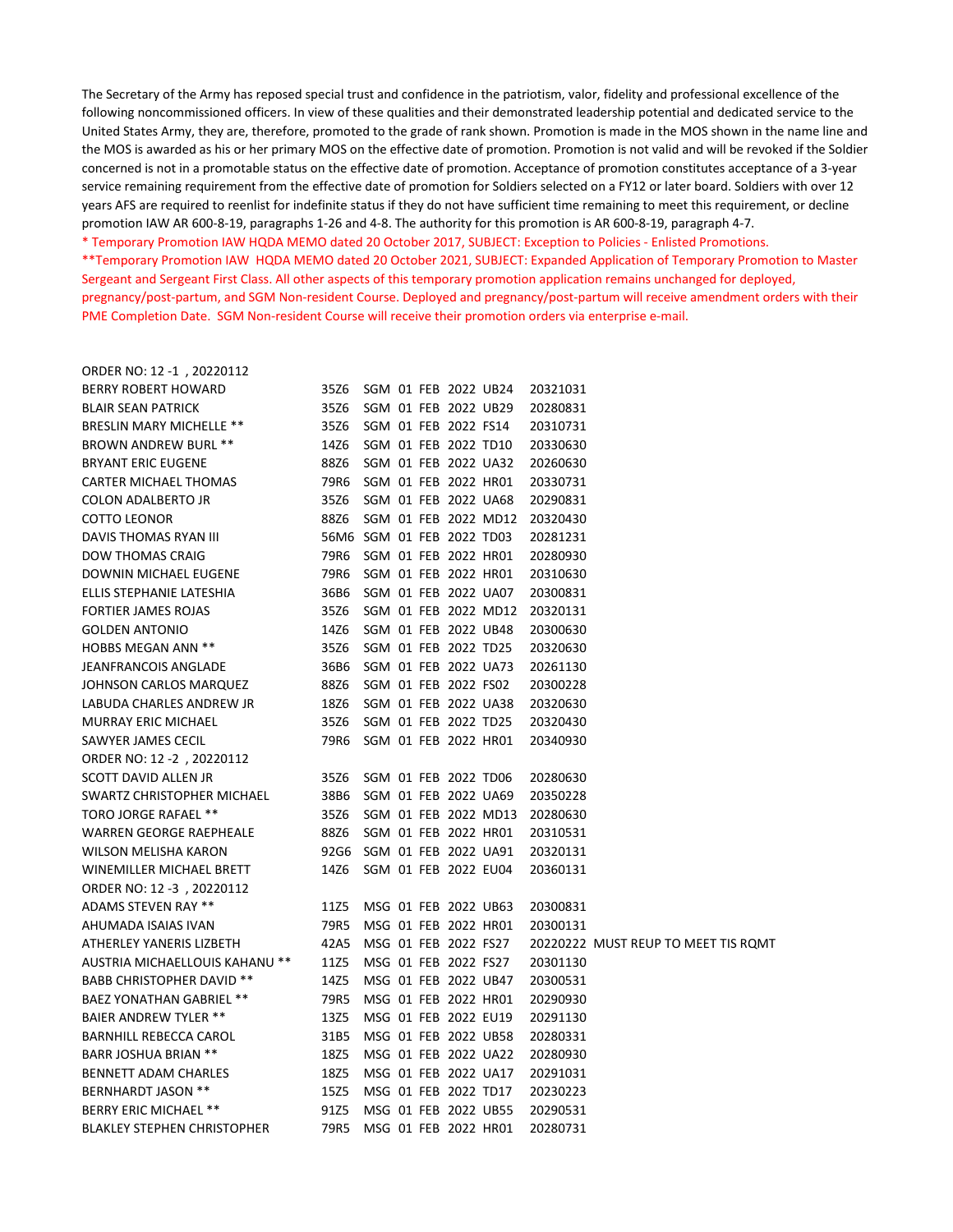| BLOW EUGENE JR **                       | 79R5                      |  | MSG 01 FEB 2022 HR01 |                      | 20260331 |                                     |
|-----------------------------------------|---------------------------|--|----------------------|----------------------|----------|-------------------------------------|
| BOGERT NICHOLAS RON **                  | 11Z5                      |  |                      | MSG 01 FEB 2022 UA80 | 20300131 |                                     |
| BRANUM RANDY CHAD                       | 25W5 MSG 01 FEB 2022 UB04 |  |                      |                      | 20280131 |                                     |
| BREES KYLE LINDEN **                    | 18Z5                      |  |                      | MSG 01 FEB 2022 UA22 | 20310331 |                                     |
| BREEZE ERIC JAMES **                    | 79R5                      |  |                      | MSG 01 FEB 2022 HR01 | 20280430 |                                     |
| <b>BURGESS CHRISTOPHER SCOTT **</b>     | 91Z5                      |  |                      | MSG 01 FEB 2022 UA41 | 20270930 |                                     |
| CAMPBELL JASON GLENN                    | 31B5                      |  |                      | MSG 01 FEB 2022 HR01 | 20261031 |                                     |
| ORDER NO: 12 -4, 20220112               |                           |  |                      |                      |          |                                     |
| CANFIL GEORGE LLOYD * *                 | 35Z5                      |  |                      | MSG 01 FEB 2022 UB24 | 20241130 |                                     |
| CARPENTER JOEL EDWARD **                | 18Z5                      |  |                      | MSG 01 FEB 2022 UA38 | 20280731 |                                     |
| <b>CASSIDY ERIC SCOT **</b>             | 14Z5                      |  | MSG 01 FEB 2022 TD22 |                      | 20270331 |                                     |
| <b>CAUSEY WILLIAM PARKER **</b>         | 18Z5                      |  |                      | MSG 01 FEB 2022 UA82 | 20301130 |                                     |
| CHUMLEY BENJAMIN PATRICK                | 12Z5                      |  |                      | MSG 01 FEB 2022 UA41 | 20300930 |                                     |
| CLARK RYAN ADAM **                      | 79R5                      |  |                      | MSG 01 FEB 2022 HR01 | 20241031 |                                     |
| COKER BRADLEY ALLEN                     | 37F5                      |  |                      | MSG 01 FEB 2022 UB72 | 20320131 |                                     |
| COLE ANTHONY DANIEL                     | 35Z5                      |  |                      | MSG 01 FEB 2022 UA09 | 20320131 |                                     |
| <b>COLES CORY LEE **</b>                | 91Z5                      |  | MSG 01 FEB 2022 TD13 |                      | 20270331 |                                     |
| COLLINS CHRISTOPHER RAYMOND             | 91Z5                      |  |                      | MSG 01 FEB 2022 UA42 | 20291031 |                                     |
| <b>COTRONEO PAUL SAMUEL **</b>          | 18Z5                      |  |                      | MSG 01 FEB 2022 UA22 | 20280831 |                                     |
| COX WESLEY CREEL III **                 | 91Z5                      |  | MSG 01 FEB 2022 FS33 |                      | 20260531 |                                     |
| <b>CUSTER KEVIN FRANCIS **</b>          | 15Z5                      |  | MSG 01 FEB 2022 TD08 |                      | 20280630 |                                     |
| DAVIS DEREK CLAYTON **                  | 18Z5                      |  |                      | MSG 01 FEB 2022 UA19 | 20290831 |                                     |
| DELEONDAILY RAMON ESTUARDO <sup>*</sup> | 11Z5                      |  |                      | MSG 01 FEB 2022 UA80 | 20260930 |                                     |
| DIAZRIVERA CARLOS ALBERTO               | 37F5                      |  | MSG 01 FEB 2022 FS27 |                      | 20260731 |                                     |
| DIRGO LANDON JAMES                      | 79R5                      |  | MSG 01 FEB 2022 HR01 |                      |          | 20231102 MUST REUP TO MEET TIS ROMT |
| DIRINGER TIFFANY                        | 27D5                      |  | MSG 01 FEB 2022 JS01 |                      |          | 20221028 MUST REUP TO MEET TIS ROMT |
| DOBSON DANIEL JOSEPH                    | 12Z5                      |  | MSG 01 FEB 2022 TD21 |                      |          | 20230328 MUST REUP TO MEET TIS ROMT |
| DUMOND JASON PHILLIP                    | 35Z5                      |  | MSG 01 FEB 2022 UA43 |                      |          | 20241209 MUST REUP TO MEET TIS ROMT |
| ORDER NO: 12 -5, 20220112               |                           |  |                      |                      |          |                                     |
| DURKOVIC CHRISTOPHER MICHAE **          | 15Z5                      |  | MSG 01 FEB 2022 UA31 |                      | 20260114 |                                     |
| DWYER BRIAN PATRICK **                  | 18Z5                      |  |                      | MSG 01 FEB 2022 UA38 | 20230731 |                                     |
| ELLERBE MICHAEL DUANE JR **             | 25U5                      |  | MSG 01 FEB 2022 SA01 |                      | 20310228 |                                     |
| <b>ELLIS WILLIAM JASON **</b>           | 11Z5                      |  |                      | MSG 01 FEB 2022 UA80 | 20260630 |                                     |
| <b>FAISON MAURICE ANTOINE</b>           | 79R5                      |  | MSG 01 FEB 2022 HR01 |                      | 20300630 |                                     |
| <b>FARNSWORTH ANDREW PHILLIP</b>        | 37F5                      |  | MSG 01 FEB 2022 TD03 |                      | 20301130 |                                     |
| FENN BRANDI JO                          | 88Z5                      |  | MSG 01 FEB 2022 TD08 |                      | 20270831 |                                     |
| FLANIGAN LATRISE NAOMI                  | 56M5 MSG 01 FEB 2022 TD10 |  |                      |                      | 20290831 |                                     |
| FOSTER ANDREW MARTIN                    | 31B5                      |  | MSG 01 FEB 2022 UB58 |                      | 20290731 |                                     |
| FRENCH RYAN MICHAEL                     | 79R5                      |  |                      | MSG 01 FEB 2022 HR01 | 20300131 |                                     |
| FULLER BRANDON CURTIS                   | 92Y5                      |  |                      | MSG 01 FEB 2022 UA53 | 20270630 |                                     |
| GABRIEL JARED WAYNE **                  | 11Z5                      |  |                      | MSG 01 FEB 2022 HR01 | 20291130 |                                     |
| <b>GABRIEL MERVIN YERRO</b>             | 91Z5                      |  |                      | MSG 01 FEB 2022 UB61 | 20320331 |                                     |
| GALLOWAY FREDRICK EUGENE JR **          | 91Z5                      |  |                      | MSG 01 FEB 2022 UA18 | 20280630 |                                     |
| GARCIA MARIO A                          | 68W5 MSG 01 FEB 2022 MC05 |  |                      |                      | 20320531 |                                     |
| GIBSON CHRISTOPHER SHANNON **           | 11Z5                      |  | MSG 01 FEB 2022 FS14 |                      | 20291031 |                                     |
| GOODNER ROBERT LYNN **                  | 42S5                      |  |                      | MSG 01 FEB 2022 MD11 | 20221031 |                                     |
| <b>GREEN MARCUS ADRIAN</b>              | 92Y5                      |  |                      | MSG 01 FEB 2022 HR01 | 20280531 |                                     |
| <b>GRIECO JASON SALVATORE</b>           | 12Z5                      |  |                      | MSG 01 FEB 2022 UA01 |          | 20231025 MUST REUP TO MEET TIS ROMT |
| HALL LAYMIMTRISS SHAR                   | 79R5                      |  |                      | MSG 01 FEB 2022 HR01 | 20290731 |                                     |
| ORDER NO: 12 -6, 20220112               |                           |  |                      |                      |          |                                     |
| HANSEN BARRETT BRYDON                   | 79R5 MSG 01 FEB 2022 HR01 |  |                      |                      | 20280531 |                                     |
| HEBERT GRAHAM MATTHEW                   | 25W5 MSG 01 FEB 2022 FS27 |  |                      |                      | 20290228 |                                     |
| HIRATA CHRISTOPHER TOMA **              | 88Z5                      |  |                      | MSG 01 FEB 2022 WC06 | 20250331 |                                     |
| <b>HOYE SEAN MICHAEL **</b>             | 15Z5                      |  |                      | MSG 01 FEB 2022 UB41 | 20281031 |                                     |
| HURST THOMAS WILLIAM                    | 25W5 MSG 01 FEB 2022 FS27 |  |                      |                      | 20271130 |                                     |
| JACKSON DERRICK ALAN                    | 13Z5                      |  |                      | MSG 01 FEB 2022 UB60 | 20250831 |                                     |
| JAMES ANTHONY **                        | 18Z5                      |  | MSG 01 FEB 2022 FS27 |                      | 20290930 |                                     |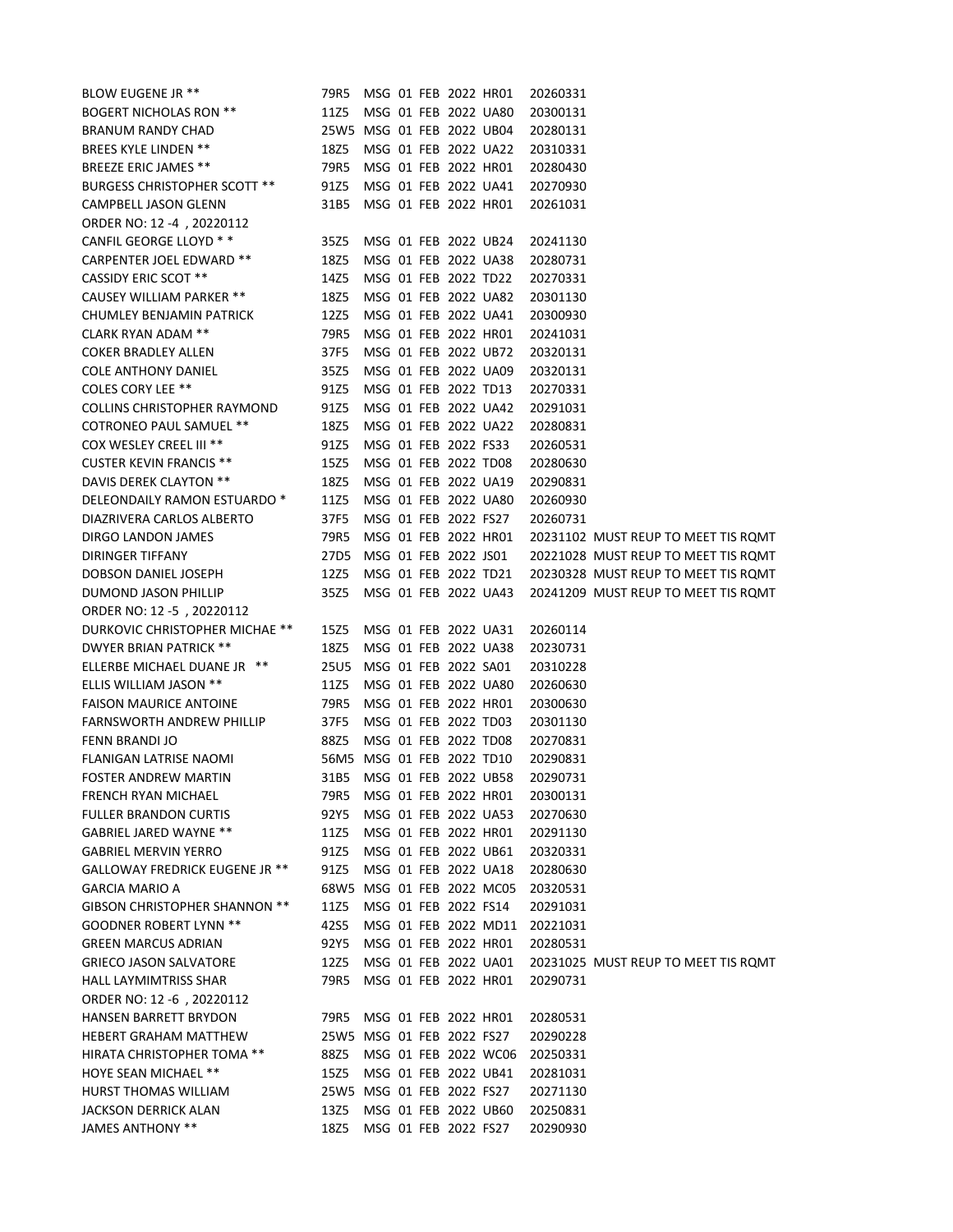| JERI MARIO JESUS                      | 12Z5                      |  | MSG 01 FEB 2022 TD21 |                                              | 20260615                      |                                     |
|---------------------------------------|---------------------------|--|----------------------|----------------------------------------------|-------------------------------|-------------------------------------|
| <b>JUDGE JOSEPH DOMINIC **</b>        | 91Z5                      |  |                      | MSG 01 FEB 2022 UA08                         | 20280131                      |                                     |
| <b>KELLY ANDREW DAVID **</b>          | 11Z5                      |  |                      | MSG 01 FEB 2022 UB50                         | 20280930                      |                                     |
| KIRKPATRICK ANDREW PORNSAK            | 35Z5                      |  |                      | MSG 01 FEB 2022 UA19                         | 20270131                      |                                     |
| KNESE JASON HENRY **                  | 18Z5                      |  |                      | MSG 01 FEB 2022 UA24                         | 20270930                      |                                     |
| KOVERMAN CHRISTOPHER ALEXAN           | 88Z5                      |  |                      | MSG 01 FEB 2022 UB55                         | 20261130                      |                                     |
| LARIVIERE JARED FRANCIS **            | 14Z5                      |  |                      | MSG 01 FEB 2022 WC02                         | 20240802                      |                                     |
| LIBURD KEVIN ANTONIO                  | 79R5                      |  |                      | MSG 01 FEB 2022 HR01                         | 20280630                      |                                     |
| LIPSKY SETH LINCOLN **                | 18Z5                      |  | MSG 01 FEB 2022 FS27 |                                              |                               | 20281031 MUST REUP TO MEET TIS ROMT |
| LOPEZLEON JORGE JUAN                  | 79S5                      |  |                      | MSG 01 FEB 2022 UB16                         | 20230430                      |                                     |
| MAGRATA LEEALLAN SANTOS **            | 79S5                      |  |                      | MSG 01 FEB 2022 WC07                         | 20270331                      |                                     |
| <b>MARTINEZ ROSEMARY</b>              | 88Z5                      |  |                      | MSG 01 FEB 2022 UA80                         | 20250731                      |                                     |
| MCDONALD WILLIS JARROD **             | 14Z5                      |  |                      | MSG 01 FEB 2022 NO01                         | 20280630                      |                                     |
| ORDER NO: 12 -7, 20220112             |                           |  |                      |                                              |                               |                                     |
| MCGEE ROBERT DEWAYNE                  | 92F5                      |  |                      | MSG 01 FEB 2022 UA87                         | 20291130                      |                                     |
| <b>MCGUIRE GARRETT JOSEPH</b>         | 89D5                      |  |                      | MSG 01 FEB 2022 UB28                         |                               | 20250101 MUST REUP TO MEET TIS ROMT |
| MENDOZA RAYMOND VALENTE JR **         | 38B5                      |  |                      | MSG 01 FEB 2022 UA22                         | 20250630                      |                                     |
| METZGER MICHELLE ANN                  | 92R5                      |  |                      | MSG 01 FEB 2022 UA14                         | 20290531                      |                                     |
|                                       |                           |  |                      |                                              |                               |                                     |
| <b>MITCHELL BRETT DEREK **</b>        | 11Z5                      |  | MSG 01 FEB 2022 FS14 |                                              | 20290331                      |                                     |
| MORALES JASON **                      | 14Z5                      |  |                      | MSG 01 FEB 2022 UB48                         | 20250131                      |                                     |
| MULDREW ARNOLD LEVION **              | 19Z5                      |  |                      | MSG 01 FEB 2022 TD13                         | 20270930                      |                                     |
| <b>MURRAY CHRISTOPHER HARRISON **</b> | 19Z5                      |  |                      | MSG 01 FEB 2022 UA11                         | 20280531                      |                                     |
| OKEEFE PATRICK RYAN **                | 18Z5                      |  |                      | MSG 01 FEB 2022 UA24                         | 20291031                      |                                     |
| ORD DANIEL R **                       | 42S5                      |  |                      | MSG 01 FEB 2022 MD11                         | 20310131                      |                                     |
| <b>OSORIO WALTER JR</b>               | 31B5                      |  |                      | MSG 01 FEB 2022 TD03                         | 20300331                      |                                     |
| PALEAAE LANGKILDE GERMANY **          | 11Z5                      |  |                      | MSG 01 FEB 2022 UB44                         | 20310228                      |                                     |
| <b>PARKINS KRISTOFER RAY **</b>       | 18Z5                      |  |                      | MSG 01 FEB 2022 UA24                         | 20310630                      |                                     |
| PATTERSON CHEVON DAMEION              | 92G5                      |  |                      | MSG 01 FEB 2022 WC04                         |                               | 20240102 MUST REUP TO MEET TIS ROMT |
| POLK CRYSTAL MARIA                    | 68K5                      |  |                      | MSG 01 FEB 2022 UA42                         | 20280630                      |                                     |
| PORTERFIELD YOLANDA MARIA             | 92S5                      |  |                      | MSG 01 FEB 2022 TD18                         |                               | 20231201 MUST REUP TO MEET TIS ROMT |
| PROVOST DAVID TALMAGE                 | 35Z5                      |  |                      | MSG 01 FEB 2022 UA17                         | 20280131                      |                                     |
| REED AARON JONATHON                   | 79R5                      |  |                      | MSG 01 FEB 2022 HR01                         | 20301130                      |                                     |
| RIGGS DANIEL PATRICK                  | 37F5                      |  |                      | MSG 01 FEB 2022 UB72                         | 20250403                      |                                     |
| <b>RIVAS DANIEL</b>                   | 13Z5                      |  |                      | MSG 01 FEB 2022 HR01                         | 20300831                      |                                     |
| ORDER NO: 12 -8, 20220112             |                           |  |                      |                                              |                               |                                     |
| RODRIGUEZ EDWIN OMAR **               | 38B5                      |  |                      | MSG 01 FEB 2022 EU50                         | 20290331                      |                                     |
| ROQUE JOSHUA RANDALL **               | 11Z5                      |  |                      | MSG 01 FEB 2022 HR01                         | 20281031                      |                                     |
| <b>ROSE DONAE IEASHA **</b>           | 92Y5                      |  |                      | MSG 01 FEB 2022 UA01                         | 20270731                      |                                     |
| RUBIN MARIE CARMEN                    | 68W5 MSG 01 FEB 2022 HR01 |  |                      |                                              | 20311130                      |                                     |
| SANCHEZCRUZ FRANCISCO J               | 36B5                      |  |                      | MSG 01 FEB 2022 UA87                         | 20270630                      |                                     |
| SCHASER KYLE IAN                      | 12Z5                      |  |                      | MSG 01 FEB 2022 HR01                         | 20300731                      |                                     |
| SIEVERT BENJAMIN KARL **              | 18Z5                      |  |                      | MSG 01 FEB 2022 UA22                         | 20260126                      |                                     |
| SIMMONS JAMES EDWARD **               | 11Z5                      |  |                      | MSG 01 FEB 2022 HR01                         | 20300531                      |                                     |
| SMART JOHN MICHAEL **                 | 92G5                      |  |                      | MSG 01 FEB 2022 HR01                         | 20310228                      |                                     |
| SMITH AARON MINIER **                 | 14Z5                      |  |                      | MSG 01 FEB 2022 UA54                         | 20321123                      |                                     |
| SOUTHERN TIMOTHY MICHAEL              | 88Z5                      |  |                      | MSG 01 FEB 2022 UA80                         | 20260831                      |                                     |
| SPANG SETH JORDAN **                  | 11Z5                      |  |                      | MSG 01 FEB 2022 HR01                         | 20300331                      |                                     |
| STEPHNEY MICHAEL ADRIAN               | 14Z5                      |  |                      | MSG 01 FEB 2022 EU04                         | 20251031                      |                                     |
| <b>SWEENEY APRIL DENISE</b>           | 68C5                      |  |                      | MSG 01 FEB 2022 TD07                         | 20270131                      |                                     |
| TAGGETT DOUGLAS RICHARD               | 12Z5                      |  |                      | MSG 01 FEB 2022 HR01                         | 20310331                      |                                     |
|                                       |                           |  |                      |                                              |                               |                                     |
| TATE BRYAN MICHAEL **                 | 15Z5                      |  |                      | MSG 01 FEB 2022 UB41<br>MSG 01 FEB 2022 UB38 | 20291031                      |                                     |
| TROUSDALE JAMES LUCIAN                | 35Z5                      |  |                      |                                              | 20290228                      |                                     |
| <b>VENTURA LUIS RAFAEL</b>            | 31B5                      |  | MSG 01 FEB 2022 FS16 |                                              |                               | 20230207 MUST REUP TO MEET TIS ROMT |
| <b>WALLACE MORGAN STUART **</b>       | 19Z5                      |  |                      | MSG 01 FEB 2022 WP01                         | 20300131                      |                                     |
| WATSON RAYMOND DANIEL **              | 19Z5                      |  |                      | MSG 01 FEB 2022 UB23                         | 20280831                      |                                     |
| ORDER NO: 12 -9, 20220112             |                           |  |                      |                                              |                               |                                     |
| WHITE PAUL GREGGERS **                | 42S5                      |  |                      |                                              | MSG 01 FEB 2022 MD13 20320831 |                                     |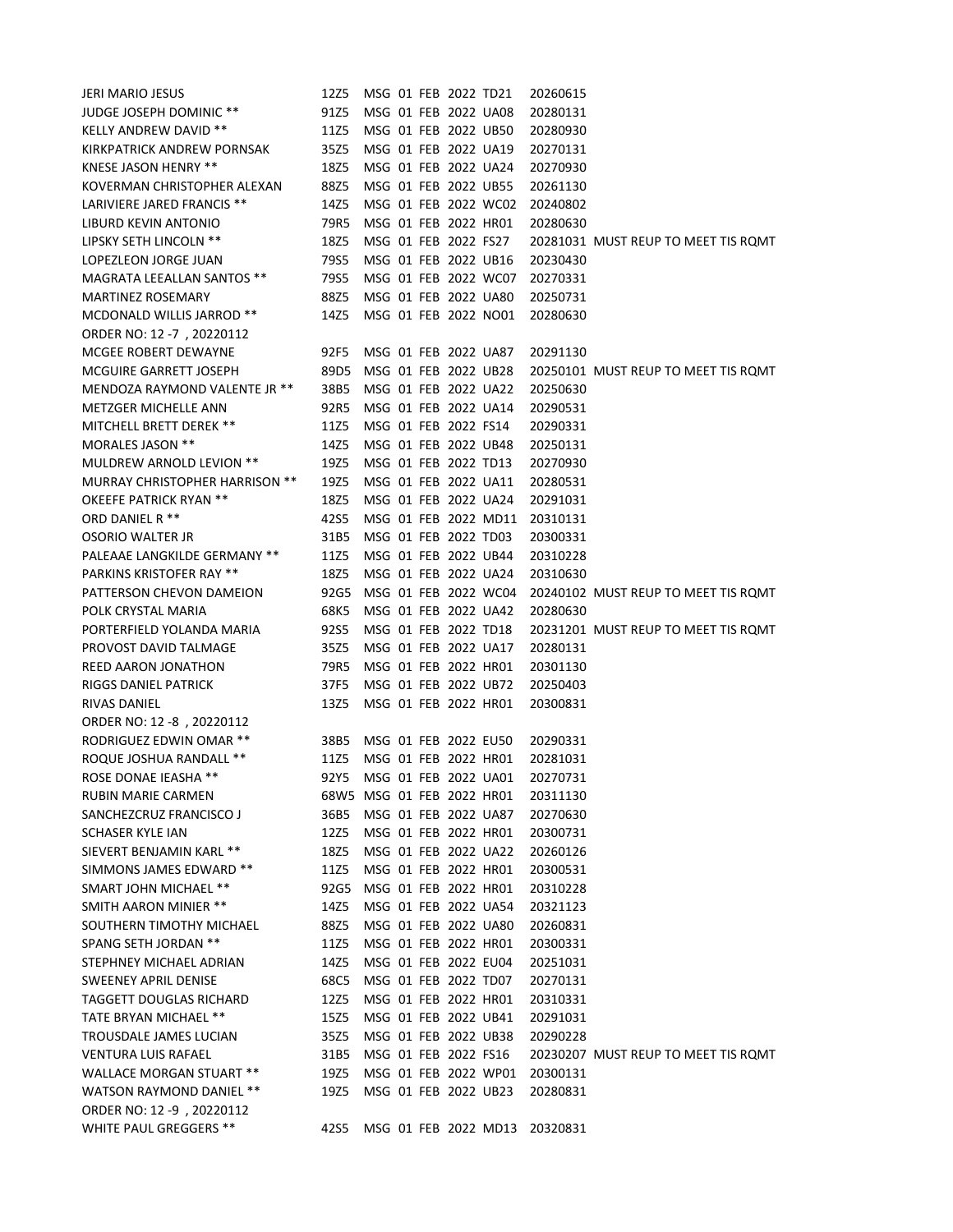| <b>WILLARD ROBERT THOMAS **</b>       | 19Z5                      |            |  | MSG 01 FEB 2022 FS22 |                      | 20280131 |                                     |
|---------------------------------------|---------------------------|------------|--|----------------------|----------------------|----------|-------------------------------------|
| WILLIAMS JAMIKA YAVAUGHN **           | 68W5 MSG 01 FEB 2022 MC03 |            |  |                      |                      | 20240503 |                                     |
| WONG KEITH DANIEL                     | 36B5                      |            |  |                      | MSG 01 FEB 2022 MC05 | 20320831 |                                     |
| <b>WRIGHT CHRISTOPHER PAUL **</b>     | 35Z5                      |            |  | MSG 01 FEB 2022 UB15 |                      | 20241130 |                                     |
| WYCHE GARY LEE                        | 88Z5                      |            |  | MSG 01 FEB 2022 UB34 |                      | 20230731 |                                     |
| ORDER NO: 12 -10, 20220112            |                           |            |  |                      |                      |          |                                     |
| AGOSTO RAFAEL JAVIER                  | 12B4                      | <b>SFC</b> |  | 01 FEB 2022 UB01     |                      |          | 20231201 MUST REUP TO MEET TIS ROMT |
| ALAGAR ADORE LACSON                   | 15R4                      | <b>SFC</b> |  | 01 FEB 2022 UA66     |                      |          | 20240110 MUST REUP TO MEET TIS ROMT |
| ALEXANDER MATTHEW ROSS                | 35N4 SFC                  |            |  | 01 FEB 2022 UB38     |                      | 20270518 |                                     |
| <b>ALLEN BROCK JAMES</b>              | 88M4 SFC                  |            |  | 01 FEB 2022 TD13     |                      | 20250929 |                                     |
| <b>ANIM BELLOC REGINALD</b>           | 92Y4                      | - SFC      |  |                      | 01 FEB 2022 WH02     | 20250614 |                                     |
| ANTHONY ANDREW CHRISTOFER T           | 11B4                      | <b>SFC</b> |  | 01 FEB 2022 UA03     |                      |          | 20250126 MUST REUP TO MEET TIS ROMT |
| ARNOLD JONATHAN DANIEL                | 88M4 SFC                  |            |  | 01 FEB 2022 TD22     |                      | 20261130 |                                     |
| AVEDISIAN NICHOLAS JOSEPH **          | 18E4                      | <b>SFC</b> |  | 01 FEB 2022 UA24     |                      | 20270113 |                                     |
| AVELINO ANTHONY ARNEL                 | 68A4                      | <b>SFC</b> |  | 01 FEB 2022 TD13     |                      | 20290930 |                                     |
| <b>BALBUENA CLEMENTE</b>              | 92A4                      | <b>SFC</b> |  | 01 FEB 2022 UA38     |                      | 20250322 |                                     |
| <b>BANNISTER THORMAN EUGENE</b>       | 35P4                      | <b>SFC</b> |  | 01 FEB 2022 UB70     |                      |          | 20240930 MUST REUP TO MEET TIS ROMT |
| <b>BARNES IYONA SIMONE</b>            | 68J4                      | <b>SFC</b> |  | 01 FEB 2022 TD22     |                      | 20260303 |                                     |
| <b>BATES TYLER MORRILL</b>            | 88M4 SFC                  |            |  | 01 FEB 2022 UB34     |                      |          | 20230801 MUST REUP TO MEET TIS ROMT |
| BATTIG TYLER JAMES                    | 12B4                      | <b>SFC</b> |  | 01 FEB 2022 UA92     |                      |          | 20231022 MUST REUP TO MEET TIS ROMT |
| BELL BRITTANY SHANAE                  | 88M4 SFC                  |            |  | 01 FEB 2022 HR01     |                      |          | 20230609 MUST REUP TO MEET TIS ROMT |
| BELTRAME AUGUSTO GUIMARAES            | 88M4 SFC                  |            |  |                      | 01 FEB 2022 WH01     | 20260220 |                                     |
| <b>BENITEZ FIDELMAR</b>               | 31B4                      | <b>SFC</b> |  | 01 FEB 2022 TD21     |                      | 20260609 |                                     |
| <b>BENITEZ WILLIAM</b>                | 17C4                      | <b>SFC</b> |  | 01 FEB 2022 TD03     |                      | 20250218 |                                     |
| <b>BISKEBORN TRENT CHRISTOPHER **</b> | 68A4                      | <b>SFC</b> |  | 01 FEB 2022 FS06     |                      | 20261031 |                                     |
| <b>BLANKEMEIER ROBERT CARL</b>        | 25W4 SFC                  |            |  | 01 FEB 2022 UA46     |                      |          | 20230430 MUST REUP TO MEET TIS ROMT |
| ORDER NO: 12 -11, 20220112            |                           |            |  |                      |                      |          |                                     |
| <b>BOSTIC MARVIN THERON</b>           | 79R4                      | <b>SFC</b> |  | 01 FEB 2022 HR01     |                      | 20260409 |                                     |
| <b>BOYER JAMES ANTHONY **</b>         | 18D4                      | <b>SFC</b> |  | 01 FEB 2022 UA82     |                      | 20220418 |                                     |
| <b>BRADFIELD LUCAS TAY</b>            | 12N4 SFC                  |            |  | 01 FEB 2022 TD10     |                      | 20260114 |                                     |
| <b>BRADLEY JAMES CURTIS</b>           | 19D4 SFC                  |            |  | 01 FEB 2022 TD13     |                      |          | 20240930 MUST REUP TO MEET TIS ROMT |
| <b>BROOKS TYLER SCOTT</b>             | 91P4                      | <b>SFC</b> |  | 01 FEB 2022 TD10     |                      |          | 20240521 MUST REUP TO MEET TIS ROMT |
| BROWN MALCOLM DARRELL                 | 94W4 SFC                  |            |  | 01 FEB 2022 HR01     |                      |          | 20240409 MUST REUP TO MEET TIS ROMT |
| <b>BUCKMIRE JOEL GARVEY II</b>        | 79R4 SFC                  |            |  | 01 FEB 2022 HR01     |                      |          | 20241002 MUST REUP TO MEET TIS ROMT |
| <b>BUTLER DEMETRIC CARTRELL **</b>    | 92Y4                      | <b>SFC</b> |  | 01 FEB 2022 FS34     |                      | 20250228 |                                     |
| CAMACHO ALEX ENRIQUE JR               | 11B4                      | <b>SFC</b> |  | 01 FEB 2022 UA80     |                      | 20250218 |                                     |
| CAMPBELL CHRISTOPHER ALEXAN           | 35L4                      | SFC        |  | 01 FEB 2022 UB29     |                      | 20250404 |                                     |
| <b>CARNEY ETHAN WILLIAM</b>           | 12B4                      | <b>SFC</b> |  | 01 FEB 2022 FS09     |                      |          | 20240411 MUST REUP TO MEET TIS ROMT |
| CARR PAUL MICHAEL                     | 19K4 SFC                  |            |  | 01 FEB 2022 TD13     |                      |          | 20240125 MUST REUP TO MEET TIS ROMT |
| <b>CARTER BRADLEY WAYNE **</b>        | 18B4                      | <b>SFC</b> |  | 01 FEB 2022 UA24     |                      | 20220722 |                                     |
| CARVOTTA MICHAEL ANTHONY              | 14G4 SFC                  |            |  | 01 FEB 2022 TD22     |                      |          | 20241130 MUST REUP TO MEET TIS ROMT |
| <b>CASTILLO LUPE DEMITRIOS</b>        | 35L4                      | <b>SFC</b> |  | 01 FEB 2022 UB24     |                      |          | 20241021 MUST REUP TO MEET TIS ROMT |
| CHA YONG SOP                          | 35T4                      | <b>SFC</b> |  | 01 FEB 2022 TD25     |                      | 20270331 |                                     |
| <b>CHRISTENSEN TYLER GRANT **</b>     | 18C4 SFC                  |            |  |                      | 01 FEB 2022 UA22     | 20220708 |                                     |
| <b>CLARK JUSTIN LEE</b>               | 11B4 SFC                  |            |  | 01 FEB 2022 TD13     |                      |          | 20240122 MUST REUP TO MEET TIS ROMT |
| <b>CLAYTON JUSTIN BRANDT</b>          | 14H4 SFC                  |            |  | 01 FEB 2022 EU04     |                      |          | 20240812 MUST REUP TO MEET TIS ROMT |
| ORDER NO: 12 -12, 20220112            |                           |            |  |                      |                      |          |                                     |
| <b>COLEMAN HERTIS MEKEL</b>           | 94W4 SFC                  |            |  | 01 FEB 2022 TD03     |                      | 20250630 |                                     |
| COLONSANTIAGO RAMON JOSE JO           | 12B4 SFC                  |            |  | 01 FEB 2022 UA80     |                      |          | 20240410 MUST REUP TO MEET TIS ROMT |
| <b>COMBS DILLION RAY</b>              | 79R4                      | <b>SFC</b> |  | 01 FEB 2022 HR01     |                      | 20240618 |                                     |
| CORNTASSEL JOSHUA ADAM                | 14E4                      | <b>SFC</b> |  | 01 FEB 2022 TD22     |                      |          | 20230615 MUST REUP TO MEET TIS ROMT |
| <b>CORREA DANIEL</b>                  | 19K4                      | <b>SFC</b> |  | 01 FEB 2022 UA28     |                      | 20250225 |                                     |
| CROWL KODY TYLERLEE LEE               | 35T4                      | <b>SFC</b> |  | 01 FEB 2022 TD25     |                      |          | 20240614 MUST REUP TO MEET TIS ROMT |
| <b>CUPPS MATTHEW W</b>                | 11B4                      | <b>SFC</b> |  | 01 FEB 2022 TD10     |                      | 20260520 |                                     |
| DAIGLE JOMARIE PAULE                  | 42A4                      | <b>SFC</b> |  |                      | 01 FEB 2022 UA80     |          | 20240403 MUST REUP TO MEET TIS ROMT |
| DALE EBONY ROCHELLE                   | 42A4                      | <b>SFC</b> |  | 01 FEB 2022 EU35     |                      |          | 20240318 MUST REUP TO MEET TIS ROMT |
| DAVIDSON MICHAEL MARIANO **           | 68A4 SFC                  |            |  | 01 FEB 2022 HR01     |                      | 20250109 |                                     |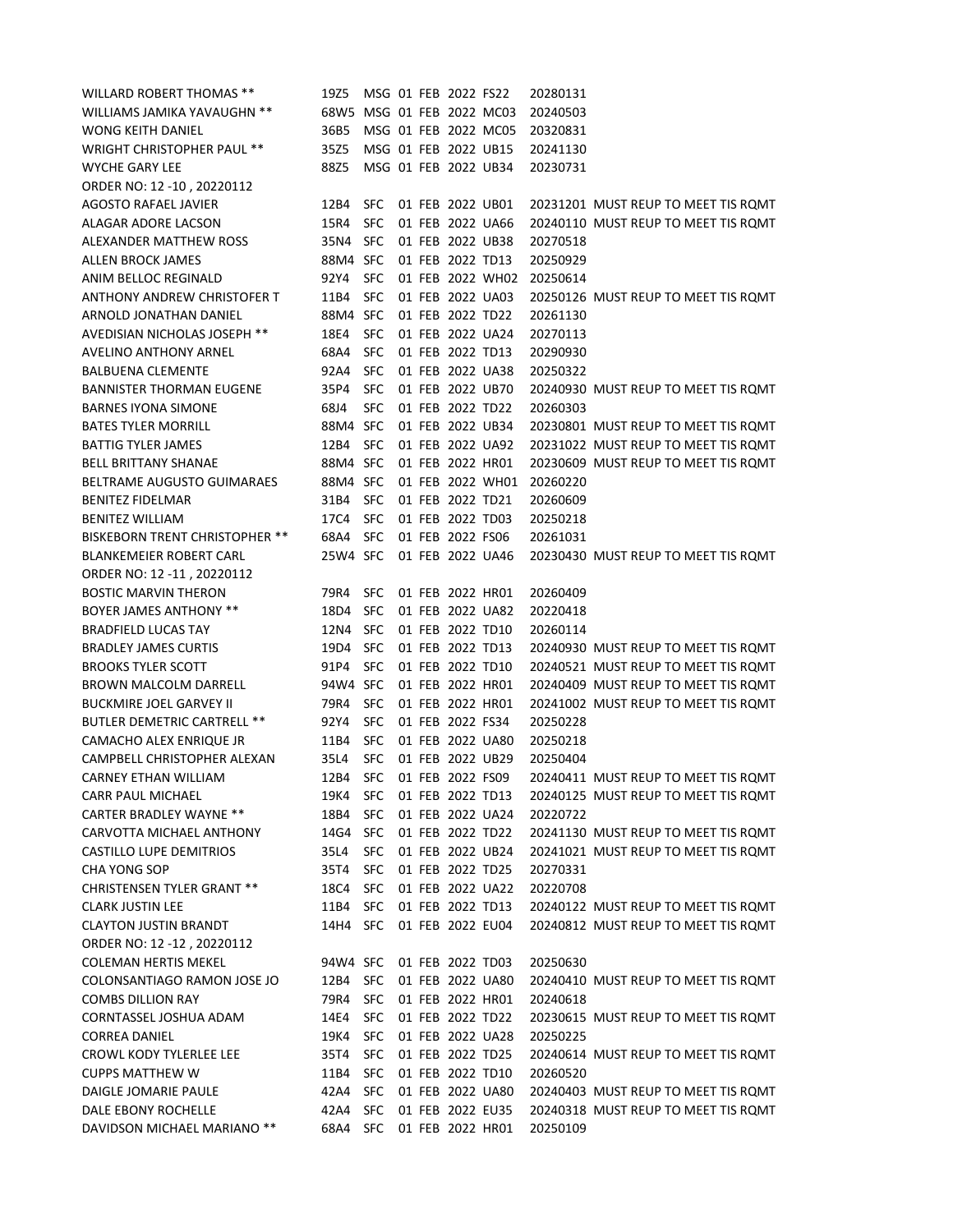| DAVIS LASHAWN EARL                                           | 35L4                 | <b>SFC</b>        |  | 01 FEB 2022 UB24 |                  |          | 20231024 MUST REUP TO MEET TIS ROMT |
|--------------------------------------------------------------|----------------------|-------------------|--|------------------|------------------|----------|-------------------------------------|
| DEJESUS CAMERON JEROME HICK                                  | 92A4                 | <b>SFC</b>        |  | 01 FEB 2022 TD18 |                  | 20250418 |                                     |
| DENGATE KUHN RAY                                             | 13B4                 | <b>SFC</b>        |  | 01 FEB 2022 UB44 |                  |          | 20241003 MUST REUP TO MEET TIS ROMT |
| DIAZ FAUSTINO LLOYD                                          | 42A4                 | <b>SFC</b>        |  | 01 FEB 2022 HR01 |                  |          | 20240315 MUST REUP TO MEET TIS ROMT |
| DILLARD TAIWAN LORENZO                                       | 92Y4                 | <b>SFC</b>        |  | 01 FEB 2022 UB32 |                  |          | 20240930 MUST REUP TO MEET TIS ROMT |
| DIXON RODERICK RASHUN                                        | 12M4 SFC             |                   |  | 01 FEB 2022 TD21 |                  |          | 20231203 MUST REUP TO MEET TIS ROMT |
| DUCHENEAUX BRYAN DEAN                                        | 14E4                 | <b>SFC</b>        |  | 01 FEB 2022 EU06 |                  |          | 20241022 MUST REUP TO MEET TIS ROMT |
| EBERTING ANDREW CALEB                                        | 91X4                 | <b>SFC</b>        |  | 01 FEB 2022 TD13 |                  | 20260615 |                                     |
| <b>EDWARDS CHAD WAYNE **</b>                                 | 14E4                 | <b>SFC</b>        |  |                  | 01 FEB 2022 UB48 | 20261031 |                                     |
| <b>ERICKSON RYAN PAUL **</b>                                 | 18B4                 | <b>SFC</b>        |  |                  | 01 FEB 2022 UA22 | 20270224 |                                     |
| ORDER NO: 12 -13, 20220112                                   |                      |                   |  |                  |                  |          |                                     |
| ESCOBAR RONALD LA ROSA                                       | 88M4 SFC             |                   |  | 01 FEB 2022 UA45 |                  |          | 20240129 MUST REUP TO MEET TIS ROMT |
| ESPINOZA ASHLEY RENEE                                        | 42A4                 | <b>SFC</b>        |  | 01 FEB 2022 HR01 |                  |          | 20230826 MUST REUP TO MEET TIS ROMT |
| <b>FEDERICO DALTON TREY</b>                                  | 19D4                 | <b>SFC</b>        |  | 01 FEB 2022 TD13 |                  |          | 20240831 MUST REUP TO MEET TIS ROMT |
| FIELDS CIERA YOLANDA                                         | 42A4                 | <b>SFC</b>        |  | 01 FEB 2022 TD10 |                  | 20300731 |                                     |
| FISCHER AUSTIN EDWARD MICHA                                  | 13B4                 | <b>SFC</b>        |  | 01 FEB 2022 UB20 |                  | 20260115 |                                     |
| <b>FLORES JOEL HANS IV **</b>                                | 18C4                 | <b>SFC</b>        |  | 01 FEB 2022 UA19 |                  | 20260316 |                                     |
| FONTAINE STEPHEN VICTOR                                      | 12N4 SFC             |                   |  | 01 FEB 2022 TD21 |                  |          | 20230125 MUST REUP TO MEET TIS ROMT |
| FORD COREY ALLEN JR                                          | 11B4                 | <b>SFC</b>        |  | 01 FEB 2022 TD13 |                  | 20270503 |                                     |
| <b>FRAZER DARIO DAMOUR</b>                                   | 19K4                 | <b>SFC</b>        |  | 01 FEB 2022 UA29 |                  | 20260421 |                                     |
| GALINDOMANCERA ROBERTO J **                                  | 92Y4                 | <b>SFC</b>        |  | 01 FEB 2022 UA97 |                  |          | 20240630 MUST REUP TO MEET TIS ROMT |
| GALVANVALADEZ HUGO                                           | 15R4                 | <b>SFC</b>        |  |                  | 01 FEB 2022 UA20 | 20250930 |                                     |
| <b>GAVALETZ CHRISTOPHER ALAN</b>                             | 68D4                 | <b>SFC</b>        |  | 01 FEB 2022 FS27 |                  |          | 20240731 MUST REUP TO MEET TIS ROMT |
| <b>GAYLE BRIAN ONIEL JR</b>                                  | 14T4                 | <b>SFC</b>        |  | 01 FEB 2022 UB48 |                  |          | 20220411 MUST REUP TO MEET TIS ROMT |
| <b>GRAHAM CLAYTON MAURICE LANG</b>                           | 35N4                 | <b>SFC</b>        |  | 01 FEB 2022 UB15 |                  | 20270404 |                                     |
| GRANT TANASHA ODELL                                          | 42A4                 | <b>SFC</b>        |  | 01 FEB 2022 HR01 |                  | 20290831 |                                     |
| GRIFFITH RONALD JAMES                                        | 88N4                 | <b>SFC</b>        |  |                  | 01 FEB 2022 UA46 | 20250630 |                                     |
| <b>GROVES WILLIAM WILLIS</b>                                 | 35T4                 | <b>SFC</b>        |  | 01 FEB 2022 TD25 |                  |          | 20231219 MUST REUP TO MEET TIS ROMT |
| GUERRIOSESTEVES MARCOS M                                     | 15R4                 | <b>SFC</b>        |  |                  | 01 FEB 2022 UA72 | 20260219 |                                     |
| GUTIERREZ ROSARIO GUADALUPE                                  | 42A4                 | <b>SFC</b>        |  | 01 FEB 2022 TD25 |                  |          | 20240531 MUST REUP TO MEET TIS ROMT |
| HAGOLLANOS JULISSA MARIA                                     | 92A4                 | <b>SFC</b>        |  | 01 FEB 2022 EU35 |                  | 20260305 |                                     |
| ORDER NO: 12 -14, 20220112                                   |                      |                   |  |                  |                  |          |                                     |
| HAMILTON JAMES ANDREW                                        | 91M4 SFC             |                   |  | 01 FEB 2022 TD13 |                  |          | 20230202 MUST REUP TO MEET TIS ROMT |
| <b>HAMILTON MATTHEW WILLIAM</b>                              | 89D4 SFC             |                   |  |                  | 01 FEB 2022 UA25 |          | 20240705 MUST REUP TO MEET TIS ROMT |
| <b>HAND GREGORY EUGENE JR **</b>                             | 31B4                 | <b>SFC</b>        |  | 01 FEB 2022 TD10 |                  | 20280430 |                                     |
| HARDEN JUSTIN MARQUIE EDWA                                   | 42A4                 | <b>SFC</b>        |  | 01 FEB 2022 TD10 |                  |          | 20230201 MUST REUP TO MEET TIS ROMT |
| <b>HARRIS JEKIA MARTEL</b>                                   | 42A4                 | <b>SFC</b>        |  | 01 FEB 2022 TD10 |                  |          | 20230821 MUST REUP TO MEET TIS ROMT |
| HAYES JEREMY DELONE **                                       | 18C4                 | <b>SFC</b>        |  |                  | 01 FEB 2022 UA38 | 20260416 |                                     |
| HEAD JONATHAN JAKE                                           | 25U4 SFC             |                   |  |                  | 01 FEB 2022 UA44 |          | 20241007 MUST REUP TO MEET TIS ROMT |
| HECTOR CHANNEL BERTHELINA                                    | 92A4 SFC             |                   |  |                  | 01 FEB 2022 UA11 |          | 20241031 MUST REUP TO MEET TIS ROMT |
| <b>HEMPHILL CORDARIUS R</b>                                  | 25W4 SFC             |                   |  |                  | 01 FEB 2022 UA05 |          | 20240110 MUST REUP TO MEET TIS ROMT |
| <b>HERNANDEZ AGUSTIN JOSE</b>                                | 91M4 SFC             |                   |  |                  | 01 FEB 2022 UB51 | 20250403 |                                     |
| <b>HESSE THOMAS FARMER</b>                                   | 11B4 SFC             |                   |  | 01 FEB 2022 TD13 |                  | 20250609 |                                     |
| <b>HOGAN BRADLEY MICHAEL</b>                                 | 11B4                 | SFC               |  | 01 FEB 2022 TD13 |                  | 20260401 |                                     |
| HONEYCUTT WENDY PAOLA                                        | 92Y4 SFC             |                   |  | 01 FEB 2022 TD18 |                  | 20251203 |                                     |
| <b>HOWARD TREVOR MICHAEL</b>                                 | 12B4 SFC             |                   |  | 01 FEB 2022 TD21 |                  |          | 20231114 MUST REUP TO MEET TIS ROMT |
| <b>IVY DUSTIN WAYNE</b>                                      | 13M4 SFC             |                   |  | 01 FEB 2022 TD17 |                  |          | 20241122 MUST REUP TO MEET TIS ROMT |
| JAMES JULLIAN PHILLIP **                                     | 42A4 SFC             |                   |  | 01 FEB 2022 TD13 |                  | 20230202 |                                     |
| JOHNSON ROBERT EVANS III                                     | 12N4 SFC             |                   |  |                  | 01 FEB 2022 UA41 |          | 20240103 MUST REUP TO MEET TIS ROMT |
| JONES JORDAN DEAN                                            | 92R4 SFC             |                   |  | 01 FEB 2022 TD18 |                  |          | 20240404 MUST REUP TO MEET TIS ROMT |
| JONES TAYLOR ALOYSIUS                                        | 91X4 SFC<br>92A4 SFC |                   |  |                  | 01 FEB 2022 UA30 | 20260506 |                                     |
| <b>JOSEPH MACKENSON</b>                                      |                      |                   |  |                  | 01 FEB 2022 HR01 | 20260510 |                                     |
| ORDER NO: 12 -15, 20220112                                   |                      |                   |  |                  |                  |          |                                     |
| JUMAMUDUNOVAWOOLFORD OSIPA<br><b>KELLEY DANIEL JOSEPH **</b> | 92A4<br>38B4         | SFC<br><b>SFC</b> |  | 01 FEB 2022 TD10 | 01 FEB 2022 UA69 | 20220113 | 20230930 MUST REUP TO MEET TIS ROMT |
| KILLIAN DAVID R JR                                           | 91P4                 | SFC               |  |                  | 01 FEB 2022 HR01 |          | 20231123 MUST REUP TO MEET TIS ROMT |
| <b>KLEIN JACOB CHARLES</b>                                   | 42A4 SFC             |                   |  |                  | 01 FEB 2022 HR01 |          | 20231208 MUST REUP TO MEET TIS ROMT |
|                                                              |                      |                   |  |                  |                  |          |                                     |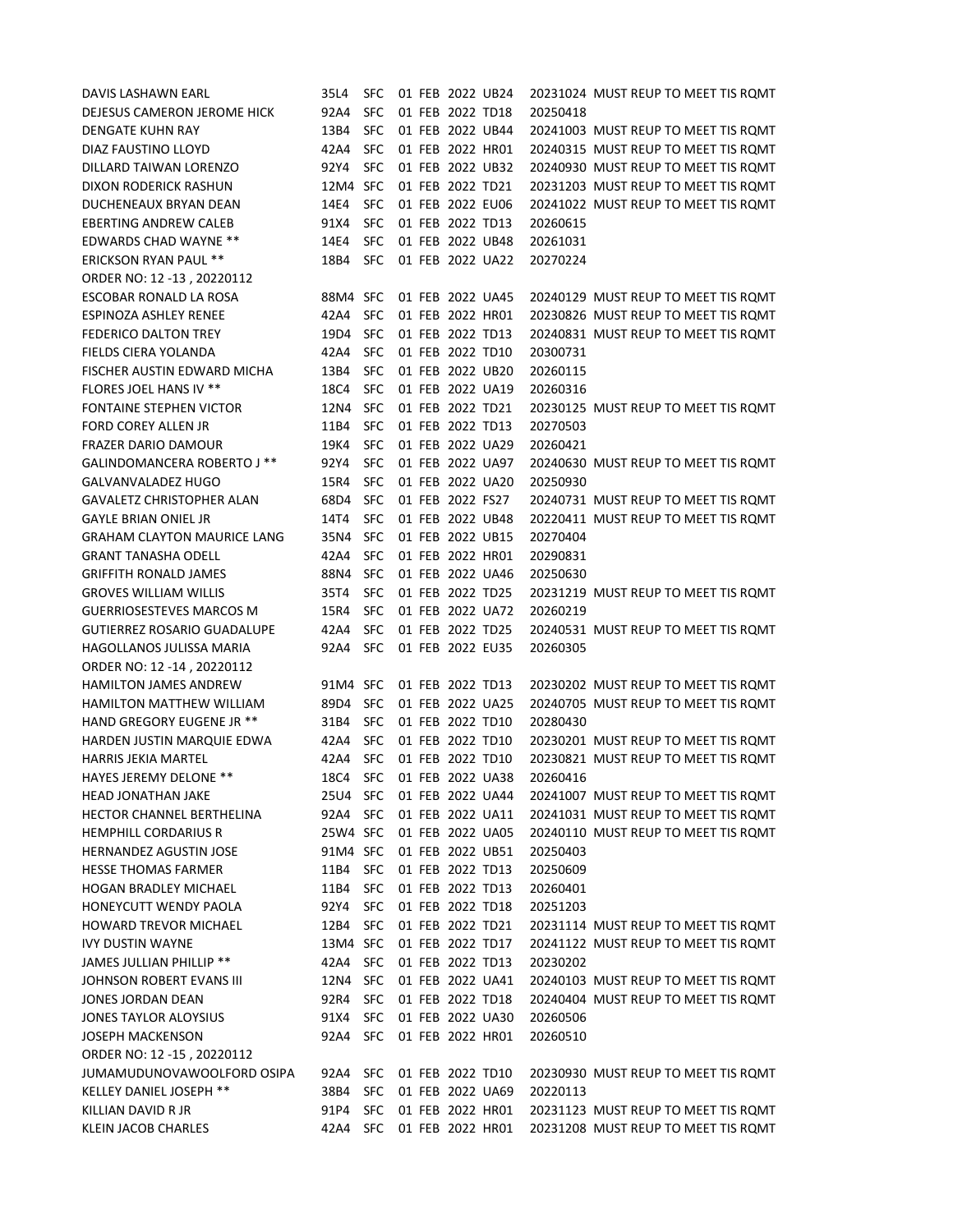| KLINGNER CURTISJAUN ANTHONY     | 15C4                      | SFC.       |  | 01 FEB 2022 UA51 |                  | 20270407 |                                     |
|---------------------------------|---------------------------|------------|--|------------------|------------------|----------|-------------------------------------|
| KOZMA BEVELYN M                 | 42A4                      | SFC.       |  | 01 FEB 2022 HR01 |                  |          | 20230731 MUST REUP TO MEET TIS ROMT |
| <b>KREIDLER JASON DANIEL **</b> | 35L4                      | <b>SFC</b> |  | 01 FEB 2022 UB24 |                  | 20260730 |                                     |
| LABRE MICHAEL ANTHONY           | 13B4                      | SFC        |  | 01 FEB 2022 TD22 |                  |          | 20230218 MUST REUP TO MEET TIS ROMT |
| LAKE NATHANIEL ALLEN            | 88M4 SFC                  |            |  | 01 FEB 2022 UB51 |                  |          | 20241130 MUST REUP TO MEET TIS ROMT |
| LANGEFELD GREGORY OWEN JR       | 91S4                      | <b>SFC</b> |  |                  | 01 FEB 2022 UA26 |          | 20240131 MUST REUP TO MEET TIS ROMT |
| <b>LATUS TREVOR EHREN</b>       | 14E4                      | <b>SFC</b> |  |                  | 01 FEB 2022 UB48 |          | 20240201 MUST REUP TO MEET TIS ROMT |
| LAVRRAR MATTHEW RYAN            | 19K4                      | SFC.       |  | 01 FEB 2022 HR01 |                  | 20250618 |                                     |
| LEARNED JEFFREY C **            | 18D4                      | SFC.       |  |                  | 01 FEB 2022 UA22 | 20220420 |                                     |
| LEE DAVE CHANGJOON              | 94S4                      | <b>SFC</b> |  | 01 FEB 2022 TD22 |                  |          | 20231213 MUST REUP TO MEET TIS ROMT |
| LEE KYUNG NAM                   | 68J4                      | <b>SFC</b> |  |                  | 01 FEB 2022 MC05 | 20310505 |                                     |
| <b>LEGRAND ROBENSON</b>         | 68J4                      | <b>SFC</b> |  | 01 FEB 2022 FS25 |                  | 20250831 |                                     |
| LEWIS MARDRIGIUS SHAMIERE       | 79R4                      | SFC        |  | 01 FEB 2022 HR01 |                  | 20250226 |                                     |
| LILLY NATHAN ROLLAND **         | 37F4                      | <b>SFC</b> |  | 01 FEB 2022 UA37 |                  | 20240123 |                                     |
| LIZYNESS MATTHEW JAMES          | 11C4                      | <b>SFC</b> |  | 01 FEB 2022 TD13 |                  | 20261006 |                                     |
| <b>LOPEZ JEANNETH</b>           | 68W4 SFC                  |            |  | 01 FEB 2022 HR01 |                  | 20270204 |                                     |
| ORDER NO: 12 -16, 20220112      |                           |            |  |                  |                  |          |                                     |
| LOWMAN MATTHEW JAMES            | 13B4                      | SFC.       |  | 01 FEB 2022 TD22 |                  |          | 20230910 MUST REUP TO MEET TIS ROMT |
| LUJAN KALEINMICHAEL RIVERA      | 15E4                      | SFC.       |  | 01 FEB 2022 UB63 |                  |          | 20230726 MUST REUP TO MEET TIS ROMT |
| <b>MACADAM KEVIN MICHAEL</b>    | 14G4                      | <b>SFC</b> |  | 01 FEB 2022 TD22 |                  | 20270222 |                                     |
| <b>MAILO LIONEL</b>             | 91S4                      | SFC        |  | 01 FEB 2022 UA71 |                  | 20291031 |                                     |
| MAPLE KAISHA ELIZABETHHECTO     | 92Y4                      | SFC        |  | 01 FEB 2022 TD10 |                  | 20260421 |                                     |
| MARIANI SHAWNTEA VICTORIA       | 31B4                      | SFC.       |  | 01 FEB 2022 UA65 |                  | 20280911 |                                     |
| MARYLAND MARIO RODRIQUEZ        | 42A4                      | <b>SFC</b> |  | 01 FEB 2022 TD10 |                  | 20270930 |                                     |
| MCCORMICK SAMUEL ADAM           | 19D4                      | <b>SFC</b> |  | 01 FEB 2022 TD13 |                  |          | 20250122 MUST REUP TO MEET TIS ROMT |
| MCDONALD SHAWN WILLIAM          | 79R4                      | <b>SFC</b> |  | 01 FEB 2022 HR01 |                  | 20250423 |                                     |
| MCDOWELL BRANDON MICHAEL        | 92A4                      | <b>SFC</b> |  | 01 FEB 2022 TD18 |                  | 20260831 |                                     |
| MEDINA JAMES SKYLER KYLE **     | 18C4                      | <b>SFC</b> |  |                  | 01 FEB 2022 UA38 | 20241106 |                                     |
| <b>MEEK TREVOR BURT **</b>      | 13B4                      | <b>SFC</b> |  | 01 FEB 2022 HR01 |                  | 20231201 |                                     |
| <b>MELLY JOHNSON KIPKEMBOI</b>  | 79R4                      | <b>SFC</b> |  | 01 FEB 2022 HR01 |                  | 20260322 |                                     |
| MENDEZ DAVID                    | 42A4                      | SFC        |  | 01 FEB 2022 FS01 |                  |          | 20230722 MUST REUP TO MEET TIS ROMT |
| MENDEZ TAMMY M                  | 15U4                      | <b>SFC</b> |  | 01 FEB 2022 UB36 |                  |          | 20240201 MUST REUP TO MEET TIS ROMT |
| MERANCIO MICHAEL ANTHONY        | 92A4 SFC                  |            |  | 01 FEB 2022 UB17 |                  | 20260115 |                                     |
| <b>MILLER STEVEN LOUIS</b>      | 35L4                      | <b>SFC</b> |  | 01 FEB 2022 FS27 |                  |          | 20240702 MUST REUP TO MEET TIS ROMT |
| MONCRIEF FORREST PAUL JR        | 14H4                      | <b>SFC</b> |  | 01 FEB 2022 SP02 |                  |          | 20240123 MUST REUP TO MEET TIS ROMT |
| MONTANO DARA                    | 79S4                      | <b>SFC</b> |  | 01 FEB 2022 UB27 |                  |          | 20230507 MUST REUP TO MEET TIS ROMT |
| MONTEROCUEVAS ADALBERTO **      | 25U4 SFC                  |            |  |                  | 01 FEB 2022 UA94 | 20230115 |                                     |
| ORDER NO: 12 -17, 20220112      |                           |            |  |                  |                  |          |                                     |
| <b>MORENO IVETTE</b>            | 92Y4 SFC 01 FEB 2022 TD10 |            |  |                  |                  | 20260211 |                                     |
| MOSLEY SHAQUINA                 | 25W4 SFC                  |            |  |                  | 01 FEB 2022 UA55 |          | 20231226 MUST REUP TO MEET TIS ROMT |
| <b>MOUA MICHAEL</b>             | 12B4 SFC                  |            |  |                  | 01 FEB 2022 UB31 | 20280731 |                                     |
| MULERODIAZ EDWIN ANTONIO        | 19K4                      | SFC        |  | 01 FEB 2022 FS13 |                  | 20270713 |                                     |
| MURRAY JERED MICHAEL            | 31B4                      | SFC        |  |                  | 01 FEB 2022 UB58 | 20280131 |                                     |
| NABINGER MARK WILLIAM           | 91S4                      | SFC        |  |                  | 01 FEB 2022 UA94 | 20250731 |                                     |
| NON JAMELYNN DIAN               | 68W4 SFC                  |            |  | 01 FEB 2022 TD10 |                  |          | 20231019 MUST REUP TO MEET TIS ROMT |
| NORIEGA OSCAR ORION III         | 91M4 SFC                  |            |  |                  | 01 FEB 2022 UA85 | 20261217 |                                     |
| NORTHRUP SAMUEL DAVID           | 46Z4 SFC                  |            |  |                  | 01 FEB 2022 WC02 |          | 20221108 MUST REUP TO MEET TIS ROMT |
| OGUNNAIKE ADEDAYO OLADAPO       | 91M4 SFC                  |            |  |                  | 01 FEB 2022 UA27 | 20250506 |                                     |
| OLIVEIRA BRYAN JESUS **         | 42A4 SFC                  |            |  | 01 FEB 2022 FS27 |                  | 20250908 |                                     |
| ORTIZ WILLIAM JEFFERY           | 68W4 SFC                  |            |  | 01 FEB 2022 HR01 |                  |          | 20240519 MUST REUP TO MEET TIS ROMT |
| ORTIZMERCADO JOSE ANTONIO       | 91M4 SFC                  |            |  |                  | 01 FEB 2022 UB51 | 20280326 |                                     |
|                                 |                           | 91X4 SFC   |  |                  | 01 FEB 2022 UA26 |          | 20240930 MUST REUP TO MEET TIS ROMT |
| OVIEDOROMERO EMMANUEL IVAN      |                           |            |  |                  |                  |          |                                     |
| PARKER MARQUEZ                  | 91M4 SFC                  |            |  | 01 FEB 2022 TD18 |                  | 20261028 |                                     |
| PARKS WENDY LETICIA             | 91X4 SFC                  |            |  | 01 FEB 2022 TD18 |                  |          | 20230720 MUST REUP TO MEET TIS ROMT |
| PASSMAN ROBERT MILTON           | 79R4                      | <b>SFC</b> |  | 01 FEB 2022 HR01 |                  | 20260217 |                                     |
| PEARISH JACOB MICHAEL **        | 18C4                      | SFC        |  |                  | 01 FEB 2022 UA19 | 20240727 |                                     |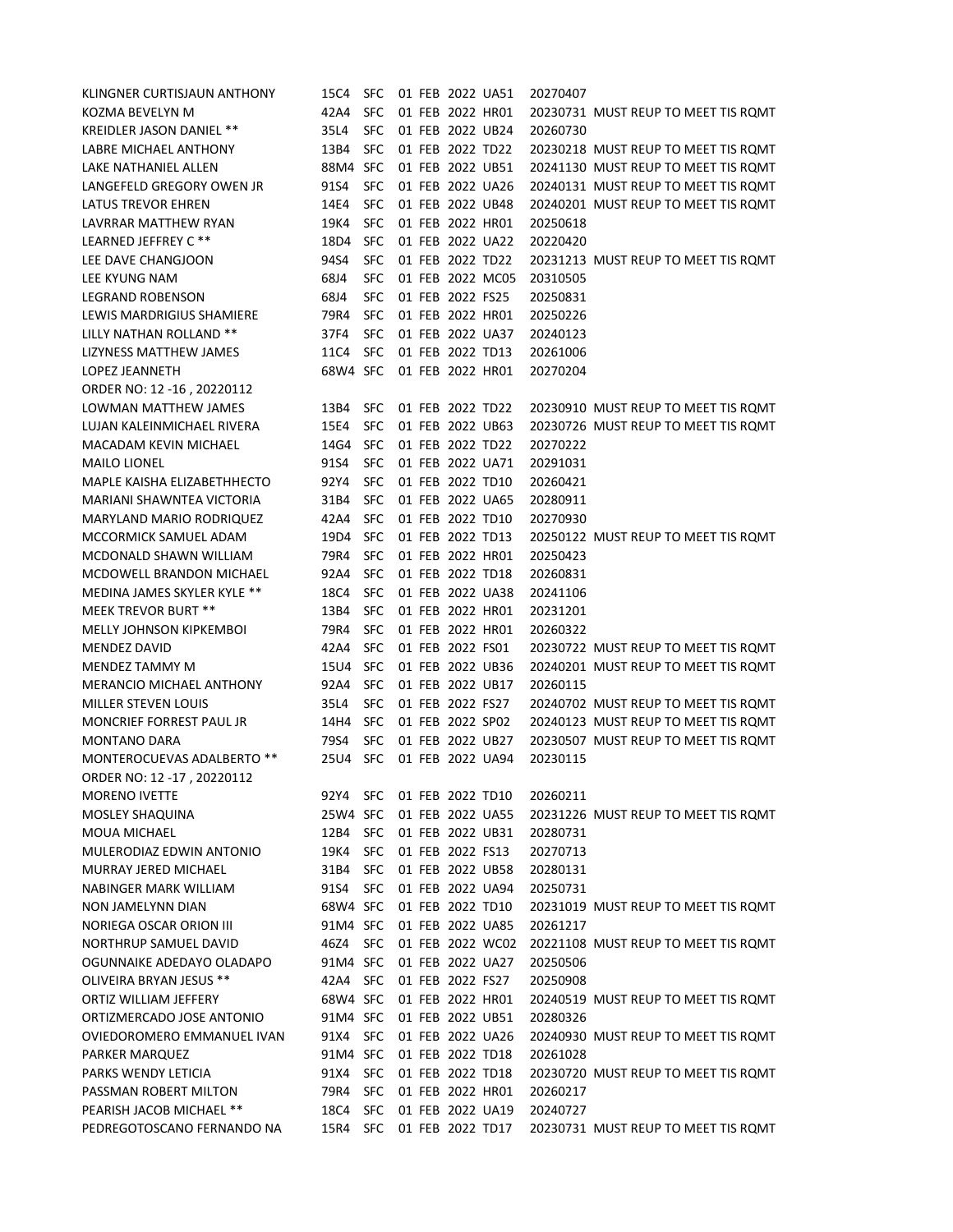| PERALTA IVAN                      | 14P4     | SFC        |  | 01 FEB 2022 TD22 |                  |          | 20240429 MUST REUP TO MEET TIS ROMT |
|-----------------------------------|----------|------------|--|------------------|------------------|----------|-------------------------------------|
| ORDER NO: 12 -18, 20220112        |          |            |  |                  |                  |          |                                     |
| PERRYMAN ANTHONY JAMES JR         | 91M4 SFC |            |  | 01 FEB 2022 TD18 |                  |          | 20230512 MUST REUP TO MEET TIS ROMT |
| PHILLIPS STEPHANIE ASPEN          | 35G4 SFC |            |  | 01 FEB 2022 TD25 |                  |          | 20240131 MUST REUP TO MEET TIS ROMT |
| PITCHFORD CHRISTITUTO             | 11B4     | SFC        |  | 01 FEB 2022 TD13 |                  | 20250831 |                                     |
| PITTS LATISHA FLYTHE              | 88H4     | SFC        |  |                  | 01 FEB 2022 UA76 |          | 20240929 MUST REUP TO MEET TIS ROMT |
| PLITZKO ALEXANDER BENJAMIN **     | 18D4     | <b>SFC</b> |  |                  | 01 FEB 2022 UA24 | 20270202 |                                     |
| PLUNKETT SEAN JAMES **            | 37F4     | <b>SFC</b> |  |                  | 01 FEB 2022 UB72 | 20220831 |                                     |
| POLACEK JEREMY PAUL               | 79R4     | <b>SFC</b> |  | 01 FEB 2022 HR01 |                  |          | 20240404 MUST REUP TO MEET TIS ROMT |
| PONCE ABIGAIL                     | 91X4     | <b>SFC</b> |  | 01 FEB 2022 FS24 |                  |          | 20221120 MUST REUP TO MEET TIS ROMT |
| POWELL DALTON KEITH               | 35T4     | <b>SFC</b> |  | 01 FEB 2022 TD25 |                  | 20270218 |                                     |
| POWELL SHARDE VIVIANNE            | 92Y4     | <b>SFC</b> |  | 01 FEB 2022 TD10 |                  | 20270930 |                                     |
| PRIEBE JONATHON JAMES             | 15Q4 SFC |            |  | 01 FEB 2022 TD17 |                  | 20260518 |                                     |
| PROCTOR JOSEPH SCOTT              | 25W4 SFC |            |  | 01 FEB 2022 UB19 |                  |          | 20230412 MUST REUP TO MEET TIS ROMT |
| PULLIZAALVAREZ AXEL DAVID         | 12B4 SFC |            |  | 01 FEB 2022 HR01 |                  | 20250206 |                                     |
| <b>QUEEN MICHAEL ANTHONY **</b>   | 91M4 SFC |            |  |                  | 01 FEB 2022 UA66 | 20240218 |                                     |
| <b>QUINONES JOEL IVAN</b>         | 91M4 SFC |            |  | 01 FEB 2022 TD18 |                  |          | 20230425 MUST REUP TO MEET TIS ROMT |
| RANSOM JARRETT DEANGELO           | 92M4 SFC |            |  |                  | 01 FEB 2022 UA60 |          | 20231008 MUST REUP TO MEET TIS ROMT |
| <b>RAY BOBBY COLLIN</b>           | 12B4 SFC |            |  | 01 FEB 2022 TD21 |                  |          | 20231029 MUST REUP TO MEET TIS ROMT |
| <b>READMOND PATRICK MELVIN JR</b> | 31B4     | <b>SFC</b> |  |                  | 01 FEB 2022 UA80 | 20261006 |                                     |
| REIGLE BRADLEY JAMES              | 88M4 SFC |            |  |                  | 01 FEB 2022 UA03 |          | 20240430 MUST REUP TO MEET TIS ROMT |
| REYES FRANCISCO JAVIER            | 35N4 SFC |            |  |                  | 01 FEB 2022 UA75 | 20270803 |                                     |
| ORDER NO: 12 -19, 20220112        |          |            |  |                  |                  |          |                                     |
| REYNOLDS JASON KYLE               | 19D4     | SFC.       |  | 01 FEB 2022 TD13 |                  |          | 20250107 MUST REUP TO MEET TIS ROMT |
| RICHARDSON ANTHONY LINWOOD        | 91X4     | <b>SFC</b> |  |                  | 01 FEB 2022 UA67 | 20281231 |                                     |
| ROANE GARRISON ANDRE              | 91X4     | <b>SFC</b> |  | 01 FEB 2022 TD18 |                  |          | 20230321 MUST REUP TO MEET TIS ROMT |
| ROBINSON JEFFERY JAMAL            | 79R4     | <b>SFC</b> |  | 01 FEB 2022 HR01 |                  | 20250410 |                                     |
| RODRIGUEZTAMAYO ROBERTO CAR       | 14E4     | <b>SFC</b> |  |                  | 01 FEB 2022 UB48 |          | 20241016 MUST REUP TO MEET TIS ROMT |
| ROLLEFSON SPENCER ROBERT          | 12B4     | <b>SFC</b> |  |                  | 01 FEB 2022 UA09 | 20260317 |                                     |
| RUETHOW ANGELINA EVELYN **        | 92G4     | <b>SFC</b> |  |                  | 01 FEB 2022 UB63 | 20220801 |                                     |
| RUIZ JESSICA HELENA               | 25W4 SFC |            |  |                  | 01 FEB 2022 UA48 |          | 20240717 MUST REUP TO MEET TIS ROMT |
| RUTH DAVID SHELDON                | 11C4     | <b>SFC</b> |  |                  | 01 FEB 2022 UB50 | 20251212 |                                     |
| SALDANA ALEX LEE **               | 12B4     | <b>SFC</b> |  | 01 FEB 2022 FS06 |                  | 20240412 |                                     |
| SANCHEZ SAUL EMIR                 | 12B4     | <b>SFC</b> |  | 01 FEB 2022 TD07 |                  | 20280708 |                                     |
| SCHAARE ROBERT ALLEN JR           | 79R4     | <b>SFC</b> |  |                  | 01 FEB 2022 HR01 | 20251104 |                                     |
| SHIELDS KELVON CHRISTOPHER        | 79S4     | <b>SFC</b> |  |                  | 01 FEB 2022 UB26 |          | 20240427 MUST REUP TO MEET TIS ROMT |
| <b>SHIN GREGORY HWAN</b>          | 35P4     | <b>SFC</b> |  |                  | 01 FEB 2022 UB62 |          | 20240430 MUST REUP TO MEET TIS ROMT |
| SHIREL JEREMY MARREZE             | 42A4     | <b>SFC</b> |  | 01 FEB 2022 TD10 |                  |          | 20231024 MUST REUP TO MEET TIS ROMT |
| SHOWERS CHRISTIAN JANAY           | 42A4 SFC |            |  |                  | 01 FEB 2022 UA07 | 20250401 |                                     |
| SIMPSON NAKIA RAISHAUN            | 79R4     | <b>SFC</b> |  |                  | 01 FEB 2022 HR01 | 20270131 |                                     |
| SINAGRA KELLY ANN                 | 91X4     | SFC        |  | 01 FEB 2022 TD18 |                  |          | 20230302 MUST REUP TO MEET TIS ROMT |
| SINGLETON EDWARD PAXTON JR        | 25E4     | SFC        |  |                  | 01 FEB 2022 UA23 |          | 20231219 MUST REUP TO MEET TIS ROMT |
| SMALLWOOD KENROY RAYTON           | 88N4 SFC |            |  |                  | 01 FEB 2022 UB36 | 20251112 |                                     |
| ORDER NO: 12 -20, 20220112        |          |            |  |                  |                  |          |                                     |
| SMITH WILLIAM LOUIS               | 42A4 SFC |            |  | 01 FEB 2022 TD10 |                  |          | 20240816 MUST REUP TO MEET TIS ROMT |
| SMITH WILLIAM TODD                | 68A4 SFC |            |  |                  | 01 FEB 2022 WP01 |          | 20240207 MUST REUP TO MEET TIS ROMT |
| SPINO FALENIKO POUMAA             | 68W4 SFC |            |  |                  | 01 FEB 2022 TD10 | 20260523 |                                     |
| SPRAGUE BRANDYN MICHAELALEX **    | 18D4 SFC |            |  |                  | 01 FEB 2022 UA38 |          | 20240715 MUST REUP TO MEET TIS ROMT |
| STAFFORD RICHARD DEVITO           | 88N4 SFC |            |  | 01 FEB 2022 FS33 |                  |          | 20240430 MUST REUP TO MEET TIS ROMT |
| TAMAI KENT YUUKI                  | 27D4 SFC |            |  |                  | 01 FEB 2022 UA53 | 20250425 |                                     |
| TANNER WILLIAM ARTHUR SR          | 46Z4     | <b>SFC</b> |  |                  | 01 FEB 2022 MD13 | 20251212 |                                     |
| TAYLOR TYRELL ALEXANDER           | 88N4 SFC |            |  |                  | 01 FEB 2022 UA30 | 20250302 |                                     |
| <b>TERBUSH KRAIG ANTHONY</b>      | 11B4 SFC |            |  |                  | 01 FEB 2022 UA67 | 20260220 |                                     |
| TERRY KERWIN DEVONNE **           | 25W4 SFC |            |  |                  | 01 FEB 2022 UB09 | 20230614 |                                     |
| THOMAS STEWART JOSEPH             | 79R4     | <b>SFC</b> |  |                  | 01 FEB 2022 HR01 | 20251031 |                                     |
| THOMPSON STEVEN CRAIG **          | 37F4     | <b>SFC</b> |  |                  | 01 FEB 2022 UA37 | 20271220 |                                     |
| TORJESEN ENRIQUE WILLIAM          | 11B4     | SFC        |  |                  | 01 FEB 2022 UA67 | 20260302 |                                     |
|                                   |          |            |  |                  |                  |          |                                     |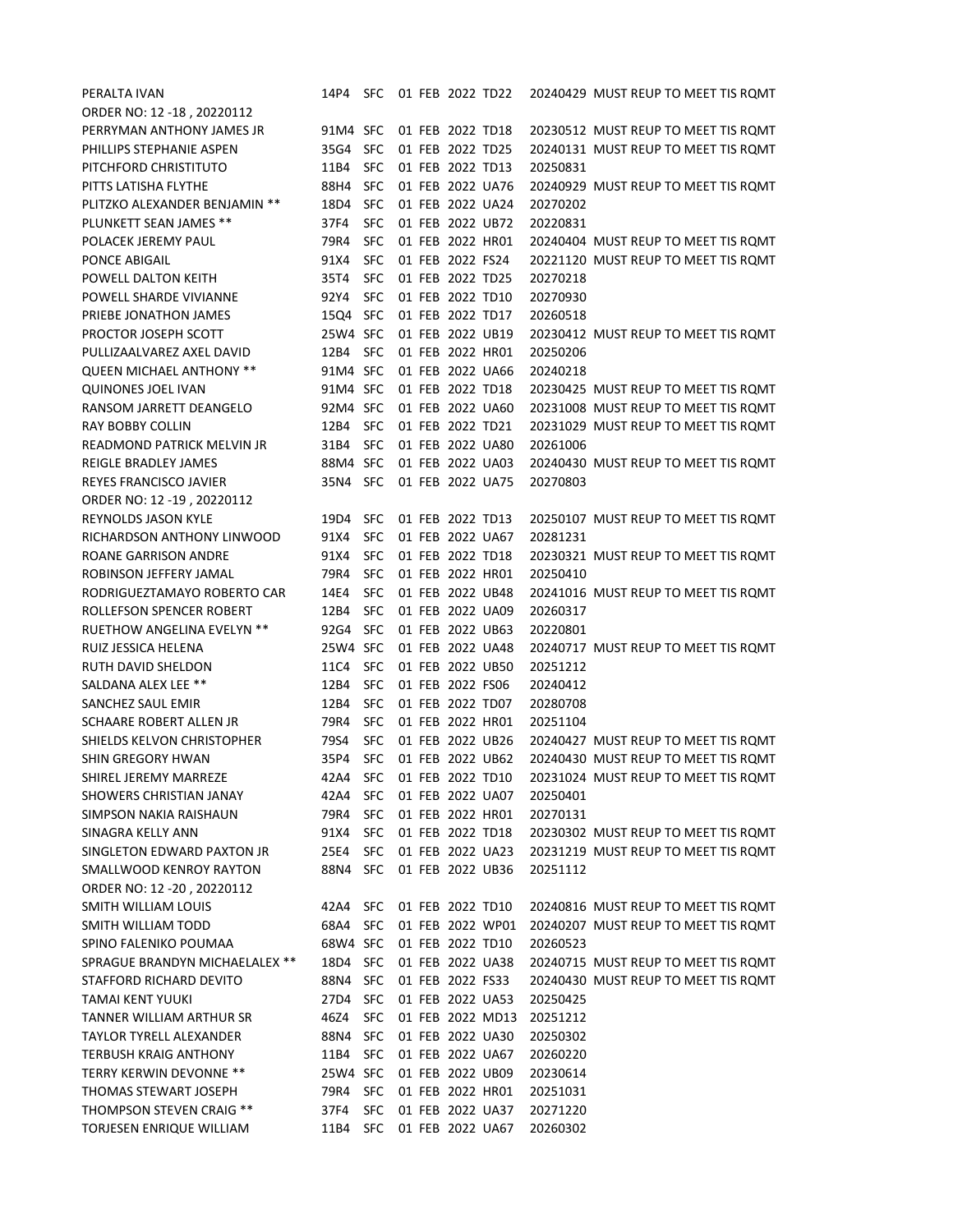| TORRES DANIEL LEE JR **           | 91M4 SFC |            |  | 01 FEB 2022 UA93 |                  | 20230731                            |
|-----------------------------------|----------|------------|--|------------------|------------------|-------------------------------------|
| <b>TORRES GABRIEL ANTHONY **</b>  | 18C4 SFC |            |  |                  | 01 FEB 2022 UA38 | 20220706                            |
| <b>TRAPP ZANE ANDROS</b>          | 88N4     | <b>SFC</b> |  | 01 FEB 2022 FS22 |                  | 20230131 MUST REUP TO MEET TIS ROMT |
| <b>TUCKSEN JOHN RAY</b>           | 94W4 SFC |            |  | 01 FEB 2022 TD03 |                  | 20241031 MUST REUP TO MEET TIS ROMT |
| URRACA JONATHAN WILLIAM           | 18E4     | <b>SFC</b> |  | 01 FEB 2022 UA38 |                  | 20250717                            |
| VALDIVIEZO DANIEL ANTONIO **      | 15U4     | <b>SFC</b> |  |                  | 01 FEB 2022 UB36 | 20260228                            |
| <b>VALENTIN EDDIE YAMIL</b>       | 68R4 SFC |            |  |                  | 01 FEB 2022 EU04 | 20230805 MUST REUP TO MEET TIS ROMT |
| ORDER NO: 12 -21, 20220112        |          |            |  |                  |                  |                                     |
| VANHORN MICHAEL JAMES             | 38B4     | <b>SFC</b> |  | 01 FEB 2022 UA69 |                  | 20280131                            |
| <b>VICARS MICHAEL AARON</b>       | 91X4     | <b>SFC</b> |  |                  | 01 FEB 2022 UA80 | 20260818                            |
| VILLARREAL MICHAEL ANDREW         | 25B4     | <b>SFC</b> |  |                  | 01 FEB 2022 UA80 | 20260131                            |
| <b>WATSON GARTH LOGAN **</b>      | 18C4     | <b>SFC</b> |  |                  | 01 FEB 2022 UA24 | 20270502                            |
| <b>WATTS LEONARD LOUIS JR</b>     | 91A4     | <b>SFC</b> |  |                  | 01 FEB 2022 UA85 | 20260615                            |
| <b>WEBBER JOSHUA THOMAS</b>       | 35N4 SFC |            |  | 01 FEB 2022 HR01 |                  | 20280630                            |
| <b>WEST CHRISTOPHER DANIEL **</b> | 18D4 SFC |            |  |                  | 01 FEB 2022 UA22 | 20250402                            |
| <b>WHEAT MATTHEW BRIAN</b>        | 14H4     | <b>SFC</b> |  |                  | 01 FEB 2022 HR01 | 20280630                            |
| <b>WHITE JAMES ISRAEL</b>         | 42A4     | SFC        |  | 01 FEB 2022 TD10 |                  | 20240605 MUST REUP TO MEET TIS ROMT |
| <b>WHITE TORRI TROVETTE</b>       | 92Y4     | <b>SFC</b> |  | 01 FEB 2022 TD13 |                  | 20261130                            |
| <b>WICKSTROM ERIC ALEXANDER</b>   | 11B4     | <b>SFC</b> |  |                  | 01 FEB 2022 UA80 | 20241108 MUST REUP TO MEET TIS ROMT |
| <b>WILKERSON TROY LEE</b>         | 92Y4     | SFC        |  |                  | 01 FEB 2022 UA05 | 20271024                            |
| <b>WILLIAMS MATTHEW QUETINE</b>   | 31B4     | <b>SFC</b> |  | 01 FEB 2022 TD21 |                  | 20221223 MUST REUP TO MEET TIS ROMT |
| <b>WILSON JONNY THOMAS</b>        | 68W4 SFC |            |  |                  | 01 FEB 2022 UA80 | 20240327 MUST REUP TO MEET TIS ROMT |
| WILSON SASHA LYNN **              | 31B4     | <b>SFC</b> |  | 01 FEB 2022 TD10 |                  | 20230302                            |
| <b>WIMS JUSTIN RASHAD</b>         | 91M4 SFC |            |  | 01 FEB 2022 TD13 |                  | 20240416 MUST REUP TO MEET TIS ROMT |
| <b>WOOD HOLLI NICOLE</b>          | 42A4     | <b>SFC</b> |  | 01 FEB 2022 HR01 |                  | 20240530 MUST REUP TO MEET TIS ROMT |
| <b>WORRELL PETER JOSEPH</b>       | 18E4     | <b>SFC</b> |  |                  | 01 FEB 2022 UA82 | 20251119                            |
| YARBROUGH JOHN ELLISON            | 11B4     | <b>SFC</b> |  | 01 FEB 2022 TD10 |                  | 20260322                            |
| YORK JACOB HOUSTON                | 19D4 SFC |            |  |                  | 01 FEB 2022 UB30 | 20231031 MUST REUP TO MEET TIS ROMT |
| ORDER NO: 12 -22, 20220112        |          |            |  |                  |                  |                                     |
| YOUNG TIFFANY NICOLE              | 92A4     | <b>SFC</b> |  |                  | 01 FEB 2022 UA14 | 20250228                            |
| ZACHERY CHAKNAZE BRENATA **       | 68K4     | <b>SFC</b> |  |                  | 01 FEB 2022 MC05 | 20230402                            |
| ZEBROWSKI RICHARD HUNTER **       | 19D4     | SFC        |  |                  | 01 FEB 2022 UB50 | 20220403                            |
|                                   |          |            |  |                  |                  |                                     |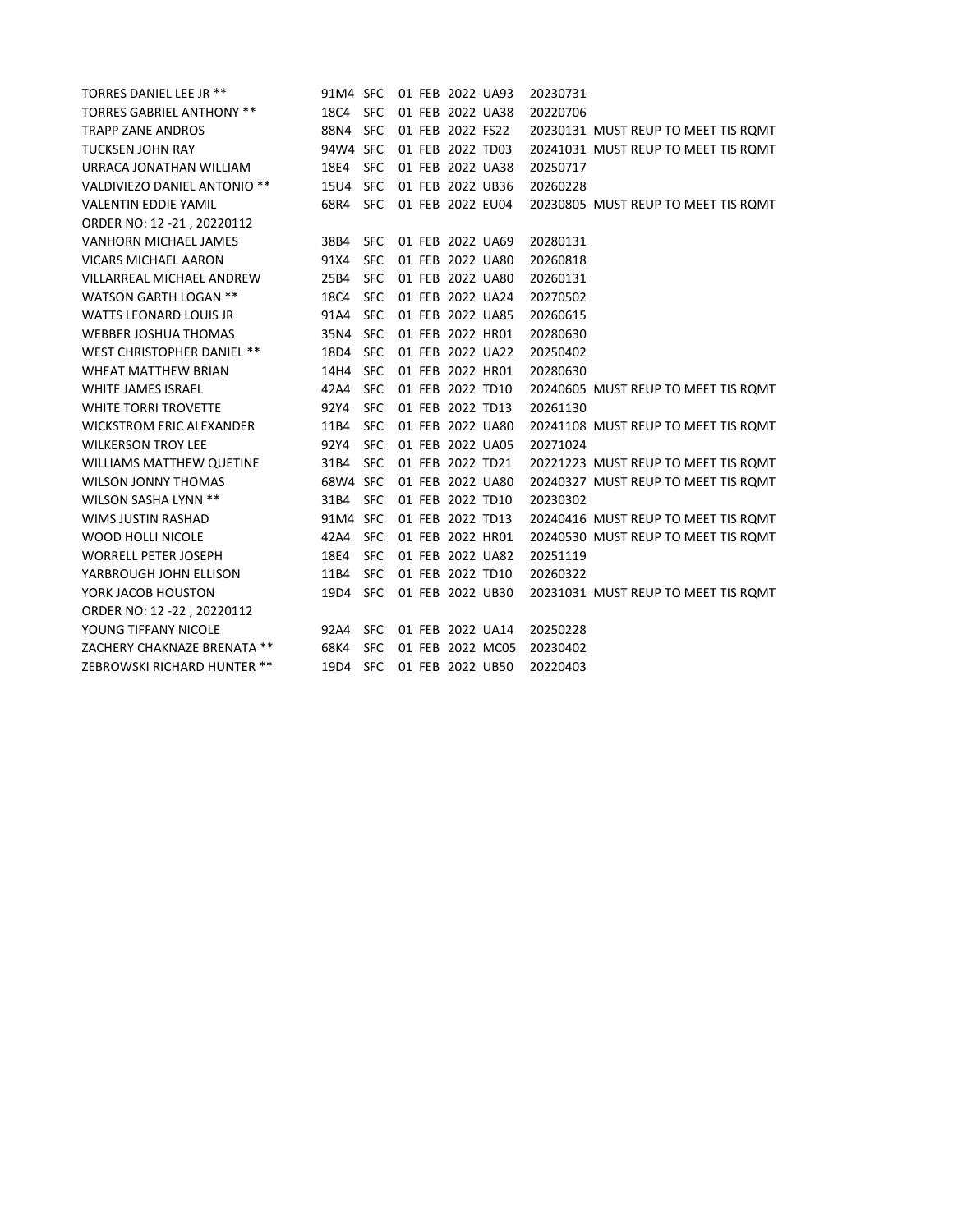#### ORDER NO: 12-1

12 January 2022

The Secretary of the Army has reposed special trust and confidence in the patriotism, valor, fidelity and professional excellence of the following noncommissioned officers. In view of these qualities and their demonstrated leadership potential and dedicated service to the United States Army, they are, therefore, promoted to the grade of rank shown. Promotion is made in the MOS shown in the name line and the MOS is awarded as his or her primary MOS on the effective date of promotion. Promotion is not valid and will be revoked if the Soldier concerned is not in a promotable status on the effective date of promotion. Acceptance of promotion constitutes acceptance of a 3-year service remaining requirement from the effective date of promotion for Soldiers selected on a FY12 or later board. Soldiers with over 12 years AFS are required to reenlist for indefinite status if they do not have sufficient time remaining to meet this requirement, or decline promotion IAW AR 600-8-19, paragraphs 1-26 and 4-8. The authority for this promotion is AR 600-8-19, paragraph 4-7. Additional Instructions: Soldiers promoted to Sergeant Major who do not have USASMC credit are promoted conditionally. Those Soldiers who receive a conditional promotion will be reduced and their names removed from the centralized list if they fail to meet the NCOES requirement.

\* Temporary Promotion IAW HQDA MEMO dated 20 October 2017, SUBJECT: Exception to Policies - Enlisted Promotions. \*\*Temporary Promotion IAW HQDA MEMO dated 20 October 2021, SUBJECT: Expanded Application of Temporary Promotion to Master Sergeant and Sergeant First Class. All other aspects of this temporary promotion application remains unchanged for deployed, pregnancy/post-partum, and SGM Non-resident Course. Deployed and pregnancy/post-partum will receive amendment orders with their PME Completion Date. SGM Non-resident Course will receive their promotion orders via enterprise e-mail.

| Name                         | <b>SSN</b> | <b>PMOS</b> | <b>GRADE OF RANK</b><br>PROMOTED TO | <b>EFFECTIVE</b><br><b>DATE</b> | DATE OF<br><b>RANK</b> |
|------------------------------|------------|-------------|-------------------------------------|---------------------------------|------------------------|
| BERRY ROBERT HOWARD          |            | 35Z6        | <b>SGM</b>                          | 20220201                        | 20220201               |
|                              |            |             |                                     |                                 |                        |
| <b>BLAIR SEAN PATRICK</b>    |            | 35Z6        | <b>SGM</b>                          | 20220201                        | 20220201               |
| <b>BRYANT ERIC EUGENE</b>    |            | 88Z6        | SGM                                 | 20220201                        | 20220201               |
| <b>CARTER MICHAEL THOMAS</b> |            | 79R6        | SGM                                 | 20220201                        | 20220201               |
| COLON ADALBERTO JR           |            | 35Z6        | <b>SGM</b>                          | 20220201                        | 20220201               |
| <b>COTTO LEONOR</b>          |            | 88Z6        | SGM                                 | 20220201                        | 20220201               |
| DAVIS THOMAS RYAN III        |            | 56M 6       | <b>SGM</b>                          | 20220201                        | 20220201               |
| <b>DOW THOMAS CRAIG</b>      |            | 79R6        | SGM                                 | 20220201                        | 20220201               |
| DOWNIN MICHAEL EUGENE        |            | 79R6        | <b>SGM</b>                          | 20220201                        | 20220201               |
| ELLIS STEPHANIE LATESHIA     |            | 36B6        | SGM                                 | 20220201                        | 20220201               |
| <b>FORTIER JAMES ROJAS</b>   |            | 35Z6        | <b>SGM</b>                          | 20220201                        | 20220201               |
| <b>GOLDEN ANTONIO</b>        |            | 14Z6        | SGM                                 | 20220201                        | 20220201               |
| <b>JEANFRANCOIS ANGLADE</b>  |            | 36B6        | <b>SGM</b>                          | 20220201                        | 20220201               |
| JOHNSON CARLOS MARQUEZ       |            | 88Z6        | <b>SGM</b>                          | 20220201                        | 20220201               |
| LABUDA CHARLES ANDREW JR     |            | 18Z6        | <b>SGM</b>                          | 20220201                        | 20220201               |
| <b>MURRAY ERIC MICHAEL</b>   |            | 35Z6        | SGM                                 | 20220201                        | 20220201               |
| SAWYER JAMES CECIL           |            | 79R 6       | SGM                                 | 20220201                        | 20220201               |
|                              |            |             |                                     |                                 |                        |

Point of Contact for this order: Senior Enlisted Promotions Branch, HRC Fort Knox, 502-613-9014, [usarmy.knox.hrc.mbx.tagd-sr-enlisted-promotions@mail.mil](mailto:usarmy.knox.hrc.mbx.tagd-sr-enlisted-promotions@mail.mil)

Format 301

BY ORDER OF THE SECRETARY OF THE ARMY:

DISTRIBUTION: AHRC-COE, AHRC-EFS (1)



RAMELL J. BOYD Sergeant Major, USA Chief, Enlisted Promotions Promotions Branch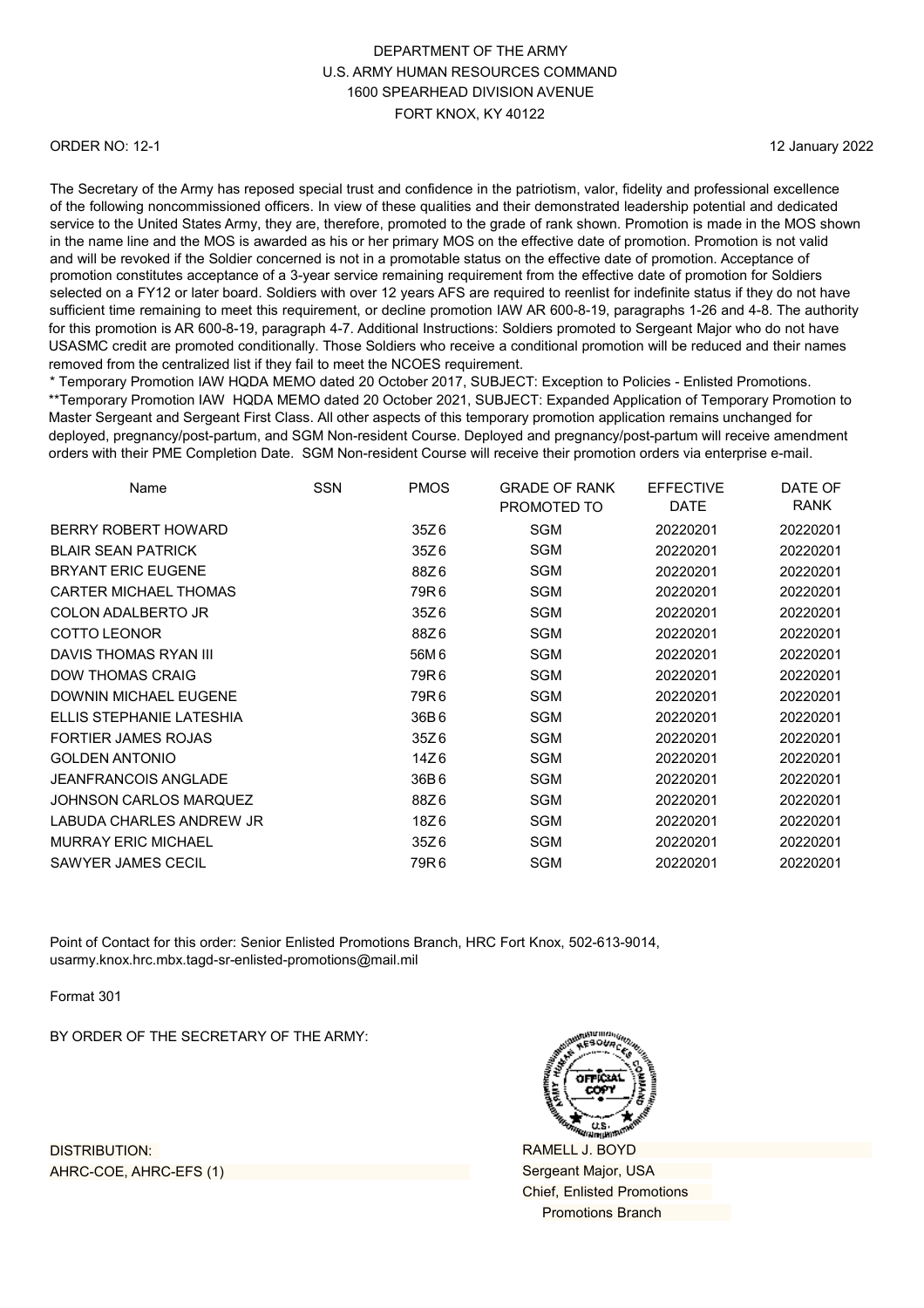#### ORDER NO: 12-2

12 January 2022

The Secretary of the Army has reposed special trust and confidence in the patriotism, valor, fidelity and professional excellence of the following noncommissioned officers. In view of these qualities and their demonstrated leadership potential and dedicated service to the United States Army, they are, therefore, promoted to the grade of rank shown. Promotion is made in the MOS shown in the name line and the MOS is awarded as his or her primary MOS on the effective date of promotion. Promotion is not valid and will be revoked if the Soldier concerned is not in a promotable status on the effective date of promotion. Acceptance of promotion constitutes acceptance of a 3-year service remaining requirement from the effective date of promotion for Soldiers selected on a FY12 or later board. Soldiers with over 12 years AFS are required to reenlist for indefinite status if they do not have sufficient time remaining to meet this requirement, or decline promotion IAW AR 600-8-19, paragraphs 1-26 and 4-8. The authority for this promotion is AR 600-8-19, paragraph 4-7. Additional Instructions: Soldiers promoted to Sergeant Major who do not have USASMC credit are promoted conditionally. Those Soldiers who receive a conditional promotion will be reduced and their names removed from the centralized list if they fail to meet the NCOES requirement.

\* Temporary Promotion IAW HQDA MEMO dated 20 October 2017, SUBJECT: Exception to Policies - Enlisted Promotions. \*\*Temporary Promotion IAW HQDA MEMO dated 20 October 2021, SUBJECT: Expanded Application of Temporary Promotion to Master Sergeant and Sergeant First Class. All other aspects of this temporary promotion application remains unchanged for deployed, pregnancy/post-partum, and SGM Non-resident Course. Deployed and pregnancy/post-partum will receive amendment orders with their PME Completion Date. SGM Non-resident Course will receive their promotion orders via enterprise e-mail.

| Name                       | SSN | <b>PMOS</b> | <b>GRADE OF RANK</b><br>PROMOTED TO | <b>EFFECTIVE</b><br><b>DATE</b> | DATE OF<br><b>RANK</b> |
|----------------------------|-----|-------------|-------------------------------------|---------------------------------|------------------------|
| SCOTT DAVID ALLEN JR       |     | 35Z 6       | SGM                                 | 20220201                        | 20220201               |
| SWARTZ CHRISTOPHER MICHAEL |     | 38B6        | <b>SGM</b>                          | 20220201                        | 20220201               |
| WARREN GEORGE RAEPHEALE    |     | 88Z 6       | SGM                                 | 20220201                        | 20220201               |
| WILSON MELISHA KARON       |     | 92G 6       | <b>SGM</b>                          | 20220201                        | 20220201               |
| WINEMILLER MICHAEL BRETT   |     | 14Z 6       | <b>SGM</b>                          | 20220201                        | 20220201               |

Point of Contact for this order: Senior Enlisted Promotions Branch, HRC Fort Knox, 502-613-9014, [usarmy.knox.hrc.mbx.tagd-sr-enlisted-promotions@mail.mil](mailto:usarmy.knox.hrc.mbx.tagd-sr-enlisted-promotions@mail.mil)

Format 301

BY ORDER OF THE SECRETARY OF THE ARMY:

DISTRIBUTION: AHRC-COE, AHRC-EFS (1)



RAMELL J. BOYD Sergeant Major, USA Chief, Enlisted Promotions Promotions Branch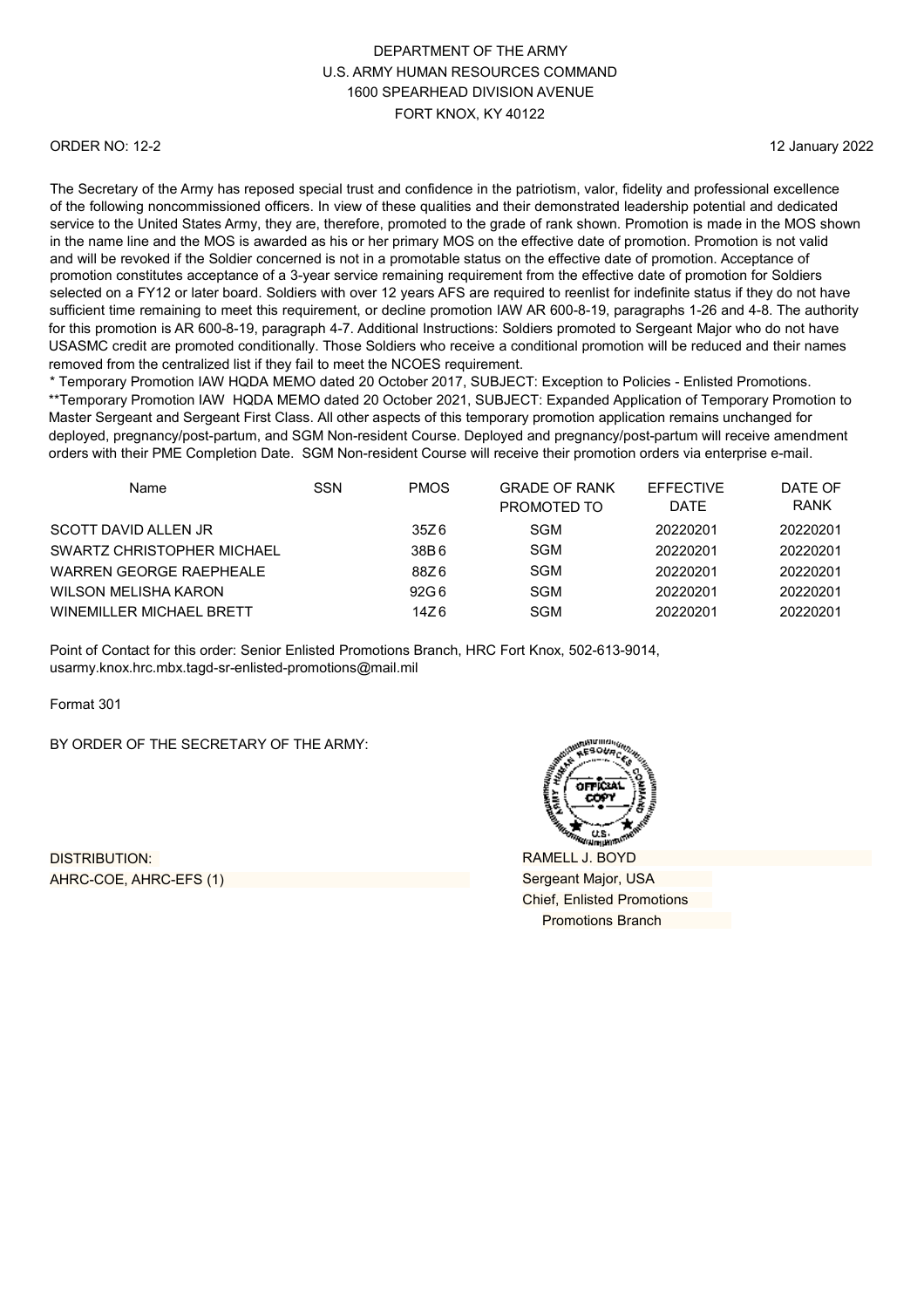#### ORDER NO: 12-3

12 January 2022

The Secretary of the Army has reposed special trust and confidence in the patriotism, valor, fidelity and professional excellence of the following noncommissioned officers. In view of these qualities and their demonstrated leadership potential and dedicated service to the United States Army, they are, therefore, promoted to the grade of rank shown. Promotion is made in the MOS shown in the name line and the MOS is awarded as his or her primary MOS on the effective date of promotion. Promotion is not valid and will be revoked if the Soldier concerned is not in a promotable status on the effective date of promotion. Acceptance of promotion constitutes acceptance of a 3-year service remaining requirement from the effective date of promotion for Soldiers selected on a FY12 or later board. Soldiers with over 12 years AFS are required to reenlist for indefinite status if they do not have sufficient time remaining to meet this requirement, or decline promotion IAW AR 600-8-19, paragraphs 1-26 and 4-8. The authority for this promotion is AR 600-8-19, paragraph 4-7. Additional Instructions: Soldiers promoted to Sergeant Major who do not have USASMC credit are promoted conditionally. Those Soldiers who receive a conditional promotion will be reduced and their names removed from the centralized list if they fail to meet the NCOES requirement.

\* Temporary Promotion IAW HQDA MEMO dated 20 October 2017, SUBJECT: Exception to Policies - Enlisted Promotions. \*\*Temporary Promotion IAW HQDA MEMO dated 20 October 2021, SUBJECT: Expanded Application of Temporary Promotion to Master Sergeant and Sergeant First Class. All other aspects of this temporary promotion application remains unchanged for deployed, pregnancy/post-partum, and SGM Non-resident Course. Deployed and pregnancy/post-partum will receive amendment orders with their PME Completion Date. SGM Non-resident Course will receive their promotion orders via enterprise e-mail.

| Name                                | <b>SSN</b> | <b>PMOS</b>      | <b>GRADE OF RANK</b><br>PROMOTED TO | <b>EFFECTIVE</b><br><b>DATE</b> | DATE OF<br><b>RANK</b> |
|-------------------------------------|------------|------------------|-------------------------------------|---------------------------------|------------------------|
| ADAMS STEVEN RAY **                 |            | 11Z5             | <b>MSG</b>                          | 20220201                        | 20220201               |
| AHUMADA ISAIAS IVAN                 |            | 79R <sub>5</sub> | MSG                                 | 20220201                        | 20220201               |
| ATHERI FY YANERIS I IZBETH          |            | 42A 5            | <b>MSG</b>                          | 20220201                        | 20220201               |
| AUSTRIA MICHAELLOUIS KAHANU **      |            | 11Z5             | MSG                                 | 20220201                        | 20220201               |
| <b>BABB CHRISTOPHER DAVID **</b>    |            | 14Z <sub>5</sub> | <b>MSG</b>                          | 20220201                        | 20220201               |
| <b>BAEZ YONATHAN GABRIEL **</b>     |            | 79R <sub>5</sub> | MSG                                 | 20220201                        | 20220201               |
| <b>BAIFR ANDREW TYLER **</b>        |            | 13Z <sub>5</sub> | <b>MSG</b>                          | 20220201                        | 20220201               |
| <b>BARNHILL REBECCA CAROL</b>       |            | 31B <sub>5</sub> | <b>MSG</b>                          | 20220201                        | 20220201               |
| <b>BARR JOSHUA BRIAN **</b>         |            | 18Z5             | <b>MSG</b>                          | 20220201                        | 20220201               |
| <b>BENNETT ADAM CHARLES</b>         |            | 18Z5             | <b>MSG</b>                          | 20220201                        | 20220201               |
| <b>BERNHARDT JASON **</b>           |            | 15Z <sub>5</sub> | MSG                                 | 20220201                        | 20220201               |
| <b>BERRY ERIC MICHAEL **</b>        |            | 91Z <sub>5</sub> | <b>MSG</b>                          | 20220201                        | 20220201               |
| <b>BLAKLEY STEPHEN CHRISTOPHER</b>  |            | 79R <sub>5</sub> | MSG                                 | 20220201                        | 20220201               |
| <b>BLOW EUGENE JR **</b>            |            | 79R <sub>5</sub> | MSG                                 | 20220201                        | 20220201               |
| <b>BOGERT NICHOLAS RON **</b>       |            | 11Z5             | <b>MSG</b>                          | 20220201                        | 20220201               |
| <b>BRANUM RANDY CHAD</b>            |            | 25W 5            | MSG                                 | 20220201                        | 20220201               |
| <b>BREES KYLE LINDEN **</b>         |            | 18Z <sub>5</sub> | <b>MSG</b>                          | 20220201                        | 20220201               |
| <b>BREEZE ERIC JAMES **</b>         |            | 79R <sub>5</sub> | <b>MSG</b>                          | 20220201                        | 20220201               |
| <b>BURGESS CHRISTOPHER SCOTT **</b> |            | 91Z <sub>5</sub> | MSG                                 | 20220201                        | 20220201               |
| <b>CAMPBELL JASON GLENN</b>         |            | 31B5             | MSG                                 | 20220201                        | 20220201               |

Point of Contact for this order: Senior Enlisted Promotions Branch, HRC Fort Knox, 502-613-9014, [usarmy.knox.hrc.mbx.tagd-sr-enlisted-promotions@mail.mil](mailto:usarmy.knox.hrc.mbx.tagd-sr-enlisted-promotions@mail.mil)

Format 301

BY ORDER OF THE SECRETARY OF THE ARMY:



RAMELL J. BOYD Sergeant Major, USA Chief, Enlisted Promotions Promotions Branch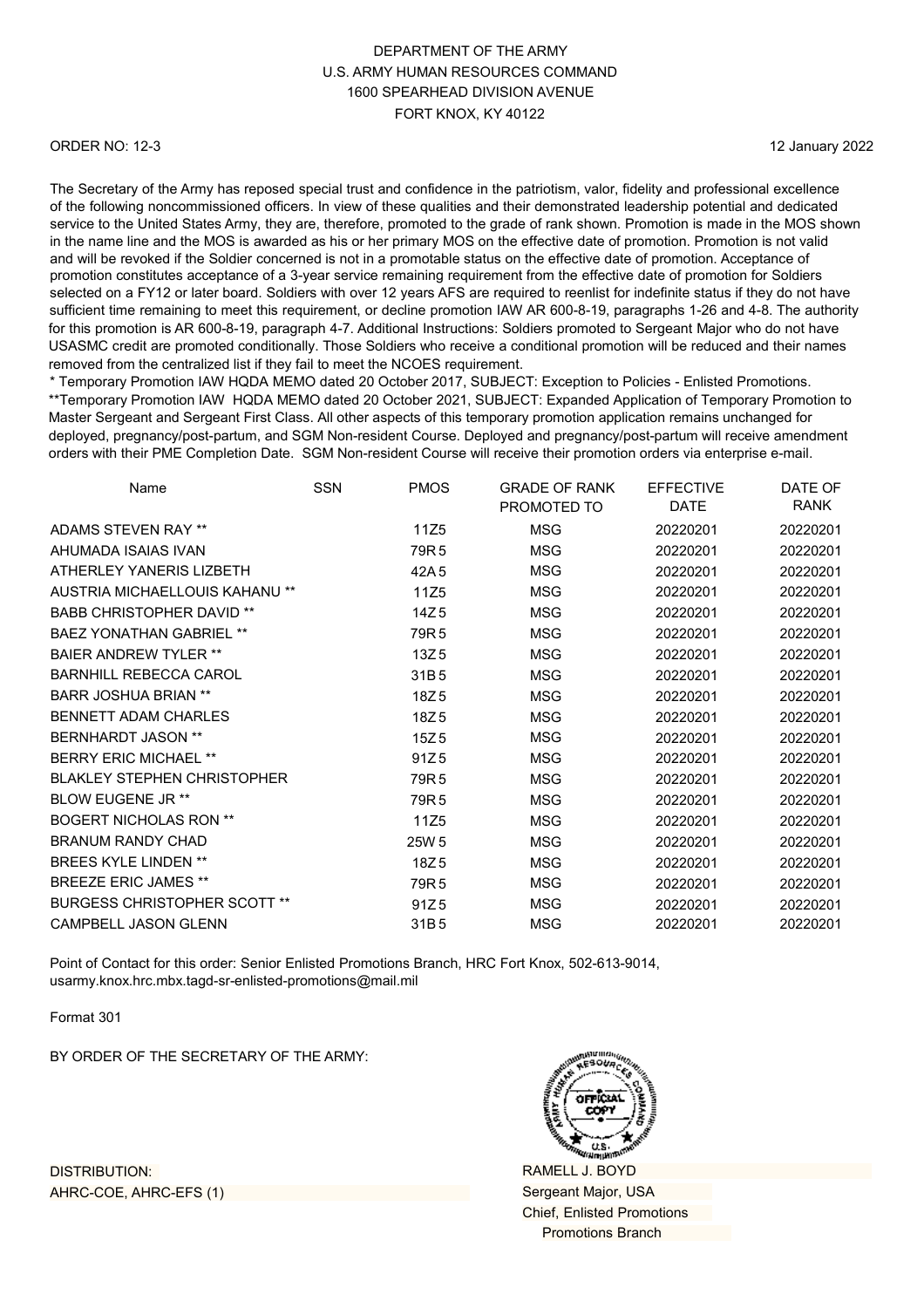#### ORDER NO: 12-4

12 January 2022

The Secretary of the Army has reposed special trust and confidence in the patriotism, valor, fidelity and professional excellence of the following noncommissioned officers. In view of these qualities and their demonstrated leadership potential and dedicated service to the United States Army, they are, therefore, promoted to the grade of rank shown. Promotion is made in the MOS shown in the name line and the MOS is awarded as his or her primary MOS on the effective date of promotion. Promotion is not valid and will be revoked if the Soldier concerned is not in a promotable status on the effective date of promotion. Acceptance of promotion constitutes acceptance of a 3-year service remaining requirement from the effective date of promotion for Soldiers selected on a FY12 or later board. Soldiers with over 12 years AFS are required to reenlist for indefinite status if they do not have sufficient time remaining to meet this requirement, or decline promotion IAW AR 600-8-19, paragraphs 1-26 and 4-8. The authority for this promotion is AR 600-8-19, paragraph 4-7. Additional Instructions: Soldiers promoted to Sergeant Major who do not have USASMC credit are promoted conditionally. Those Soldiers who receive a conditional promotion will be reduced and their names removed from the centralized list if they fail to meet the NCOES requirement.

\* Temporary Promotion IAW HQDA MEMO dated 20 October 2017, SUBJECT: Exception to Policies - Enlisted Promotions. \*\*Temporary Promotion IAW HQDA MEMO dated 20 October 2021, SUBJECT: Expanded Application of Temporary Promotion to Master Sergeant and Sergeant First Class. All other aspects of this temporary promotion application remains unchanged for deployed, pregnancy/post-partum, and SGM Non-resident Course. Deployed and pregnancy/post-partum will receive amendment orders with their PME Completion Date. SGM Non-resident Course will receive their promotion orders via enterprise e-mail.

| <b>RANK</b><br>DATE<br>PROMOTED TO<br>CANFIL GEORGE LLOYD * *<br><b>MSG</b><br>20220201<br>35Z <sub>5</sub><br>20220201<br><b>CARPENTER JOEL EDWARD **</b><br>18Z5<br>MSG<br>20220201<br>20220201<br><b>CASSIDY ERIC SCOT **</b><br>14Z <sub>5</sub><br><b>MSG</b><br>20220201<br>20220201<br><b>CAUSEY WILLIAM PARKER **</b><br>18Z5<br><b>MSG</b><br>20220201<br>20220201 | DATE OF |
|-----------------------------------------------------------------------------------------------------------------------------------------------------------------------------------------------------------------------------------------------------------------------------------------------------------------------------------------------------------------------------|---------|
|                                                                                                                                                                                                                                                                                                                                                                             |         |
|                                                                                                                                                                                                                                                                                                                                                                             |         |
|                                                                                                                                                                                                                                                                                                                                                                             |         |
|                                                                                                                                                                                                                                                                                                                                                                             |         |
|                                                                                                                                                                                                                                                                                                                                                                             |         |
| CHUMI FY BENJAMIN PATRICK<br>12Z <sub>5</sub><br><b>MSG</b><br>20220201<br>20220201                                                                                                                                                                                                                                                                                         |         |
| <b>CLARK RYAN ADAM **</b><br>79R <sub>5</sub><br>MSG<br>20220201<br>20220201                                                                                                                                                                                                                                                                                                |         |
| <b>COKER BRADLEY ALLEN</b><br><b>MSG</b><br>20220201<br>37F 5<br>20220201                                                                                                                                                                                                                                                                                                   |         |
| <b>COLE ANTHONY DANIEL</b><br>35Z <sub>5</sub><br><b>MSG</b><br>20220201<br>20220201                                                                                                                                                                                                                                                                                        |         |
| <b>COLES CORY LEE **</b><br>20220201<br>91Z <sub>5</sub><br>MSG<br>20220201                                                                                                                                                                                                                                                                                                 |         |
| <b>COLLINS CHRISTOPHER RAYMOND</b><br><b>MSG</b><br>20220201<br>91Z <sub>5</sub><br>20220201                                                                                                                                                                                                                                                                                |         |
| <b>COTRONEO PAUL SAMUEL **</b><br>18Z <sub>5</sub><br>MSG<br>20220201<br>20220201                                                                                                                                                                                                                                                                                           |         |
| COX WESLEY CREEL III **<br>91Z <sub>5</sub><br><b>MSG</b><br>20220201<br>20220201                                                                                                                                                                                                                                                                                           |         |
| <b>CUSTER KEVIN FRANCIS **</b><br>15Z <sub>5</sub><br><b>MSG</b><br>20220201<br>20220201                                                                                                                                                                                                                                                                                    |         |
| DAVIS DEREK CLAYTON **<br>MSG<br>20220201<br>18Z <sub>5</sub><br>20220201                                                                                                                                                                                                                                                                                                   |         |
| DELEONDAILY RAMON ESTUARDO *<br>11Z5<br><b>MSG</b><br>20220201<br>20220201                                                                                                                                                                                                                                                                                                  |         |
| DIAZRIVERA CARLOS ALBERTO<br>20220201<br>37F 5<br>MSG<br>20220201                                                                                                                                                                                                                                                                                                           |         |
| DIRGO LANDON JAMES<br>79R <sub>5</sub><br><b>MSG</b><br>20220201<br>20220201                                                                                                                                                                                                                                                                                                |         |
| <b>DIRINGER TIFFANY</b><br>MSG<br>27D <sub>5</sub><br>20220201<br>20220201                                                                                                                                                                                                                                                                                                  |         |
| <b>DOBSON DANIEL JOSEPH</b><br>12Z <sub>5</sub><br><b>MSG</b><br>20220201<br>20220201                                                                                                                                                                                                                                                                                       |         |
| DUMOND JASON PHILLIP<br>MSG<br>20220201<br>20220201<br>35Z <sub>5</sub>                                                                                                                                                                                                                                                                                                     |         |

Point of Contact for this order: Senior Enlisted Promotions Branch, HRC Fort Knox, 502-613-9014, [usarmy.knox.hrc.mbx.tagd-sr-enlisted-promotions@mail.mil](mailto:usarmy.knox.hrc.mbx.tagd-sr-enlisted-promotions@mail.mil)

Format 301

BY ORDER OF THE SECRETARY OF THE ARMY:



RAMELL J. BOYD Sergeant Major, USA Chief, Enlisted Promotions Promotions Branch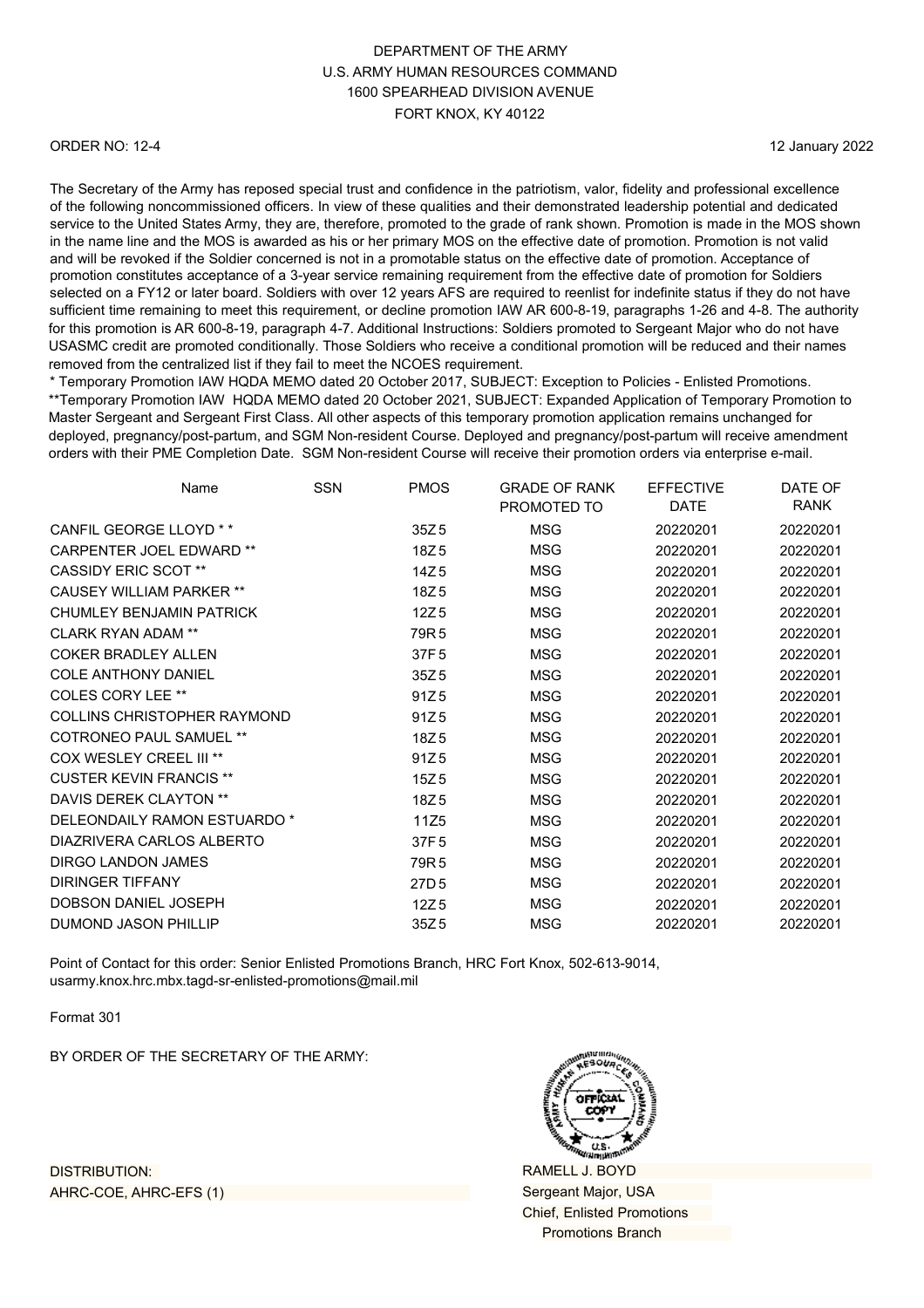#### ORDER NO: 12-5

12 January 2022

The Secretary of the Army has reposed special trust and confidence in the patriotism, valor, fidelity and professional excellence of the following noncommissioned officers. In view of these qualities and their demonstrated leadership potential and dedicated service to the United States Army, they are, therefore, promoted to the grade of rank shown. Promotion is made in the MOS shown in the name line and the MOS is awarded as his or her primary MOS on the effective date of promotion. Promotion is not valid and will be revoked if the Soldier concerned is not in a promotable status on the effective date of promotion. Acceptance of promotion constitutes acceptance of a 3-year service remaining requirement from the effective date of promotion for Soldiers selected on a FY12 or later board. Soldiers with over 12 years AFS are required to reenlist for indefinite status if they do not have sufficient time remaining to meet this requirement, or decline promotion IAW AR 600-8-19, paragraphs 1-26 and 4-8. The authority for this promotion is AR 600-8-19, paragraph 4-7. Additional Instructions: Soldiers promoted to Sergeant Major who do not have USASMC credit are promoted conditionally. Those Soldiers who receive a conditional promotion will be reduced and their names removed from the centralized list if they fail to meet the NCOES requirement.

\* Temporary Promotion IAW HQDA MEMO dated 20 October 2017, SUBJECT: Exception to Policies - Enlisted Promotions. \*\*Temporary Promotion IAW HQDA MEMO dated 20 October 2021, SUBJECT: Expanded Application of Temporary Promotion to Master Sergeant and Sergeant First Class. All other aspects of this temporary promotion application remains unchanged for deployed, pregnancy/post-partum, and SGM Non-resident Course. Deployed and pregnancy/post-partum will receive amendment orders with their PME Completion Date. SGM Non-resident Course will receive their promotion orders via enterprise e-mail.

| Name                                  | <b>SSN</b> | <b>PMOS</b>      | <b>GRADE OF RANK</b><br>PROMOTED TO | <b>EFFECTIVE</b><br><b>DATE</b> | DATE OF<br>RANK |
|---------------------------------------|------------|------------------|-------------------------------------|---------------------------------|-----------------|
| DURKOVIC CHRISTOPHER MICHAE **        |            | 15Z <sub>5</sub> | <b>MSG</b>                          | 20220201                        | 20220201        |
| <b>DWYER BRIAN PATRICK **</b>         |            | 18Z5             | MSG                                 | 20220201                        | 20220201        |
| FILERBE MICHAEL DUANE JR<br>**        |            | 25U <sub>5</sub> | <b>MSG</b>                          | 20220201                        | 20220201        |
| <b>ELLIS WILLIAM JASON **</b>         |            | 11Z5             | MSG                                 | 20220201                        | 20220201        |
| <b>FAISON MAURICE ANTOINE</b>         |            | 79R <sub>5</sub> | <b>MSG</b>                          | 20220201                        | 20220201        |
| <b>FARNSWORTH ANDREW PHILLIP</b>      |            | 37F 5            | MSG                                 | 20220201                        | 20220201        |
| FENN BRANDI JO                        |            | 88Z5             | MSG                                 | 20220201                        | 20220201        |
| <b>FLANIGAN LATRISE NAOMI</b>         |            | 56M 5            | <b>MSG</b>                          | 20220201                        | 20220201        |
| <b>FOSTER ANDREW MARTIN</b>           |            | 31B5             | <b>MSG</b>                          | 20220201                        | 20220201        |
| FRENCH RYAN MICHAEL                   |            | 79R <sub>5</sub> | <b>MSG</b>                          | 20220201                        | 20220201        |
| <b>FULLER BRANDON CURTIS</b>          |            | 92Y 5            | MSG                                 | 20220201                        | 20220201        |
| <b>GABRIEL JARED WAYNE **</b>         |            | 11Z5             | <b>MSG</b>                          | 20220201                        | 20220201        |
| <b>GABRIEL MERVIN YERRO</b>           |            | 91Z <sub>5</sub> | MSG                                 | 20220201                        | 20220201        |
| <b>GALLOWAY FREDRICK EUGENE JR **</b> |            | 91Z <sub>5</sub> | <b>MSG</b>                          | 20220201                        | 20220201        |
| <b>GARCIA MARIO A</b>                 |            | 68W 5            | <b>MSG</b>                          | 20220201                        | 20220201        |
| <b>GIBSON CHRISTOPHER SHANNON **</b>  |            | 11Z <sub>5</sub> | MSG                                 | 20220201                        | 20220201        |
| <b>GOODNER ROBERT LYNN **</b>         |            | 42S 5            | <b>MSG</b>                          | 20220201                        | 20220201        |
| <b>GREEN MARCUS ADRIAN</b>            |            | 92Y 5            | MSG                                 | 20220201                        | 20220201        |
| <b>GRIECO JASON SALVATORE</b>         |            | 12Z <sub>5</sub> | MSG                                 | 20220201                        | 20220201        |
| <b>HALL LAYMIMTRISS SHAR</b>          |            | 79R 5            | MSG                                 | 20220201                        | 20220201        |

Point of Contact for this order: Senior Enlisted Promotions Branch, HRC Fort Knox, 502-613-9014, [usarmy.knox.hrc.mbx.tagd-sr-enlisted-promotions@mail.mil](mailto:usarmy.knox.hrc.mbx.tagd-sr-enlisted-promotions@mail.mil)

Format 301

BY ORDER OF THE SECRETARY OF THE ARMY:



RAMELL J. BOYD Sergeant Major, USA Chief, Enlisted Promotions Promotions Branch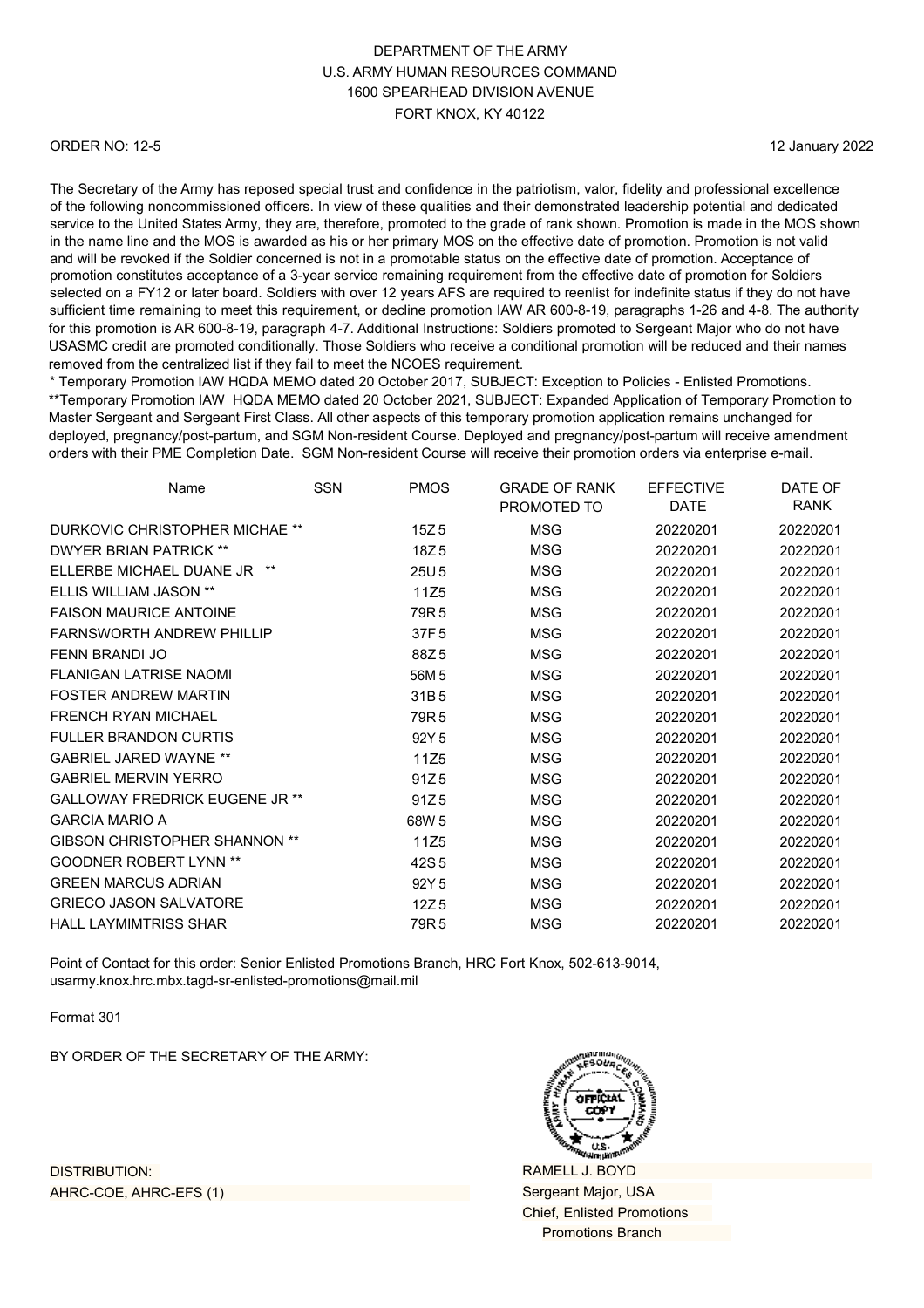#### ORDER NO: 12-6

12 January 2022

The Secretary of the Army has reposed special trust and confidence in the patriotism, valor, fidelity and professional excellence of the following noncommissioned officers. In view of these qualities and their demonstrated leadership potential and dedicated service to the United States Army, they are, therefore, promoted to the grade of rank shown. Promotion is made in the MOS shown in the name line and the MOS is awarded as his or her primary MOS on the effective date of promotion. Promotion is not valid and will be revoked if the Soldier concerned is not in a promotable status on the effective date of promotion. Acceptance of promotion constitutes acceptance of a 3-year service remaining requirement from the effective date of promotion for Soldiers selected on a FY12 or later board. Soldiers with over 12 years AFS are required to reenlist for indefinite status if they do not have sufficient time remaining to meet this requirement, or decline promotion IAW AR 600-8-19, paragraphs 1-26 and 4-8. The authority for this promotion is AR 600-8-19, paragraph 4-7. Additional Instructions: Soldiers promoted to Sergeant Major who do not have USASMC credit are promoted conditionally. Those Soldiers who receive a conditional promotion will be reduced and their names removed from the centralized list if they fail to meet the NCOES requirement.

\* Temporary Promotion IAW HQDA MEMO dated 20 October 2017, SUBJECT: Exception to Policies - Enlisted Promotions. \*\*Temporary Promotion IAW HQDA MEMO dated 20 October 2021, SUBJECT: Expanded Application of Temporary Promotion to Master Sergeant and Sergeant First Class. All other aspects of this temporary promotion application remains unchanged for deployed, pregnancy/post-partum, and SGM Non-resident Course. Deployed and pregnancy/post-partum will receive amendment orders with their PME Completion Date. SGM Non-resident Course will receive their promotion orders via enterprise e-mail.

| Name                              | <b>SSN</b> | <b>PMOS</b>      | <b>GRADE OF RANK</b><br>PROMOTED TO | <b>EFFECTIVE</b><br><b>DATE</b> | DATE OF<br>RANK |
|-----------------------------------|------------|------------------|-------------------------------------|---------------------------------|-----------------|
| <b>HANSEN BARRETT BRYDON</b>      |            | 79R <sub>5</sub> | <b>MSG</b>                          | 20220201                        | 20220201        |
| <b>HEBERT GRAHAM MATTHEW</b>      |            | 25W 5            | MSG                                 | 20220201                        | 20220201        |
| <b>HIRATA CHRISTOPHER TOMA**</b>  |            | 88Z5             | <b>MSG</b>                          | 20220201                        | 20220201        |
| <b>HOYE SEAN MICHAEL **</b>       |            | 15Z <sub>5</sub> | <b>MSG</b>                          | 20220201                        | 20220201        |
| HURST THOMAS WILLIAM              |            | 25W 5            | MSG                                 | 20220201                        | 20220201        |
| <b>JACKSON DERRICK ALAN</b>       |            | 13Z <sub>5</sub> | MSG                                 | 20220201                        | 20220201        |
| <b>JAMES ANTHONY **</b>           |            | 18Z5             | <b>MSG</b>                          | 20220201                        | 20220201        |
| <b>JERI MARIO JESUS</b>           |            | 12Z <sub>5</sub> | <b>MSG</b>                          | 20220201                        | 20220201        |
| <b>JUDGE JOSEPH DOMINIC **</b>    |            | 91Z <sub>5</sub> | MSG                                 | 20220201                        | 20220201        |
| <b>KELLY ANDREW DAVID **</b>      |            | 11Z5             | MSG                                 | 20220201                        | 20220201        |
| KIRKPATRICK ANDREW PORNSAK        |            | 35Z <sub>5</sub> | MSG                                 | 20220201                        | 20220201        |
| <b>KNESE JASON HENRY **</b>       |            | 18Z5             | <b>MSG</b>                          | 20220201                        | 20220201        |
| KOVERMAN CHRISTOPHER ALEXAN       |            | 88Z5             | MSG                                 | 20220201                        | 20220201        |
| LARIVIERE JARED FRANCIS **        |            | 14Z <sub>5</sub> | <b>MSG</b>                          | 20220201                        | 20220201        |
| <b>LIBURD KEVIN ANTONIO</b>       |            | 79R <sub>5</sub> | <b>MSG</b>                          | 20220201                        | 20220201        |
| LIPSKY SETH LINCOLN **            |            | 18Z5             | <b>MSG</b>                          | 20220201                        | 20220201        |
| LOPEZLEON JORGE JUAN              |            | 79S <sub>5</sub> | <b>MSG</b>                          | 20220201                        | 20220201        |
| <b>MAGRATA LEEALLAN SANTOS **</b> |            | 79S <sub>5</sub> | MSG                                 | 20220201                        | 20220201        |
| <b>MARTINEZ ROSEMARY</b>          |            | 88Z5             | <b>MSG</b>                          | 20220201                        | 20220201        |
| <b>MCDONALD WILLIS JARROD **</b>  |            | 14Z <sub>5</sub> | MSG                                 | 20220201                        | 20220201        |

Point of Contact for this order: Senior Enlisted Promotions Branch, HRC Fort Knox, 502-613-9014, [usarmy.knox.hrc.mbx.tagd-sr-enlisted-promotions@mail.mil](mailto:usarmy.knox.hrc.mbx.tagd-sr-enlisted-promotions@mail.mil)

Format 301

BY ORDER OF THE SECRETARY OF THE ARMY:



RAMELL J. BOYD Sergeant Major, USA Chief, Enlisted Promotions Promotions Branch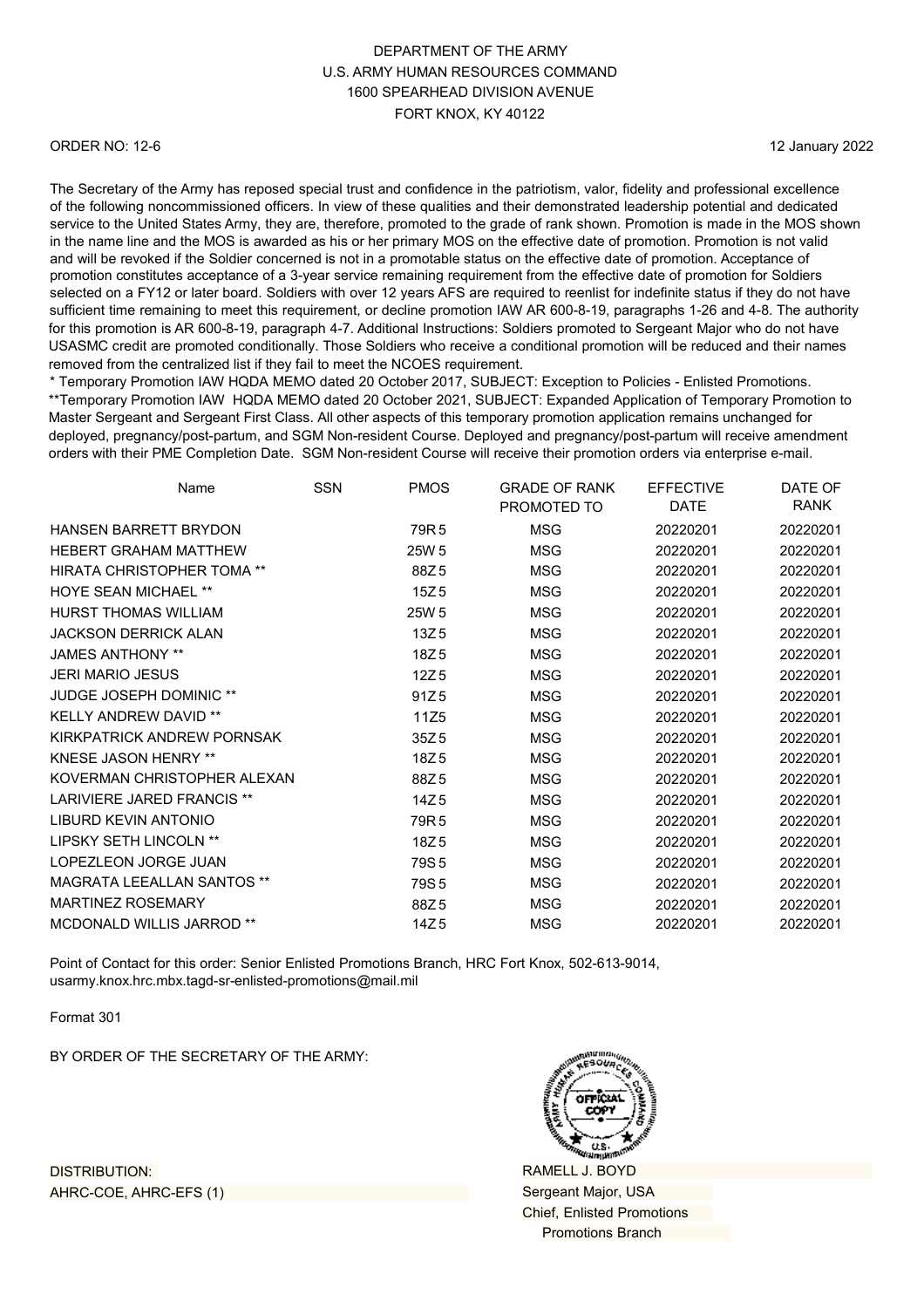#### ORDER NO: 12-7

12 January 2022

The Secretary of the Army has reposed special trust and confidence in the patriotism, valor, fidelity and professional excellence of the following noncommissioned officers. In view of these qualities and their demonstrated leadership potential and dedicated service to the United States Army, they are, therefore, promoted to the grade of rank shown. Promotion is made in the MOS shown in the name line and the MOS is awarded as his or her primary MOS on the effective date of promotion. Promotion is not valid and will be revoked if the Soldier concerned is not in a promotable status on the effective date of promotion. Acceptance of promotion constitutes acceptance of a 3-year service remaining requirement from the effective date of promotion for Soldiers selected on a FY12 or later board. Soldiers with over 12 years AFS are required to reenlist for indefinite status if they do not have sufficient time remaining to meet this requirement, or decline promotion IAW AR 600-8-19, paragraphs 1-26 and 4-8. The authority for this promotion is AR 600-8-19, paragraph 4-7. Additional Instructions: Soldiers promoted to Sergeant Major who do not have USASMC credit are promoted conditionally. Those Soldiers who receive a conditional promotion will be reduced and their names removed from the centralized list if they fail to meet the NCOES requirement.

\* Temporary Promotion IAW HQDA MEMO dated 20 October 2017, SUBJECT: Exception to Policies - Enlisted Promotions. \*\*Temporary Promotion IAW HQDA MEMO dated 20 October 2021, SUBJECT: Expanded Application of Temporary Promotion to Master Sergeant and Sergeant First Class. All other aspects of this temporary promotion application remains unchanged for deployed, pregnancy/post-partum, and SGM Non-resident Course. Deployed and pregnancy/post-partum will receive amendment orders with their PME Completion Date. SGM Non-resident Course will receive their promotion orders via enterprise e-mail.

| <b>SSN</b>                     | <b>PMOS</b>      | <b>GRADE OF RANK</b> | <b>EFFECTIVE</b> | DATE OF     |
|--------------------------------|------------------|----------------------|------------------|-------------|
|                                |                  | PROMOTED TO          | <b>DATE</b>      | <b>RANK</b> |
|                                | 92F <sub>5</sub> | <b>MSG</b>           | 20220201         | 20220201    |
|                                | 89D <sub>5</sub> | MSG                  | 20220201         | 20220201    |
|                                | 38B <sub>5</sub> | <b>MSG</b>           | 20220201         | 20220201    |
|                                | 92R <sub>5</sub> | <b>MSG</b>           | 20220201         | 20220201    |
|                                | 11Z5             | <b>MSG</b>           | 20220201         | 20220201    |
|                                | 14Z <sub>5</sub> | MSG                  | 20220201         | 20220201    |
|                                | 19Z <sub>5</sub> | <b>MSG</b>           | 20220201         | 20220201    |
| MURRAY CHRISTOPHER HARRISON ** | 19Z <sub>5</sub> | <b>MSG</b>           | 20220201         | 20220201    |
|                                | 18Z <sub>5</sub> | MSG                  | 20220201         | 20220201    |
|                                | 42S <sub>5</sub> | <b>MSG</b>           | 20220201         | 20220201    |
|                                | 31B5             | MSG                  | 20220201         | 20220201    |
|                                | 11Z5             | <b>MSG</b>           | 20220201         | 20220201    |
|                                | 18Z <sub>5</sub> | <b>MSG</b>           | 20220201         | 20220201    |
|                                | 92G 5            | <b>MSG</b>           | 20220201         | 20220201    |
|                                | 68K5             | <b>MSG</b>           | 20220201         | 20220201    |
|                                | 92S <sub>5</sub> | MSG                  | 20220201         | 20220201    |
|                                | 35Z <sub>5</sub> | MSG                  | 20220201         | 20220201    |
|                                | 79R <sub>5</sub> | <b>MSG</b>           | 20220201         | 20220201    |
|                                | 37F <sub>5</sub> | <b>MSG</b>           | 20220201         | 20220201    |
|                                | 13Z <sub>5</sub> | MSG                  | 20220201         | 20220201    |
|                                |                  |                      |                  |             |

Point of Contact for this order: Senior Enlisted Promotions Branch, HRC Fort Knox, 502-613-9014, [usarmy.knox.hrc.mbx.tagd-sr-enlisted-promotions@mail.mil](mailto:usarmy.knox.hrc.mbx.tagd-sr-enlisted-promotions@mail.mil)

Format 301

BY ORDER OF THE SECRETARY OF THE ARMY:



RAMELL J. BOYD Sergeant Major, USA Chief, Enlisted Promotions Promotions Branch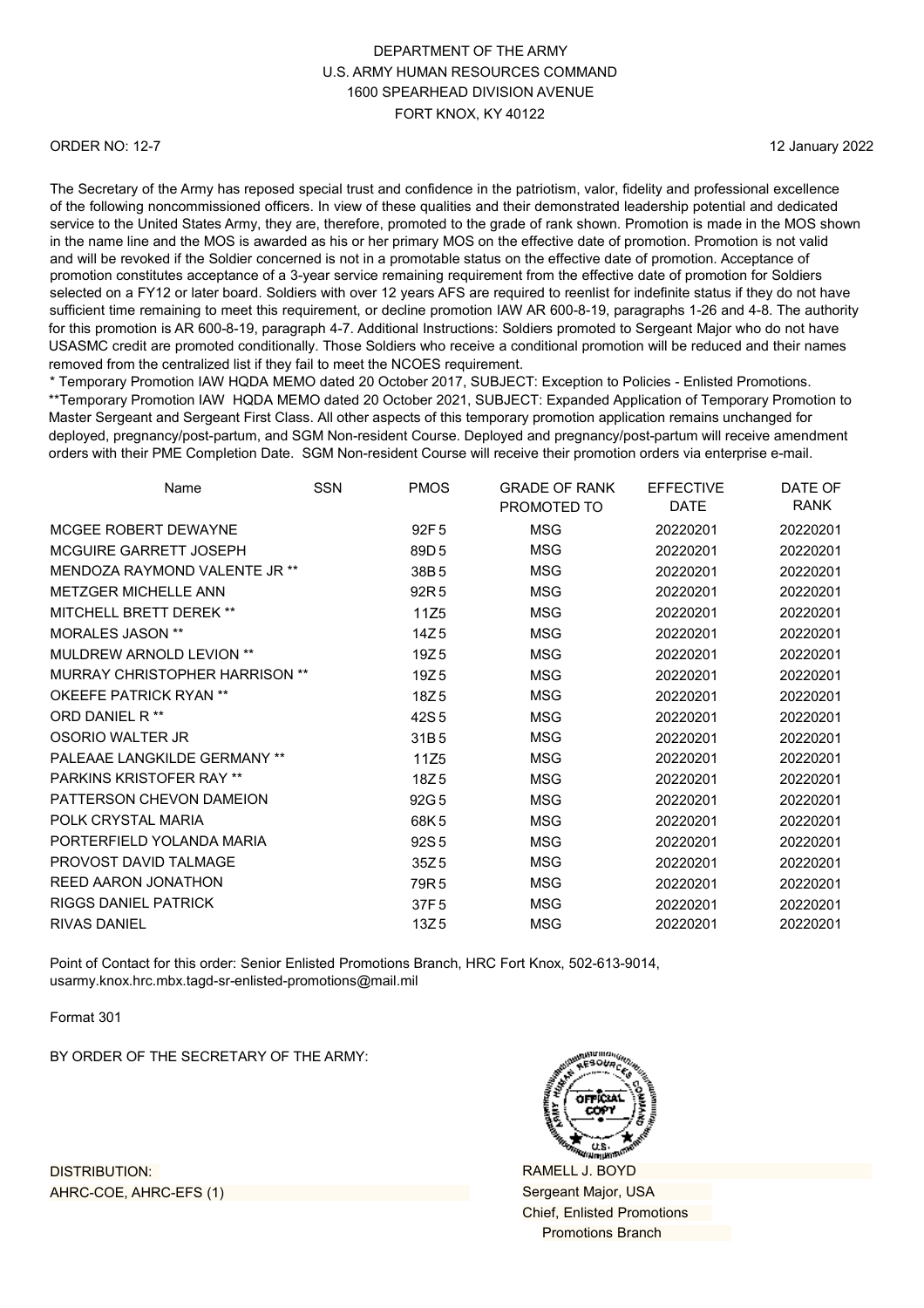#### ORDER NO: 12-8

12 January 2022

The Secretary of the Army has reposed special trust and confidence in the patriotism, valor, fidelity and professional excellence of the following noncommissioned officers. In view of these qualities and their demonstrated leadership potential and dedicated service to the United States Army, they are, therefore, promoted to the grade of rank shown. Promotion is made in the MOS shown in the name line and the MOS is awarded as his or her primary MOS on the effective date of promotion. Promotion is not valid and will be revoked if the Soldier concerned is not in a promotable status on the effective date of promotion. Acceptance of promotion constitutes acceptance of a 3-year service remaining requirement from the effective date of promotion for Soldiers selected on a FY12 or later board. Soldiers with over 12 years AFS are required to reenlist for indefinite status if they do not have sufficient time remaining to meet this requirement, or decline promotion IAW AR 600-8-19, paragraphs 1-26 and 4-8. The authority for this promotion is AR 600-8-19, paragraph 4-7. Additional Instructions: Soldiers promoted to Sergeant Major who do not have USASMC credit are promoted conditionally. Those Soldiers who receive a conditional promotion will be reduced and their names removed from the centralized list if they fail to meet the NCOES requirement.

\* Temporary Promotion IAW HQDA MEMO dated 20 October 2017, SUBJECT: Exception to Policies - Enlisted Promotions. \*\*Temporary Promotion IAW HQDA MEMO dated 20 October 2021, SUBJECT: Expanded Application of Temporary Promotion to Master Sergeant and Sergeant First Class. All other aspects of this temporary promotion application remains unchanged for deployed, pregnancy/post-partum, and SGM Non-resident Course. Deployed and pregnancy/post-partum will receive amendment orders with their PME Completion Date. SGM Non-resident Course will receive their promotion orders via enterprise e-mail.

| Name                            | <b>SSN</b> | <b>PMOS</b>      | <b>GRADE OF RANK</b> | <b>EFFECTIVE</b> | DATE OF     |
|---------------------------------|------------|------------------|----------------------|------------------|-------------|
|                                 |            |                  | PROMOTED TO          | DATE             | <b>RANK</b> |
| <b>RODRIGUEZ EDWIN OMAR **</b>  |            | 38B <sub>5</sub> | <b>MSG</b>           | 20220201         | 20220201    |
| <b>ROQUE JOSHUA RANDALL **</b>  |            | 11Z5             | <b>MSG</b>           | 20220201         | 20220201    |
| <b>ROSE DONAE IEASHA **</b>     |            | 92Y 5            | MSG                  | 20220201         | 20220201    |
| <b>RUBIN MARIE CARMEN</b>       |            | 68W 5            | <b>MSG</b>           | 20220201         | 20220201    |
| SANCHEZCRUZ FRANCISCO J         |            | 36B <sub>5</sub> | <b>MSG</b>           | 20220201         | 20220201    |
| <b>SCHASER KYLE IAN</b>         |            | 12Z <sub>5</sub> | MSG                  | 20220201         | 20220201    |
| SIFVERT BENJAMIN KARI **        |            | 18Z <sub>5</sub> | <b>MSG</b>           | 20220201         | 20220201    |
| SIMMONS JAMES EDWARD **         |            | 11Z5             | MSG                  | 20220201         | 20220201    |
| <b>SMART JOHN MICHAEL **</b>    |            | 92G 5            | <b>MSG</b>           | 20220201         | 20220201    |
| <b>SMITH AARON MINIER **</b>    |            | 14Z <sub>5</sub> | MSG                  | 20220201         | 20220201    |
| SOUTHERN TIMOTHY MICHAEL        |            | 88Z5             | <b>MSG</b>           | 20220201         | 20220201    |
| <b>SPANG SETH JORDAN **</b>     |            | 11Z5             | MSG                  | 20220201         | 20220201    |
| STEPHNEY MICHAEL ADRIAN         |            | 14Z <sub>5</sub> | <b>MSG</b>           | 20220201         | 20220201    |
| <b>SWEENEY APRIL DENISE</b>     |            | 68C5             | MSG                  | 20220201         | 20220201    |
| TAGGETT DOUGLAS RICHARD         |            | 12Z <sub>5</sub> | <b>MSG</b>           | 20220201         | 20220201    |
| <b>TATE BRYAN MICHAEL **</b>    |            | 15Z <sub>5</sub> | <b>MSG</b>           | 20220201         | 20220201    |
| <b>TROUSDALE JAMES LUCIAN</b>   |            | 35Z <sub>5</sub> | MSG                  | 20220201         | 20220201    |
| <b>VENTURA LUIS RAFAEL</b>      |            | 31B <sub>5</sub> | <b>MSG</b>           | 20220201         | 20220201    |
| <b>WALLACE MORGAN STUART **</b> |            | 19Z <sub>5</sub> | MSG                  | 20220201         | 20220201    |
| <b>WATSON RAYMOND DANIEL **</b> |            | 19Z <sub>5</sub> | MSG                  | 20220201         | 20220201    |
|                                 |            |                  |                      |                  |             |

Point of Contact for this order: Senior Enlisted Promotions Branch, HRC Fort Knox, 502-613-9014, [usarmy.knox.hrc.mbx.tagd-sr-enlisted-promotions@mail.mil](mailto:usarmy.knox.hrc.mbx.tagd-sr-enlisted-promotions@mail.mil)

Format 301

BY ORDER OF THE SECRETARY OF THE ARMY:



RAMELL J. BOYD Sergeant Major, USA Chief, Enlisted Promotions Promotions Branch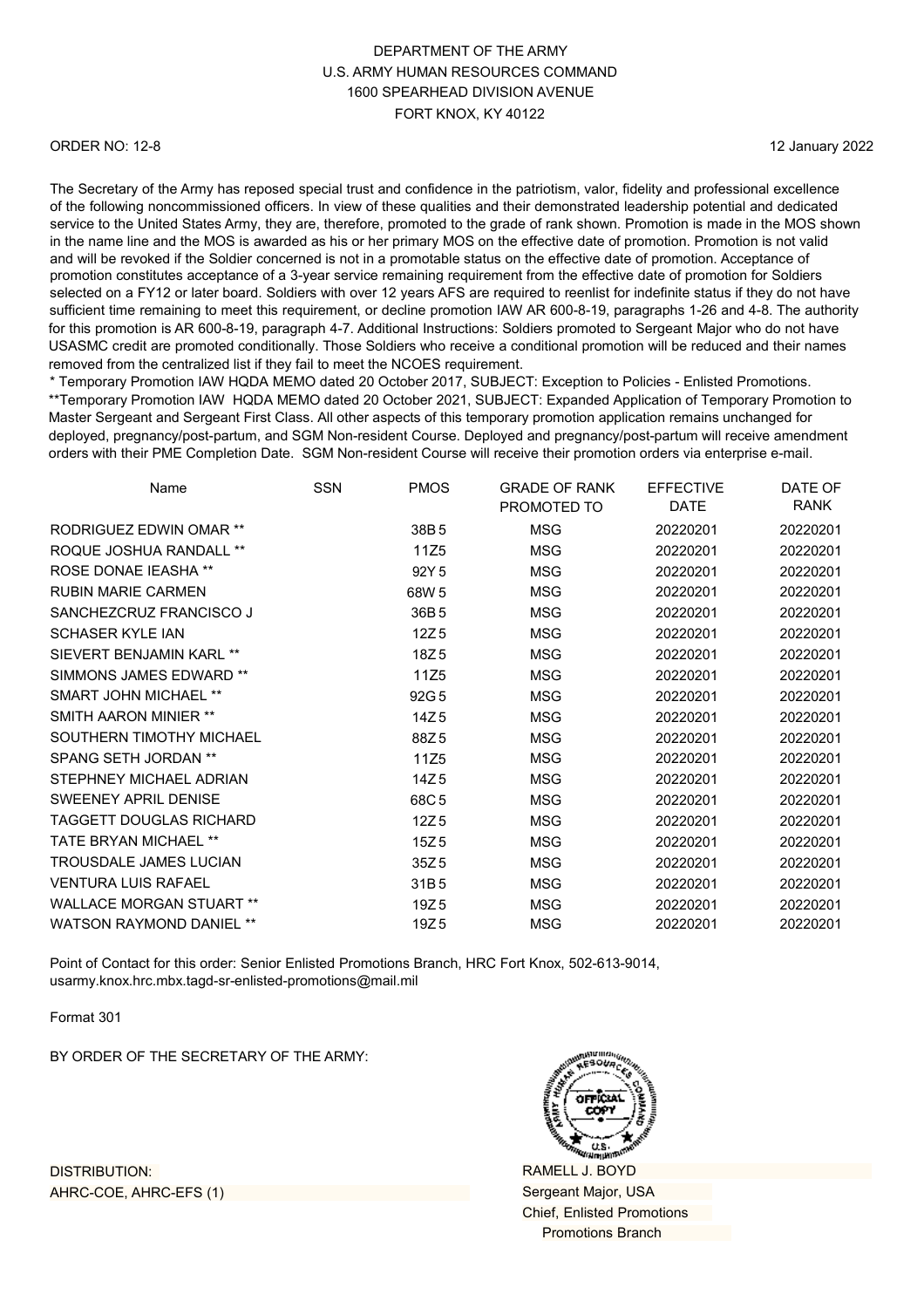#### ORDER NO: 12-9

12 January 2022

The Secretary of the Army has reposed special trust and confidence in the patriotism, valor, fidelity and professional excellence of the following noncommissioned officers. In view of these qualities and their demonstrated leadership potential and dedicated service to the United States Army, they are, therefore, promoted to the grade of rank shown. Promotion is made in the MOS shown in the name line and the MOS is awarded as his or her primary MOS on the effective date of promotion. Promotion is not valid and will be revoked if the Soldier concerned is not in a promotable status on the effective date of promotion. Acceptance of promotion constitutes acceptance of a 3-year service remaining requirement from the effective date of promotion for Soldiers selected on a FY12 or later board. Soldiers with over 12 years AFS are required to reenlist for indefinite status if they do not have sufficient time remaining to meet this requirement, or decline promotion IAW AR 600-8-19, paragraphs 1-26 and 4-8. The authority for this promotion is AR 600-8-19, paragraph 4-7. Additional Instructions: Soldiers promoted to Sergeant Major who do not have USASMC credit are promoted conditionally. Those Soldiers who receive a conditional promotion will be reduced and their names removed from the centralized list if they fail to meet the NCOES requirement.

\* Temporary Promotion IAW HQDA MEMO dated 20 October 2017, SUBJECT: Exception to Policies - Enlisted Promotions. \*\*Temporary Promotion IAW HQDA MEMO dated 20 October 2021, SUBJECT: Expanded Application of Temporary Promotion to Master Sergeant and Sergeant First Class. All other aspects of this temporary promotion application remains unchanged for deployed, pregnancy/post-partum, and SGM Non-resident Course. Deployed and pregnancy/post-partum will receive amendment orders with their PME Completion Date. SGM Non-resident Course will receive their promotion orders via enterprise e-mail.

| Name                              | <b>SSN</b> | <b>PMOS</b> | <b>GRADE OF RANK</b><br>PROMOTED TO | <b>EFFECTIVE</b><br><b>DATE</b> | DATE OF<br><b>RANK</b> |
|-----------------------------------|------------|-------------|-------------------------------------|---------------------------------|------------------------|
| WHITE PAUL GREGGERS **            |            | 42S 5       | MSG                                 | 20220201                        | 20220201               |
| <b>WILLARD ROBERT THOMAS **</b>   |            | 19Z 5       | MSG                                 | 20220201                        | 20220201               |
| WILLIAMS JAMIKA YAVAUGHN **       |            | 68W 5       | MSG                                 | 20220201                        | 20220201               |
| <b>WONG KEITH DANIEL</b>          |            | 36B 5       | MSG                                 | 20220201                        | 20220201               |
| <b>WRIGHT CHRISTOPHER PAUL **</b> |            | 35Z 5       | MSG                                 | 20220201                        | 20220201               |
| <b>WYCHE GARY LEE</b>             |            | 88Z 5       | MSG                                 | 20220201                        | 20220201               |

Point of Contact for this order: Senior Enlisted Promotions Branch, HRC Fort Knox, 502-613-9014, [usarmy.knox.hrc.mbx.tagd-sr-enlisted-promotions@mail.mil](mailto:usarmy.knox.hrc.mbx.tagd-sr-enlisted-promotions@mail.mil)

Format 301

BY ORDER OF THE SECRETARY OF THE ARMY:

DISTRIBUTION: AHRC-COE, AHRC-EFS (1)



RAMELL J. BOYD Sergeant Major, USA Chief, Enlisted Promotions Promotions Branch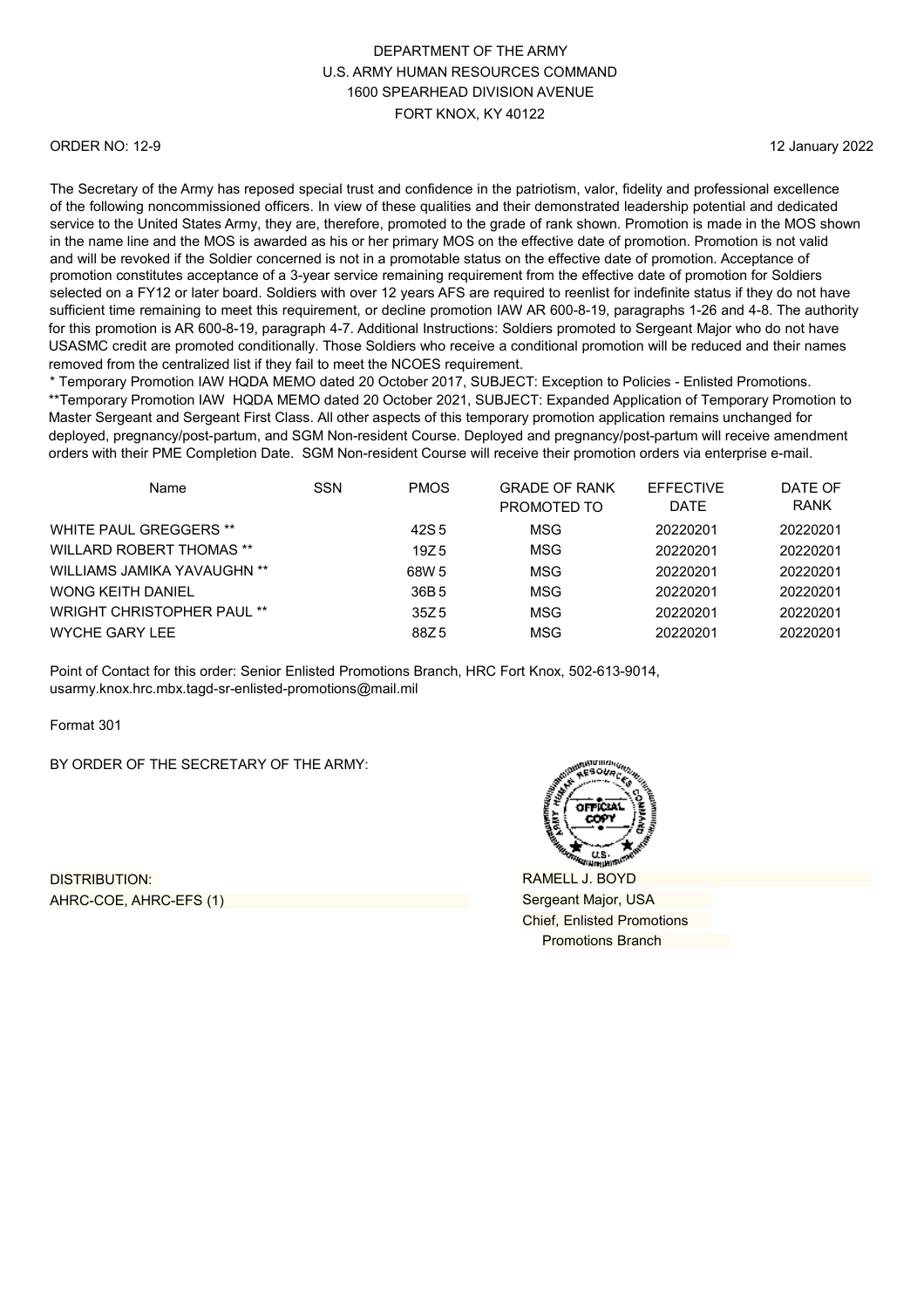#### ORDER NO: 12-10

12 January 2022

The Secretary of the Army has reposed special trust and confidence in the patriotism, valor, fidelity and professional excellence of the following noncommissioned officers. In view of these qualities and their demonstrated leadership potential and dedicated service to the United States Army, they are, therefore, promoted to the grade of rank shown. Promotion is made in the MOS shown in the name line and the MOS is awarded as his or her primary MOS on the effective date of promotion. Promotion is not valid and will be revoked if the Soldier concerned is not in a promotable status on the effective date of promotion. Acceptance of promotion constitutes acceptance of a 3-year service remaining requirement from the effective date of promotion for Soldiers selected on a FY12 or later board. Soldiers with over 12 years AFS are required to reenlist for indefinite status if they do not have sufficient time remaining to meet this requirement, or decline promotion IAW AR 600-8-19, paragraphs 1-26 and 4-8. The authority for this promotion is AR 600-8-19, paragraph 4-7. Additional Instructions: Soldiers promoted to Sergeant Major who do not have USASMC credit are promoted conditionally. Those Soldiers who receive a conditional promotion will be reduced and their names removed from the centralized list if they fail to meet the NCOES requirement.

\* Temporary Promotion IAW HQDA MEMO dated 20 October 2017, SUBJECT: Exception to Policies - Enlisted Promotions. \*\*Temporary Promotion IAW HQDA MEMO dated 20 October 2021, SUBJECT: Expanded Application of Temporary Promotion to Master Sergeant and Sergeant First Class. All other aspects of this temporary promotion application remains unchanged for deployed, pregnancy/post-partum, and SGM Non-resident Course. Deployed and pregnancy/post-partum will receive amendment orders with their PME Completion Date. SGM Non-resident Course will receive their promotion orders via enterprise e-mail.

| Name                                  | <b>SSN</b> | <b>PMOS</b> | <b>GRADE OF RANK</b><br>PROMOTED TO | <b>EFFECTIVE</b><br>DATE | DATE OF<br><b>RANK</b> |
|---------------------------------------|------------|-------------|-------------------------------------|--------------------------|------------------------|
| AGOSTO RAFAEL JAVIER                  |            | 12B4        | <b>SFC</b>                          | 20220201                 | 20220201               |
| ALAGAR ADORE LACSON                   |            | 15R4        | <b>SFC</b>                          | 20220201                 | 20220201               |
| ALEXANDER MATTHEW ROSS                |            | 35N4        | <b>SFC</b>                          | 20220201                 | 20220201               |
| ALLEN BROCK JAMES                     |            | 88M4        | <b>SFC</b>                          | 20220201                 | 20220201               |
| ANIM BELLOC REGINALD                  |            | 92Y4        | <b>SFC</b>                          | 20220201                 | 20220201               |
| ANTHONY ANDREW CHRISTOFER T           |            | 11B4        | <b>SFC</b>                          | 20220201                 | 20220201               |
| ARNOLD JONATHAN DANIEL                |            | 88M4        | <b>SFC</b>                          | 20220201                 | 20220201               |
| AVEDISIAN NICHOLAS JOSEPH **          |            | 18E4        | <b>SFC</b>                          | 20220201                 | 20220201               |
| AVELINO ANTHONY ARNEL                 |            | 68A4        | <b>SFC</b>                          | 20220201                 | 20220201               |
| <b>BALBUENA CLEMENTE</b>              |            | 92A4        | <b>SFC</b>                          | 20220201                 | 20220201               |
| <b>BANNISTER THORMAN EUGENE</b>       |            | 35P4        | <b>SFC</b>                          | 20220201                 | 20220201               |
| <b>BARNES IYONA SIMONE</b>            |            | 68J4        | <b>SFC</b>                          | 20220201                 | 20220201               |
| <b>BATES TYLER MORRILL</b>            |            | 88M4        | <b>SFC</b>                          | 20220201                 | 20220201               |
| <b>BATTIG TYLER JAMES</b>             |            | 12B4        | <b>SFC</b>                          | 20220201                 | 20220201               |
| <b>BELL BRITTANY SHANAF</b>           |            | 88M4        | <b>SFC</b>                          | 20220201                 | 20220201               |
| <b>BELTRAME AUGUSTO GUIMARAES</b>     |            | 88M4        | <b>SFC</b>                          | 20220201                 | 20220201               |
| <b>BENITEZ FIDELMAR</b>               |            | 31B4        | <b>SFC</b>                          | 20220201                 | 20220201               |
| <b>BENITEZ WILLIAM</b>                |            | 17C4        | <b>SFC</b>                          | 20220201                 | 20220201               |
| <b>BISKEBORN TRENT CHRISTOPHER **</b> |            | 68A4        | <b>SFC</b>                          | 20220201                 | 20220201               |
| <b>BLANKEMEIER ROBERT CARL</b>        |            | 25W 4       | <b>SFC</b>                          | 20220201                 | 20220201               |

Point of Contact for this order: Senior Enlisted Promotions Branch, HRC Fort Knox, 502-613-9014, [usarmy.knox.hrc.mbx.tagd-sr-enlisted-promotions@mail.mil](mailto:usarmy.knox.hrc.mbx.tagd-sr-enlisted-promotions@mail.mil)

Format 301

BY ORDER OF THE SECRETARY OF THE ARMY:



RAMELL J. BOYD Sergeant Major, USA Chief, Enlisted Promotions Promotions Branch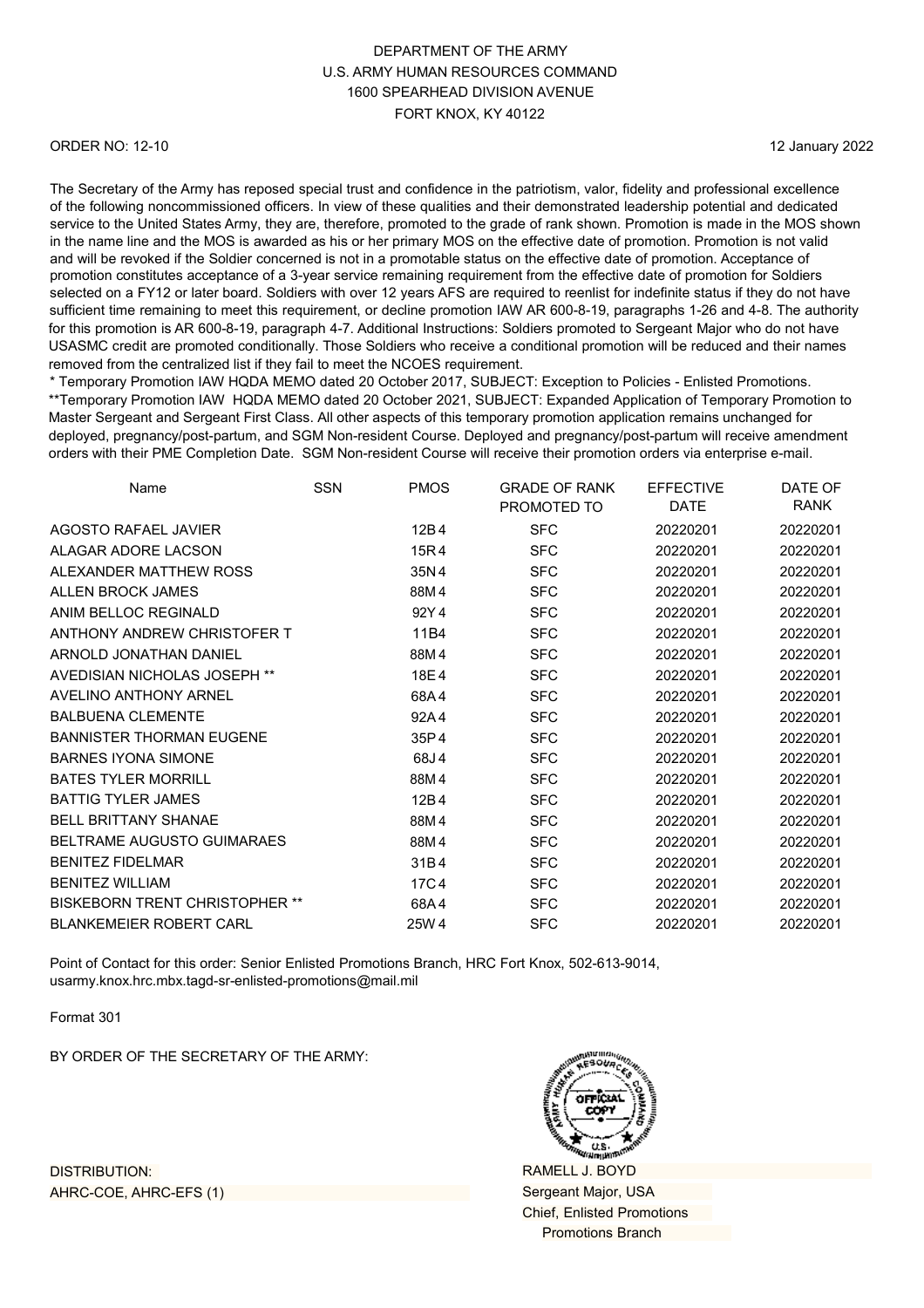#### ORDER NO: 12-11

12 January 2022

The Secretary of the Army has reposed special trust and confidence in the patriotism, valor, fidelity and professional excellence of the following noncommissioned officers. In view of these qualities and their demonstrated leadership potential and dedicated service to the United States Army, they are, therefore, promoted to the grade of rank shown. Promotion is made in the MOS shown in the name line and the MOS is awarded as his or her primary MOS on the effective date of promotion. Promotion is not valid and will be revoked if the Soldier concerned is not in a promotable status on the effective date of promotion. Acceptance of promotion constitutes acceptance of a 3-year service remaining requirement from the effective date of promotion for Soldiers selected on a FY12 or later board. Soldiers with over 12 years AFS are required to reenlist for indefinite status if they do not have sufficient time remaining to meet this requirement, or decline promotion IAW AR 600-8-19, paragraphs 1-26 and 4-8. The authority for this promotion is AR 600-8-19, paragraph 4-7. Additional Instructions: Soldiers promoted to Sergeant Major who do not have USASMC credit are promoted conditionally. Those Soldiers who receive a conditional promotion will be reduced and their names removed from the centralized list if they fail to meet the NCOES requirement.

\* Temporary Promotion IAW HQDA MEMO dated 20 October 2017, SUBJECT: Exception to Policies - Enlisted Promotions. \*\*Temporary Promotion IAW HQDA MEMO dated 20 October 2021, SUBJECT: Expanded Application of Temporary Promotion to Master Sergeant and Sergeant First Class. All other aspects of this temporary promotion application remains unchanged for deployed, pregnancy/post-partum, and SGM Non-resident Course. Deployed and pregnancy/post-partum will receive amendment orders with their PME Completion Date. SGM Non-resident Course will receive their promotion orders via enterprise e-mail.

| Name                               | <b>SSN</b> | <b>PMOS</b> | <b>GRADE OF RANK</b><br>PROMOTED TO | <b>EFFECTIVE</b><br>DATE | DATE OF<br><b>RANK</b> |
|------------------------------------|------------|-------------|-------------------------------------|--------------------------|------------------------|
| <b>BOSTIC MARVIN THERON</b>        |            | 79R4        | <b>SFC</b>                          | 20220201                 | 20220201               |
| <b>BOYER JAMES ANTHONY **</b>      |            | 18D4        | <b>SFC</b>                          | 20220201                 | 20220201               |
| <b>BRADFIELD LUCAS TAY</b>         |            | 12N4        | <b>SFC</b>                          | 20220201                 | 20220201               |
| <b>BRADLEY JAMES CURTIS</b>        |            | 19D4        | <b>SFC</b>                          | 20220201                 | 20220201               |
| <b>BROOKS TYLER SCOTT</b>          |            | 91P4        | <b>SFC</b>                          | 20220201                 | 20220201               |
| <b>BROWN MALCOLM DARRELL</b>       |            | 94W4        | <b>SFC</b>                          | 20220201                 | 20220201               |
| <b>BUCKMIRE JOEL GARVEY II</b>     |            | 79R4        | <b>SFC</b>                          | 20220201                 | 20220201               |
| <b>BUTLER DEMETRIC CARTRELL **</b> |            | 92Y4        | <b>SFC</b>                          | 20220201                 | 20220201               |
| CAMACHO ALEX ENRIQUE JR            |            | 11B4        | <b>SFC</b>                          | 20220201                 | 20220201               |
| CAMPBELL CHRISTOPHER ALEXAN        |            | 35L4        | <b>SFC</b>                          | 20220201                 | 20220201               |
| <b>CARNEY ETHAN WILLIAM</b>        |            | 12B4        | <b>SFC</b>                          | 20220201                 | 20220201               |
| <b>CARR PAUL MICHAEL</b>           |            | 19K4        | <b>SFC</b>                          | 20220201                 | 20220201               |
| CARTER BRADI FY WAYNE **           |            | 18B4        | <b>SFC</b>                          | 20220201                 | 20220201               |
| CARVOTTA MICHAEL ANTHONY           |            | 14G 4       | <b>SFC</b>                          | 20220201                 | 20220201               |
| <b>CASTILLO LUPE DEMITRIOS</b>     |            | 35L4        | <b>SFC</b>                          | 20220201                 | 20220201               |
| CHA YONG SOP                       |            | 35T4        | <b>SFC</b>                          | 20220201                 | 20220201               |
| <b>CHRISTENSEN TYLER GRANT **</b>  |            | 18C4        | <b>SFC</b>                          | 20220201                 | 20220201               |
| <b>CLARK JUSTIN LEE</b>            |            | 11B4        | <b>SFC</b>                          | 20220201                 | 20220201               |
| <b>CLAYTON JUSTIN BRANDT</b>       |            | 14H4        | <b>SFC</b>                          | 20220201                 | 20220201               |
|                                    |            |             |                                     |                          |                        |

Point of Contact for this order: Senior Enlisted Promotions Branch, HRC Fort Knox, 502-613-9014, [usarmy.knox.hrc.mbx.tagd-sr-enlisted-promotions@mail.mil](mailto:usarmy.knox.hrc.mbx.tagd-sr-enlisted-promotions@mail.mil)

Format 301

BY ORDER OF THE SECRETARY OF THE ARMY:

RAMELL J. BOYD Sergeant Major, USA Chief, Enlisted Promotions Promotions Branch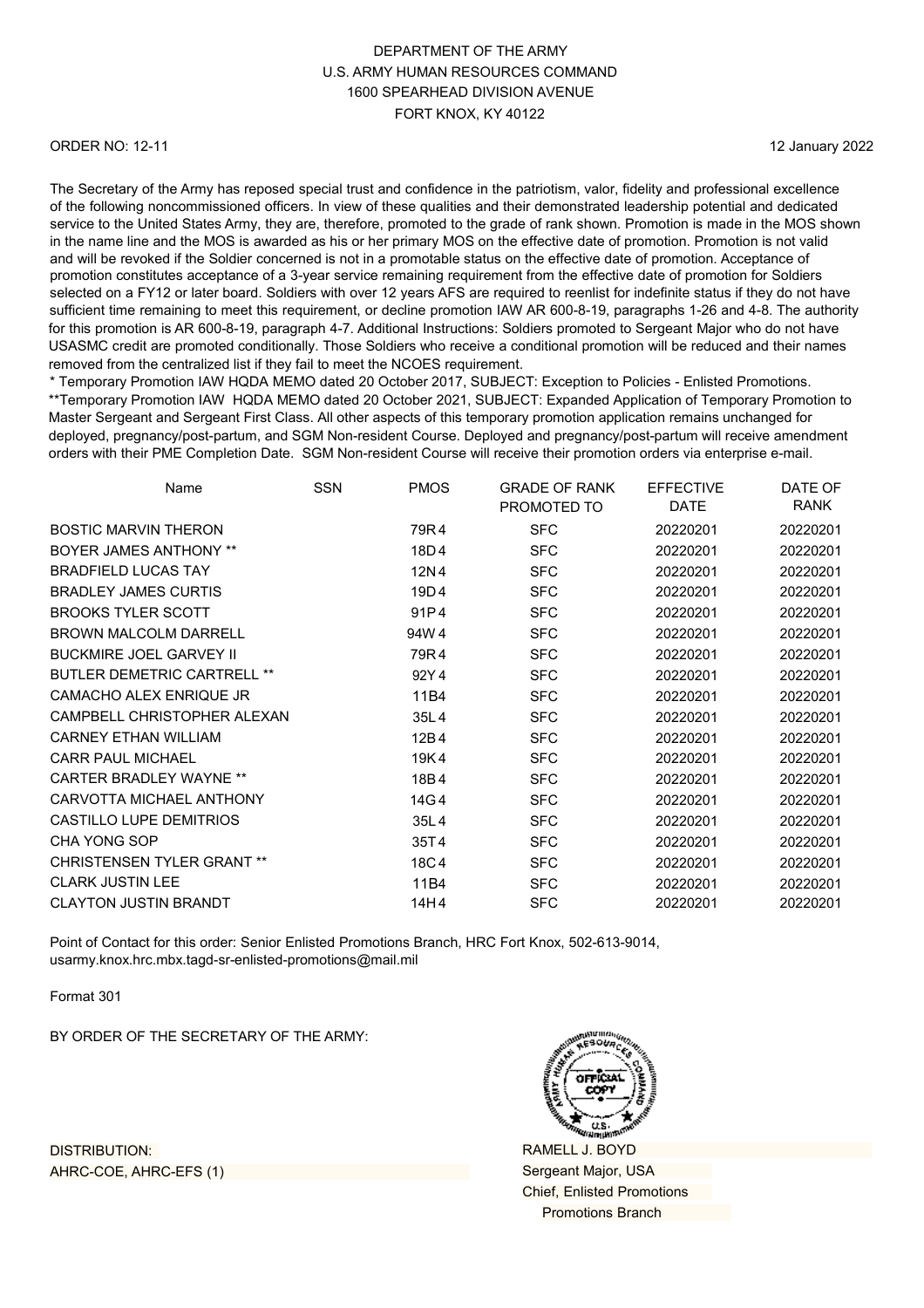#### ORDER NO: 12-12

12 January 2022

The Secretary of the Army has reposed special trust and confidence in the patriotism, valor, fidelity and professional excellence of the following noncommissioned officers. In view of these qualities and their demonstrated leadership potential and dedicated service to the United States Army, they are, therefore, promoted to the grade of rank shown. Promotion is made in the MOS shown in the name line and the MOS is awarded as his or her primary MOS on the effective date of promotion. Promotion is not valid and will be revoked if the Soldier concerned is not in a promotable status on the effective date of promotion. Acceptance of promotion constitutes acceptance of a 3-year service remaining requirement from the effective date of promotion for Soldiers selected on a FY12 or later board. Soldiers with over 12 years AFS are required to reenlist for indefinite status if they do not have sufficient time remaining to meet this requirement, or decline promotion IAW AR 600-8-19, paragraphs 1-26 and 4-8. The authority for this promotion is AR 600-8-19, paragraph 4-7. Additional Instructions: Soldiers promoted to Sergeant Major who do not have USASMC credit are promoted conditionally. Those Soldiers who receive a conditional promotion will be reduced and their names removed from the centralized list if they fail to meet the NCOES requirement.

\* Temporary Promotion IAW HQDA MEMO dated 20 October 2017, SUBJECT: Exception to Policies - Enlisted Promotions. \*\*Temporary Promotion IAW HQDA MEMO dated 20 October 2021, SUBJECT: Expanded Application of Temporary Promotion to Master Sergeant and Sergeant First Class. All other aspects of this temporary promotion application remains unchanged for deployed, pregnancy/post-partum, and SGM Non-resident Course. Deployed and pregnancy/post-partum will receive amendment orders with their PME Completion Date. SGM Non-resident Course will receive their promotion orders via enterprise e-mail.

| Name                           | <b>SSN</b> | <b>PMOS</b> | <b>GRADE OF RANK</b><br>PROMOTED TO | <b>EFFECTIVE</b><br><b>DATE</b> | DATE OF<br>RANK |
|--------------------------------|------------|-------------|-------------------------------------|---------------------------------|-----------------|
| <b>COLEMAN HERTIS MEKEL</b>    |            | 94W4        | <b>SFC</b>                          | 20220201                        | 20220201        |
| COLONSANTIAGO RAMON JOSE JO    |            | 12B4        | <b>SFC</b>                          | 20220201                        | 20220201        |
| <b>COMBS DILLION RAY</b>       |            | 79R4        | <b>SFC</b>                          | 20220201                        | 20220201        |
| CORNTASSEL JOSHUA ADAM         |            | 14E4        | <b>SFC</b>                          | 20220201                        | 20220201        |
| <b>CORREA DANIEL</b>           |            | 19K4        | <b>SFC</b>                          | 20220201                        | 20220201        |
| <b>CROWL KODY TYLERLEE LEE</b> |            | 35T4        | <b>SFC</b>                          | 20220201                        | 20220201        |
| <b>CUPPS MATTHEW W</b>         |            | 11B4        | <b>SFC</b>                          | 20220201                        | 20220201        |
| DAIGLE JOMARIE PAULE           |            | 42A4        | <b>SFC</b>                          | 20220201                        | 20220201        |
| DALE EBONY ROCHELLE            |            | 42A4        | <b>SFC</b>                          | 20220201                        | 20220201        |
| DAVIDSON MICHAEL MARIANO **    |            | 68A4        | <b>SFC</b>                          | 20220201                        | 20220201        |
| DAVIS LASHAWN EARL             |            | 35L4        | <b>SFC</b>                          | 20220201                        | 20220201        |
| DEJESUS CAMERON JEROME HICK    |            | 92A4        | <b>SFC</b>                          | 20220201                        | 20220201        |
| DENGATE KUHN RAY               |            | 13B4        | <b>SFC</b>                          | 20220201                        | 20220201        |
| DIAZ FAUSTINO LLOYD            |            | 42A4        | <b>SFC</b>                          | 20220201                        | 20220201        |
| DILLARD TAIWAN LORENZO         |            | 92Y4        | <b>SFC</b>                          | 20220201                        | 20220201        |
| DIXON RODERICK RASHUN          |            | 12M4        | <b>SFC</b>                          | 20220201                        | 20220201        |
| DUCHENEAUX BRYAN DEAN          |            | 14E4        | <b>SFC</b>                          | 20220201                        | 20220201        |
| <b>FBERTING ANDREW CALEB</b>   |            | 91X4        | <b>SFC</b>                          | 20220201                        | 20220201        |
| <b>EDWARDS CHAD WAYNE **</b>   |            | 14E4        | <b>SFC</b>                          | 20220201                        | 20220201        |
| <b>ERICKSON RYAN PAUL **</b>   |            | 18B4        | <b>SFC</b>                          | 20220201                        | 20220201        |

Point of Contact for this order: Senior Enlisted Promotions Branch, HRC Fort Knox, 502-613-9014, [usarmy.knox.hrc.mbx.tagd-sr-enlisted-promotions@mail.mil](mailto:usarmy.knox.hrc.mbx.tagd-sr-enlisted-promotions@mail.mil)

Format 301

BY ORDER OF THE SECRETARY OF THE ARMY:



RAMELL J. BOYD Sergeant Major, USA Chief, Enlisted Promotions Promotions Branch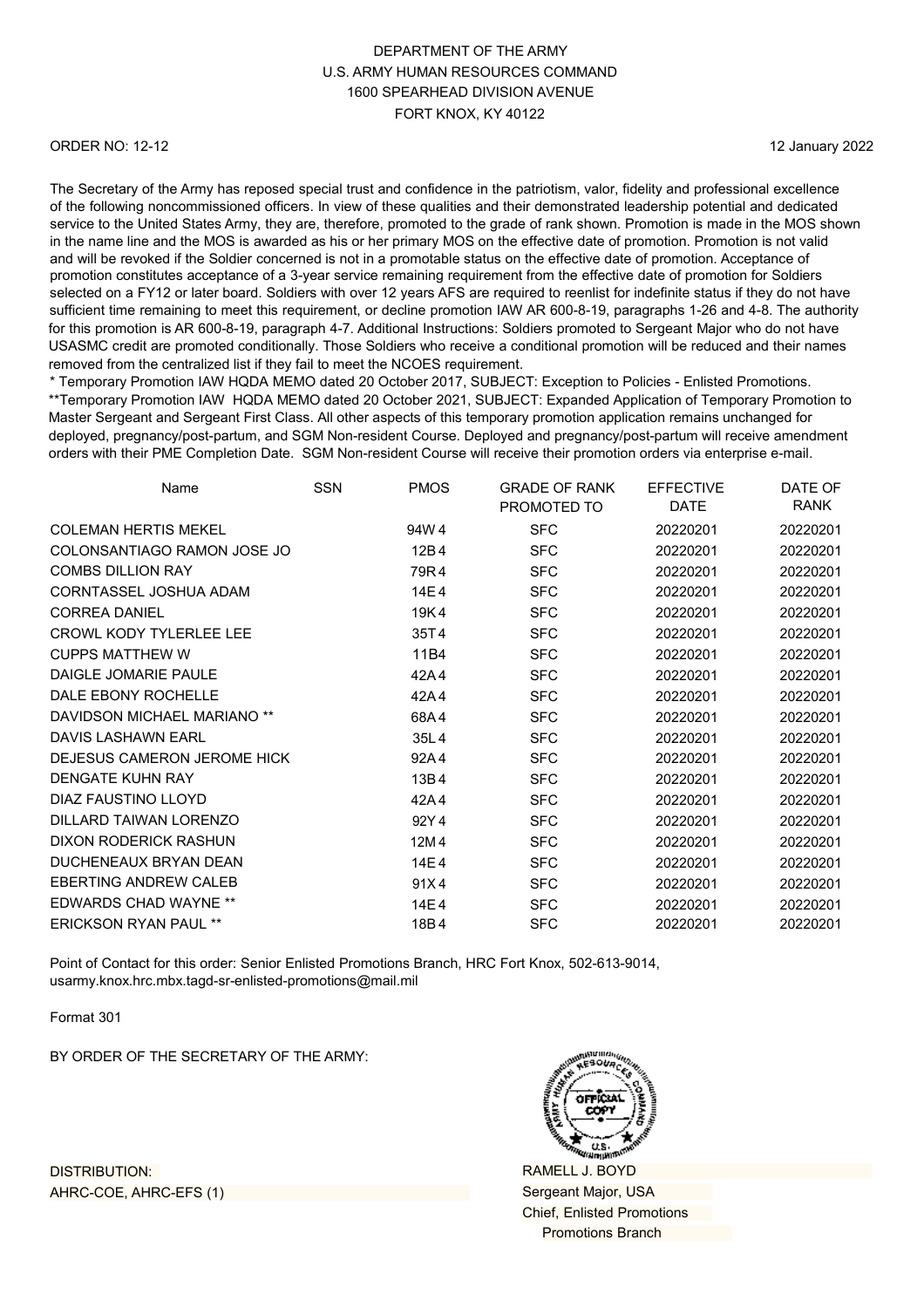#### ORDER NO: 12-13

12 January 2022

The Secretary of the Army has reposed special trust and confidence in the patriotism, valor, fidelity and professional excellence of the following noncommissioned officers. In view of these qualities and their demonstrated leadership potential and dedicated service to the United States Army, they are, therefore, promoted to the grade of rank shown. Promotion is made in the MOS shown in the name line and the MOS is awarded as his or her primary MOS on the effective date of promotion. Promotion is not valid and will be revoked if the Soldier concerned is not in a promotable status on the effective date of promotion. Acceptance of promotion constitutes acceptance of a 3-year service remaining requirement from the effective date of promotion for Soldiers selected on a FY12 or later board. Soldiers with over 12 years AFS are required to reenlist for indefinite status if they do not have sufficient time remaining to meet this requirement, or decline promotion IAW AR 600-8-19, paragraphs 1-26 and 4-8. The authority for this promotion is AR 600-8-19, paragraph 4-7. Additional Instructions: Soldiers promoted to Sergeant Major who do not have USASMC credit are promoted conditionally. Those Soldiers who receive a conditional promotion will be reduced and their names removed from the centralized list if they fail to meet the NCOES requirement.

\* Temporary Promotion IAW HQDA MEMO dated 20 October 2017, SUBJECT: Exception to Policies - Enlisted Promotions. \*\*Temporary Promotion IAW HQDA MEMO dated 20 October 2021, SUBJECT: Expanded Application of Temporary Promotion to Master Sergeant and Sergeant First Class. All other aspects of this temporary promotion application remains unchanged for deployed, pregnancy/post-partum, and SGM Non-resident Course. Deployed and pregnancy/post-partum will receive amendment orders with their PME Completion Date. SGM Non-resident Course will receive their promotion orders via enterprise e-mail.

| Name                               | <b>SSN</b> | <b>PMOS</b> | <b>GRADE OF RANK</b><br>PROMOTED TO | <b>EFFECTIVE</b><br><b>DATE</b> | DATE OF<br>RANK |
|------------------------------------|------------|-------------|-------------------------------------|---------------------------------|-----------------|
| ESCOBAR RONALD LA ROSA             |            | 88M4        | <b>SFC</b>                          | 20220201                        | 20220201        |
| <b>ESPINOZA ASHLEY RENEE</b>       |            | 42A4        | <b>SFC</b>                          | 20220201                        | 20220201        |
| FEDERICO DALTON TREY               |            | 19D4        | <b>SFC</b>                          | 20220201                        | 20220201        |
| FIELDS CIERA YOLANDA               |            | 42A4        | <b>SFC</b>                          | 20220201                        | 20220201        |
| FISCHER AUSTIN EDWARD MICHA        |            | 13B4        | <b>SFC</b>                          | 20220201                        | 20220201        |
| FLORES JOEL HANS IV **             |            | 18C4        | <b>SFC</b>                          | 20220201                        | 20220201        |
| <b>FONTAINE STEPHEN VICTOR</b>     |            | 12N4        | <b>SFC</b>                          | 20220201                        | 20220201        |
| FORD COREY ALLEN JR                |            | 11B4        | <b>SFC</b>                          | 20220201                        | 20220201        |
| <b>FRAZER DARIO DAMOUR</b>         |            | 19K4        | <b>SFC</b>                          | 20220201                        | 20220201        |
| GALINDOMANCERA ROBERTO J **        |            | 92Y4        | <b>SFC</b>                          | 20220201                        | 20220201        |
| <b>GALVANVALADEZ HUGO</b>          |            | 15R4        | <b>SFC</b>                          | 20220201                        | 20220201        |
| <b>GAVALETZ CHRISTOPHER ALAN</b>   |            | 68D4        | <b>SFC</b>                          | 20220201                        | 20220201        |
| <b>GAYLE BRIAN ONIEL JR</b>        |            | 14T4        | <b>SFC</b>                          | 20220201                        | 20220201        |
| <b>GRAHAM CLAYTON MAURICE LANG</b> |            | 35N4        | <b>SFC</b>                          | 20220201                        | 20220201        |
| <b>GRANT TANASHA ODELL</b>         |            | 42A4        | <b>SFC</b>                          | 20220201                        | 20220201        |
| <b>GRIFFITH RONALD JAMES</b>       |            | 88N4        | <b>SFC</b>                          | 20220201                        | 20220201        |
| GROVES WILLIAM WILLIS              |            | 35T4        | <b>SFC</b>                          | 20220201                        | 20220201        |
| <b>GUERRIOSESTEVES MARCOS M</b>    |            | 15R4        | <b>SFC</b>                          | 20220201                        | 20220201        |
| <b>GUTIERREZ ROSARIO GUADALUPE</b> |            | 42A4        | <b>SFC</b>                          | 20220201                        | 20220201        |
| <b>HAGOLLANOS JULISSA MARIA</b>    |            | 92A4        | <b>SFC</b>                          | 20220201                        | 20220201        |

Point of Contact for this order: Senior Enlisted Promotions Branch, HRC Fort Knox, 502-613-9014, [usarmy.knox.hrc.mbx.tagd-sr-enlisted-promotions@mail.mil](mailto:usarmy.knox.hrc.mbx.tagd-sr-enlisted-promotions@mail.mil)

Format 301

BY ORDER OF THE SECRETARY OF THE ARMY:



RAMELL J. BOYD Sergeant Major, USA Chief, Enlisted Promotions Promotions Branch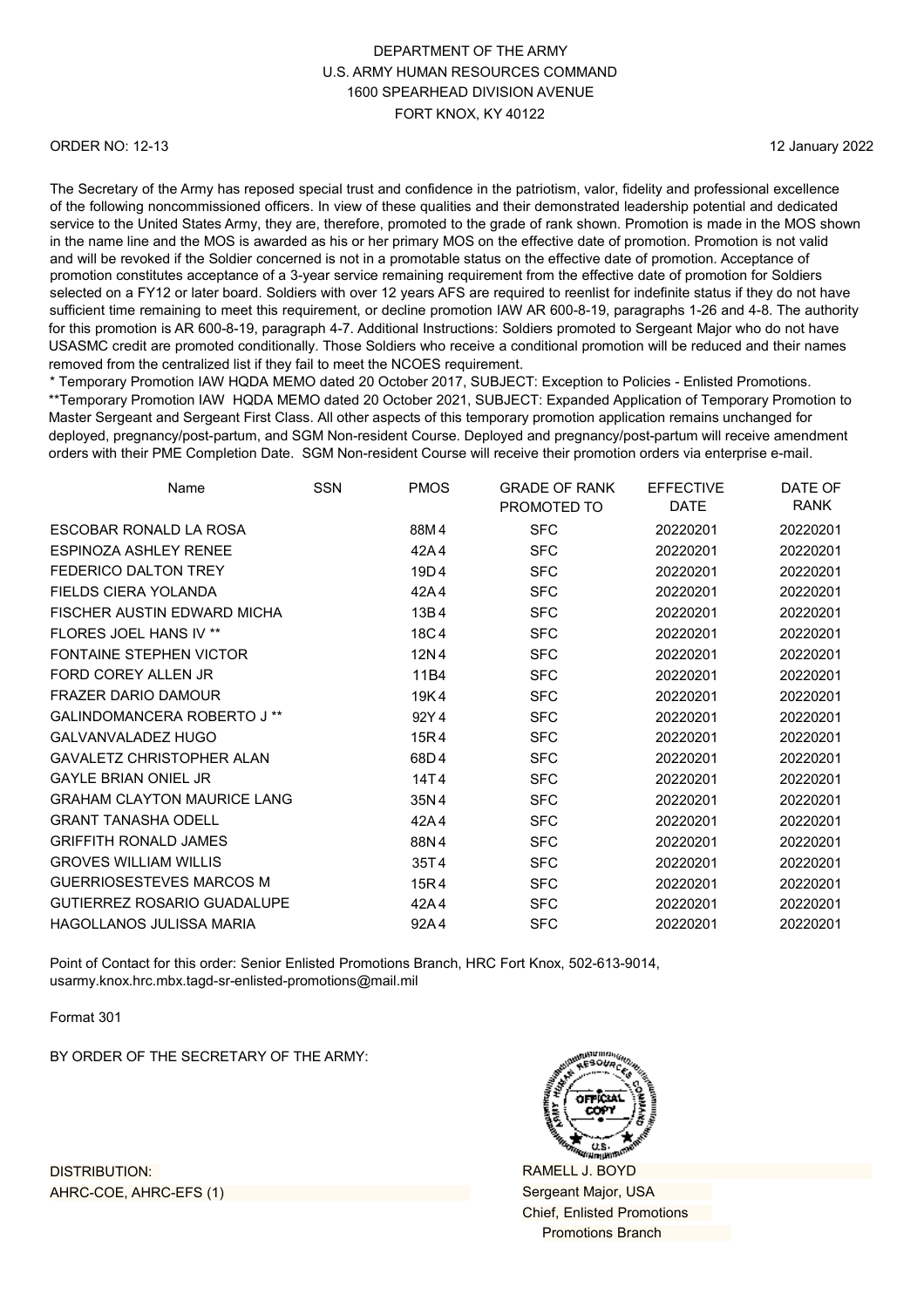#### ORDER NO: 12-14

12 January 2022

The Secretary of the Army has reposed special trust and confidence in the patriotism, valor, fidelity and professional excellence of the following noncommissioned officers. In view of these qualities and their demonstrated leadership potential and dedicated service to the United States Army, they are, therefore, promoted to the grade of rank shown. Promotion is made in the MOS shown in the name line and the MOS is awarded as his or her primary MOS on the effective date of promotion. Promotion is not valid and will be revoked if the Soldier concerned is not in a promotable status on the effective date of promotion. Acceptance of promotion constitutes acceptance of a 3-year service remaining requirement from the effective date of promotion for Soldiers selected on a FY12 or later board. Soldiers with over 12 years AFS are required to reenlist for indefinite status if they do not have sufficient time remaining to meet this requirement, or decline promotion IAW AR 600-8-19, paragraphs 1-26 and 4-8. The authority for this promotion is AR 600-8-19, paragraph 4-7. Additional Instructions: Soldiers promoted to Sergeant Major who do not have USASMC credit are promoted conditionally. Those Soldiers who receive a conditional promotion will be reduced and their names removed from the centralized list if they fail to meet the NCOES requirement.

\* Temporary Promotion IAW HQDA MEMO dated 20 October 2017, SUBJECT: Exception to Policies - Enlisted Promotions. \*\*Temporary Promotion IAW HQDA MEMO dated 20 October 2021, SUBJECT: Expanded Application of Temporary Promotion to Master Sergeant and Sergeant First Class. All other aspects of this temporary promotion application remains unchanged for deployed, pregnancy/post-partum, and SGM Non-resident Course. Deployed and pregnancy/post-partum will receive amendment orders with their PME Completion Date. SGM Non-resident Course will receive their promotion orders via enterprise e-mail.

| Name                             | <b>SSN</b> | <b>PMOS</b> | <b>GRADE OF RANK</b> | <b>EFFECTIVE</b> | DATE OF     |
|----------------------------------|------------|-------------|----------------------|------------------|-------------|
|                                  |            |             | PROMOTED TO          | <b>DATE</b>      | <b>RANK</b> |
| <b>HAMILTON JAMES ANDREW</b>     |            | 91M4        | <b>SFC</b>           | 20220201         | 20220201    |
| <b>HAMILTON MATTHEW WILLIAM</b>  |            | 89D4        | <b>SFC</b>           | 20220201         | 20220201    |
| HAND GREGORY EUGENE JR **        |            | 31B4        | <b>SFC</b>           | 20220201         | 20220201    |
| HARDEN JUSTIN MARQUIE EDWA       |            | 42A4        | <b>SFC</b>           | 20220201         | 20220201    |
| <b>HARRIS JFKIA MARTFI</b>       |            | 42A4        | <b>SFC</b>           | 20220201         | 20220201    |
| <b>HAYES JEREMY DELONE **</b>    |            | 18C4        | <b>SFC</b>           | 20220201         | 20220201    |
| <b>HEAD JONATHAN JAKE</b>        |            | 25U4        | <b>SFC</b>           | 20220201         | 20220201    |
| <b>HECTOR CHANNEL BERTHELINA</b> |            | 92A4        | <b>SFC</b>           | 20220201         | 20220201    |
| <b>HEMPHILL CORDARIUS R</b>      |            | 25W 4       | <b>SFC</b>           | 20220201         | 20220201    |
| <b>HERNANDEZ AGUSTIN JOSE</b>    |            | 91M4        | <b>SFC</b>           | 20220201         | 20220201    |
| <b>HESSE THOMAS FARMER</b>       |            | 11B4        | <b>SFC</b>           | 20220201         | 20220201    |
| <b>HOGAN BRADLEY MICHAEL</b>     |            | 11B4        | <b>SFC</b>           | 20220201         | 20220201    |
| <b>HONEYCUTT WENDY PAOLA</b>     |            | 92Y4        | <b>SFC</b>           | 20220201         | 20220201    |
| <b>HOWARD TREVOR MICHAEL</b>     |            | 12B4        | <b>SFC</b>           | 20220201         | 20220201    |
| <b>IVY DUSTIN WAYNE</b>          |            | 13M4        | <b>SFC</b>           | 20220201         | 20220201    |
| <b>JAMES JULLIAN PHILLIP **</b>  |            | 42A4        | <b>SFC</b>           | 20220201         | 20220201    |
| <b>JOHNSON ROBERT EVANS III</b>  |            | 12N4        | <b>SFC</b>           | 20220201         | 20220201    |
| <b>JONES JORDAN DEAN</b>         |            | 92R4        | <b>SFC</b>           | 20220201         | 20220201    |
| JONES TAYLOR ALOYSIUS            |            | 91X4        | <b>SFC</b>           | 20220201         | 20220201    |
| <b>JOSEPH MACKENSON</b>          |            | 92A4        | <b>SFC</b>           | 20220201         | 20220201    |
|                                  |            |             |                      |                  |             |

Point of Contact for this order: Senior Enlisted Promotions Branch, HRC Fort Knox, 502-613-9014, [usarmy.knox.hrc.mbx.tagd-sr-enlisted-promotions@mail.mil](mailto:usarmy.knox.hrc.mbx.tagd-sr-enlisted-promotions@mail.mil)

Format 301

BY ORDER OF THE SECRETARY OF THE ARMY:



RAMELL J. BOYD Sergeant Major, USA Chief, Enlisted Promotions Promotions Branch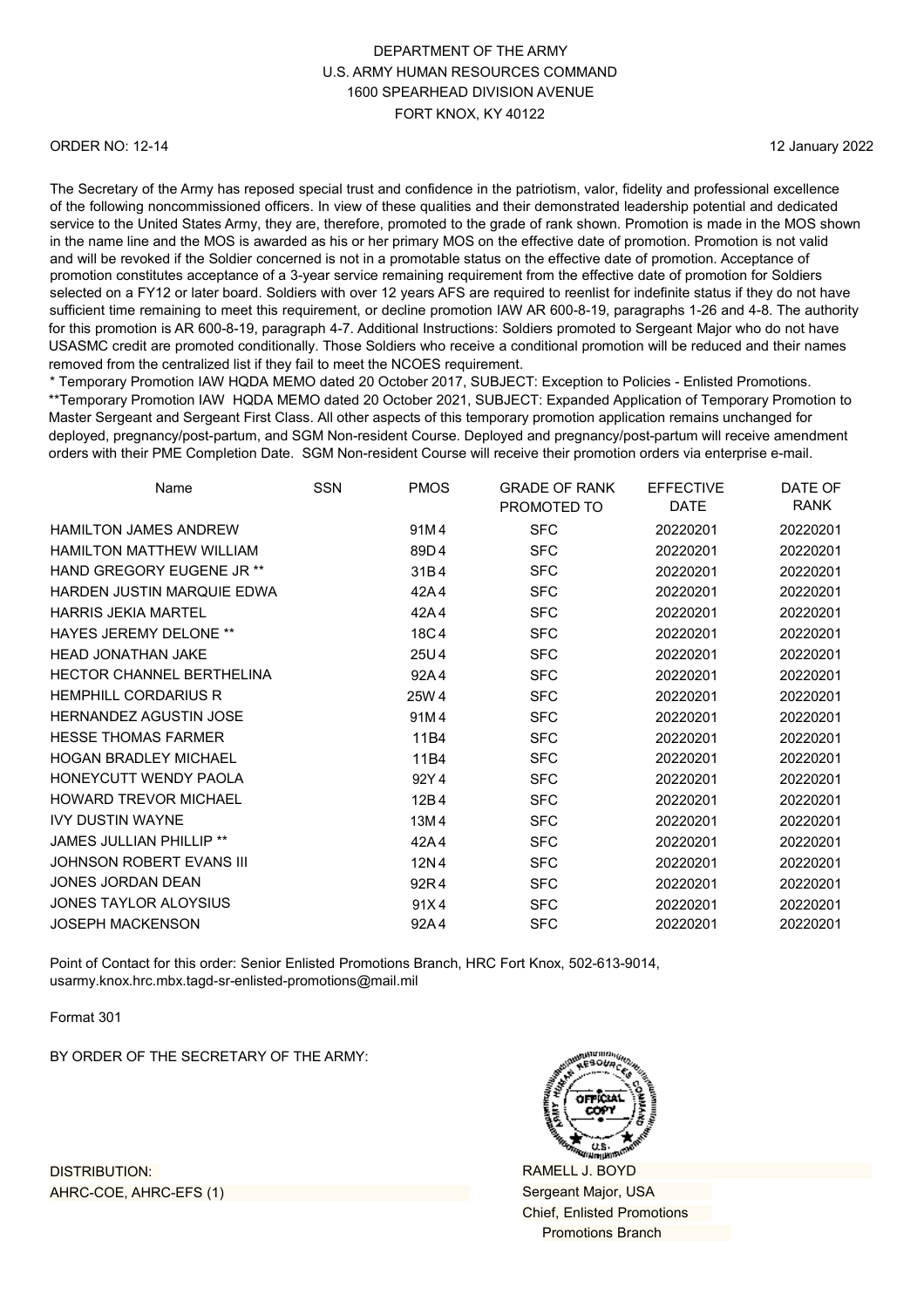#### ORDER NO: 12-15

12 January 2022

The Secretary of the Army has reposed special trust and confidence in the patriotism, valor, fidelity and professional excellence of the following noncommissioned officers. In view of these qualities and their demonstrated leadership potential and dedicated service to the United States Army, they are, therefore, promoted to the grade of rank shown. Promotion is made in the MOS shown in the name line and the MOS is awarded as his or her primary MOS on the effective date of promotion. Promotion is not valid and will be revoked if the Soldier concerned is not in a promotable status on the effective date of promotion. Acceptance of promotion constitutes acceptance of a 3-year service remaining requirement from the effective date of promotion for Soldiers selected on a FY12 or later board. Soldiers with over 12 years AFS are required to reenlist for indefinite status if they do not have sufficient time remaining to meet this requirement, or decline promotion IAW AR 600-8-19, paragraphs 1-26 and 4-8. The authority for this promotion is AR 600-8-19, paragraph 4-7. Additional Instructions: Soldiers promoted to Sergeant Major who do not have USASMC credit are promoted conditionally. Those Soldiers who receive a conditional promotion will be reduced and their names removed from the centralized list if they fail to meet the NCOES requirement.

\* Temporary Promotion IAW HQDA MEMO dated 20 October 2017, SUBJECT: Exception to Policies - Enlisted Promotions. \*\*Temporary Promotion IAW HQDA MEMO dated 20 October 2021, SUBJECT: Expanded Application of Temporary Promotion to Master Sergeant and Sergeant First Class. All other aspects of this temporary promotion application remains unchanged for deployed, pregnancy/post-partum, and SGM Non-resident Course. Deployed and pregnancy/post-partum will receive amendment orders with their PME Completion Date. SGM Non-resident Course will receive their promotion orders via enterprise e-mail.

| Name                            | <b>SSN</b> | <b>PMOS</b> | <b>GRADE OF RANK</b><br>PROMOTED TO | <b>EFFECTIVE</b><br>DATE | DATE OF<br><b>RANK</b> |
|---------------------------------|------------|-------------|-------------------------------------|--------------------------|------------------------|
| JUMAMUDUNOVAWOOLFORD OSIPA      |            | 92A4        | <b>SFC</b>                          | 20220201                 | 20220201               |
| <b>KELLEY DANIEL JOSEPH **</b>  |            | 38B4        | <b>SFC</b>                          | 20220201                 | 20220201               |
| KILLIAN DAVID R JR              |            | 91P4        | <b>SFC</b>                          | 20220201                 | 20220201               |
| <b>KLEIN JACOB CHARLES</b>      |            | 42A4        | <b>SFC</b>                          | 20220201                 | 20220201               |
| KLINGNER CURTISJAUN ANTHONY     |            | 15C4        | <b>SFC</b>                          | 20220201                 | 20220201               |
| KOZMA BEVELYN M                 |            | 42A4        | <b>SFC</b>                          | 20220201                 | 20220201               |
| <b>KREIDLER JASON DANIEL **</b> |            | 35L4        | <b>SFC</b>                          | 20220201                 | 20220201               |
| <b>LABRE MICHAEL ANTHONY</b>    |            | 13B4        | <b>SFC</b>                          | 20220201                 | 20220201               |
| <b>LAKE NATHANIEL ALLEN</b>     |            | 88M4        | <b>SFC</b>                          | 20220201                 | 20220201               |
| LANGEFELD GREGORY OWEN JR       |            | 91S4        | <b>SFC</b>                          | 20220201                 | 20220201               |
| <b>LATUS TREVOR EHREN</b>       |            | 14E4        | <b>SFC</b>                          | 20220201                 | 20220201               |
| <b>LAVRRAR MATTHEW RYAN</b>     |            | 19K4        | <b>SFC</b>                          | 20220201                 | 20220201               |
| LEARNED JEFFREY C**             |            | 18D4        | <b>SFC</b>                          | 20220201                 | 20220201               |
| LEE DAVE CHANGJOON              |            | 94S4        | <b>SFC</b>                          | 20220201                 | 20220201               |
| <b>LEE KYUNG NAM</b>            |            | 68J4        | <b>SFC</b>                          | 20220201                 | 20220201               |
| <b>LEGRAND ROBENSON</b>         |            | 68J4        | <b>SFC</b>                          | 20220201                 | 20220201               |
| LEWIS MARDRIGIUS SHAMIERE       |            | 79R4        | <b>SFC</b>                          | 20220201                 | 20220201               |
| LILLY NATHAN ROLLAND **         |            | 37F4        | <b>SFC</b>                          | 20220201                 | 20220201               |
| <b>LIZYNESS MATTHEW JAMES</b>   |            | 11C4        | <b>SFC</b>                          | 20220201                 | 20220201               |
| <b>LOPEZ JEANNETH</b>           |            | 68W4        | <b>SFC</b>                          | 20220201                 | 20220201               |

Point of Contact for this order: Senior Enlisted Promotions Branch, HRC Fort Knox, 502-613-9014, [usarmy.knox.hrc.mbx.tagd-sr-enlisted-promotions@mail.mil](mailto:usarmy.knox.hrc.mbx.tagd-sr-enlisted-promotions@mail.mil)

Format 301

BY ORDER OF THE SECRETARY OF THE ARMY:



RAMELL J. BOYD Sergeant Major, USA Chief, Enlisted Promotions Promotions Branch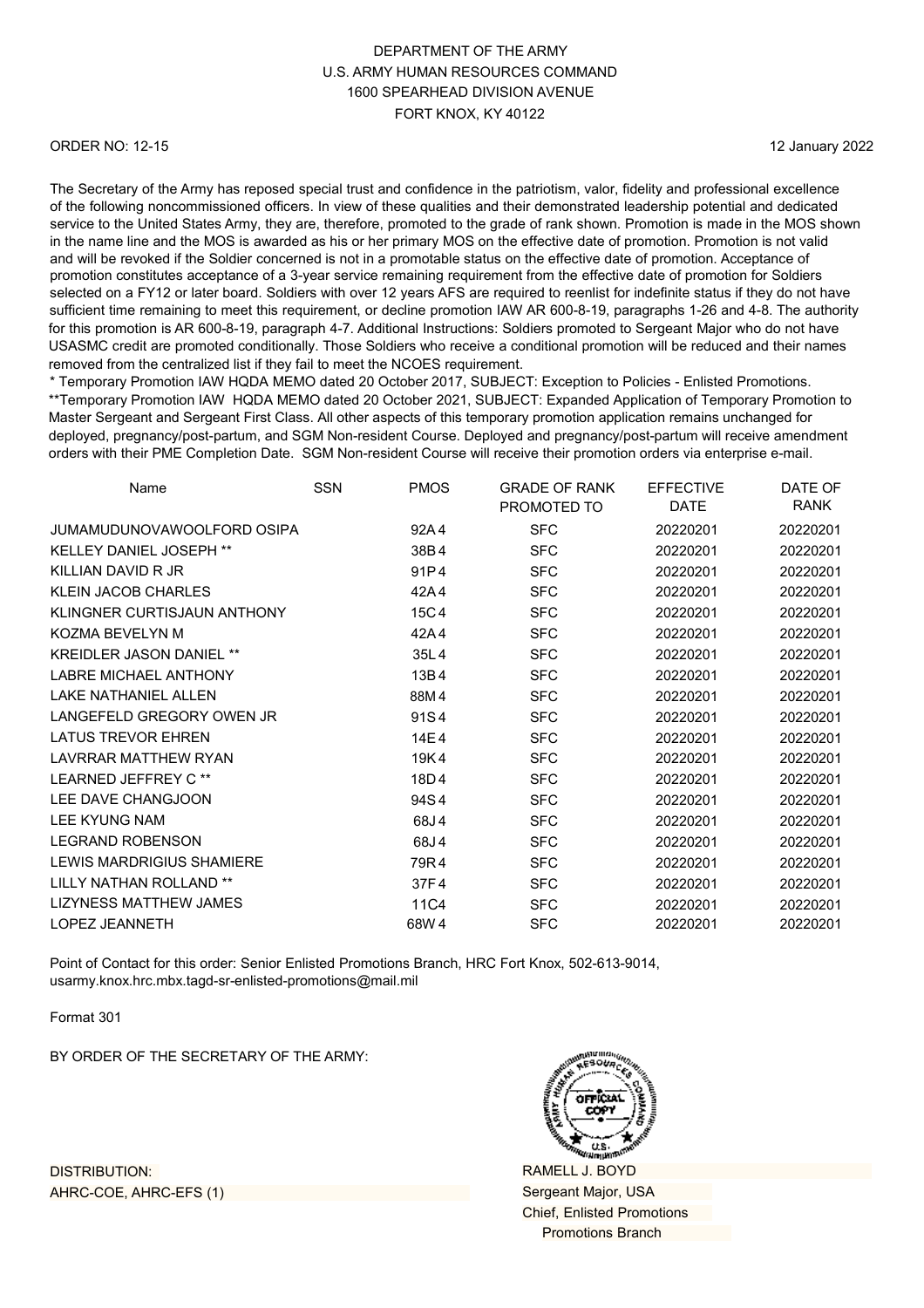#### ORDER NO: 12-16

12 January 2022

The Secretary of the Army has reposed special trust and confidence in the patriotism, valor, fidelity and professional excellence of the following noncommissioned officers. In view of these qualities and their demonstrated leadership potential and dedicated service to the United States Army, they are, therefore, promoted to the grade of rank shown. Promotion is made in the MOS shown in the name line and the MOS is awarded as his or her primary MOS on the effective date of promotion. Promotion is not valid and will be revoked if the Soldier concerned is not in a promotable status on the effective date of promotion. Acceptance of promotion constitutes acceptance of a 3-year service remaining requirement from the effective date of promotion for Soldiers selected on a FY12 or later board. Soldiers with over 12 years AFS are required to reenlist for indefinite status if they do not have sufficient time remaining to meet this requirement, or decline promotion IAW AR 600-8-19, paragraphs 1-26 and 4-8. The authority for this promotion is AR 600-8-19, paragraph 4-7. Additional Instructions: Soldiers promoted to Sergeant Major who do not have USASMC credit are promoted conditionally. Those Soldiers who receive a conditional promotion will be reduced and their names removed from the centralized list if they fail to meet the NCOES requirement.

\* Temporary Promotion IAW HQDA MEMO dated 20 October 2017, SUBJECT: Exception to Policies - Enlisted Promotions. \*\*Temporary Promotion IAW HQDA MEMO dated 20 October 2021, SUBJECT: Expanded Application of Temporary Promotion to Master Sergeant and Sergeant First Class. All other aspects of this temporary promotion application remains unchanged for deployed, pregnancy/post-partum, and SGM Non-resident Course. Deployed and pregnancy/post-partum will receive amendment orders with their PME Completion Date. SGM Non-resident Course will receive their promotion orders via enterprise e-mail.

| Name                             | <b>SSN</b> | <b>PMOS</b> | <b>GRADE OF RANK</b><br>PROMOTED TO | <b>EFFECTIVE</b><br><b>DATE</b> | DATE OF<br><b>RANK</b> |
|----------------------------------|------------|-------------|-------------------------------------|---------------------------------|------------------------|
| LOWMAN MATTHEW JAMES             |            | 13B4        | <b>SFC</b>                          | 20220201                        | 20220201               |
| LUJAN KALEINMICHAEL RIVERA       |            | 15E4        | <b>SFC</b>                          | 20220201                        | 20220201               |
| <b>MACADAM KEVIN MICHAEL</b>     |            | 14G4        | <b>SFC</b>                          | 20220201                        | 20220201               |
| <b>MAILO LIONEL</b>              |            | 91S4        | <b>SFC</b>                          | 20220201                        | 20220201               |
| MAPLE KAISHA ELIZABETHHECTO      |            | 92Y4        | <b>SFC</b>                          | 20220201                        | 20220201               |
| <b>MARIANI SHAWNTEA VICTORIA</b> |            | 31B4        | <b>SFC</b>                          | 20220201                        | 20220201               |
| <b>MARYLAND MARIO RODRIQUEZ</b>  |            | 42A4        | <b>SFC</b>                          | 20220201                        | 20220201               |
| MCCORMICK SAMUEL ADAM            |            | 19D4        | <b>SFC</b>                          | 20220201                        | 20220201               |
| MCDONALD SHAWN WILLIAM           |            | 79R4        | <b>SFC</b>                          | 20220201                        | 20220201               |
| MCDOWELL BRANDON MICHAEL         |            | 92A4        | <b>SFC</b>                          | 20220201                        | 20220201               |
| MEDINA JAMES SKYLER KYLE **      |            | 18C4        | <b>SFC</b>                          | 20220201                        | 20220201               |
| <b>MEEK TREVOR BURT **</b>       |            | 13B4        | <b>SFC</b>                          | 20220201                        | 20220201               |
| MELLY JOHNSON KIPKEMBOI          |            | 79R4        | <b>SFC</b>                          | 20220201                        | 20220201               |
| <b>MENDEZ DAVID</b>              |            | 42A4        | <b>SFC</b>                          | 20220201                        | 20220201               |
| MENDEZ TAMMY M                   |            | 15U4        | <b>SFC</b>                          | 20220201                        | 20220201               |
| <b>MERANCIO MICHAEL ANTHONY</b>  |            | 92A4        | <b>SFC</b>                          | 20220201                        | 20220201               |
| <b>MILLER STEVEN LOUIS</b>       |            | 35L4        | <b>SFC</b>                          | 20220201                        | 20220201               |
| MONCRIEF FORREST PAUL JR         |            | 14H4        | <b>SFC</b>                          | 20220201                        | 20220201               |
| <b>MONTANO DARA</b>              |            | 79S4        | <b>SFC</b>                          | 20220201                        | 20220201               |
| MONTEROCUEVAS ADALBERTO **       |            | 25U4        | <b>SFC</b>                          | 20220201                        | 20220201               |

Point of Contact for this order: Senior Enlisted Promotions Branch, HRC Fort Knox, 502-613-9014, [usarmy.knox.hrc.mbx.tagd-sr-enlisted-promotions@mail.mil](mailto:usarmy.knox.hrc.mbx.tagd-sr-enlisted-promotions@mail.mil)

Format 301

BY ORDER OF THE SECRETARY OF THE ARMY:



RAMELL J. BOYD Sergeant Major, USA Chief, Enlisted Promotions Promotions Branch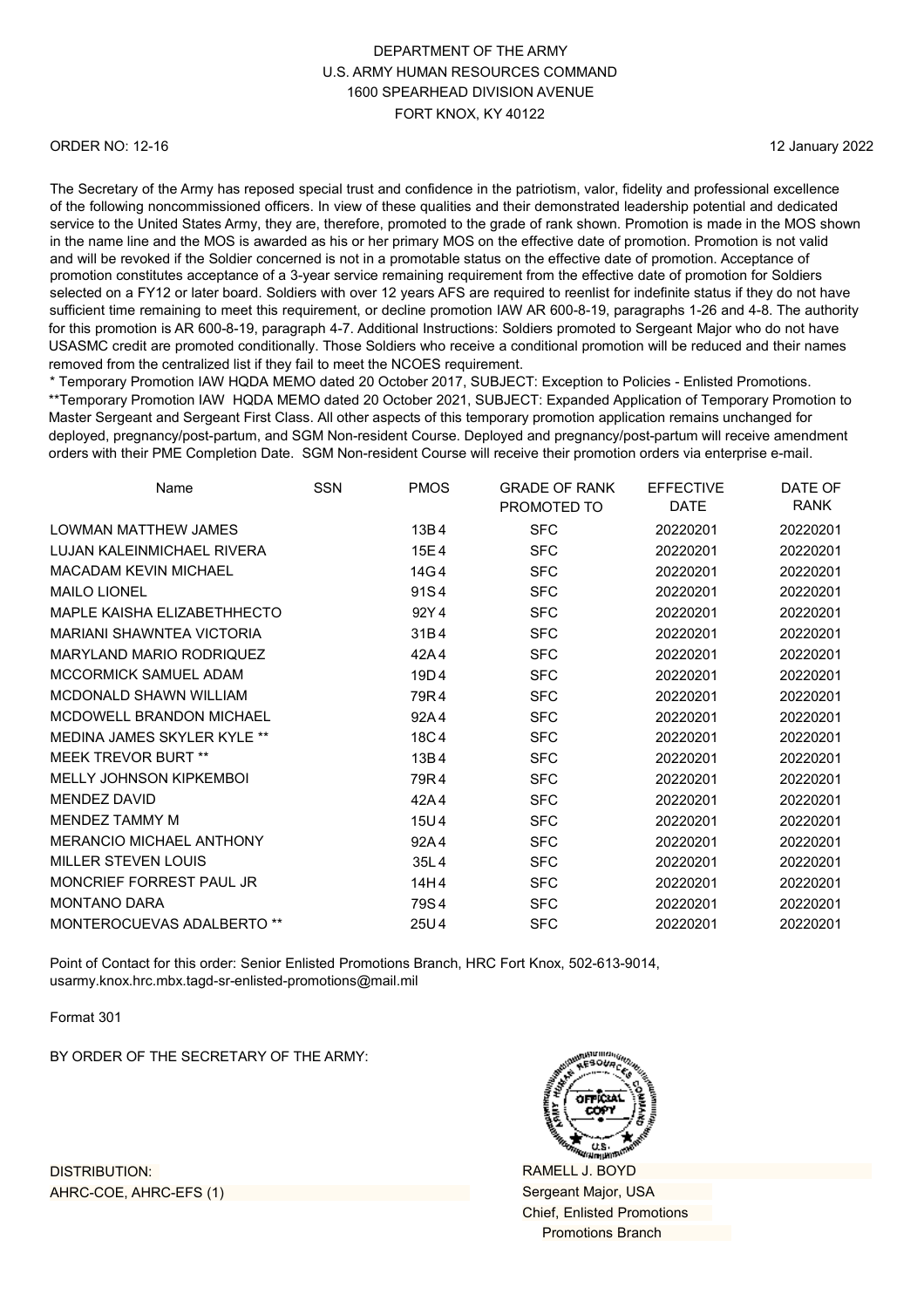#### ORDER NO: 12-17

12 January 2022

The Secretary of the Army has reposed special trust and confidence in the patriotism, valor, fidelity and professional excellence of the following noncommissioned officers. In view of these qualities and their demonstrated leadership potential and dedicated service to the United States Army, they are, therefore, promoted to the grade of rank shown. Promotion is made in the MOS shown in the name line and the MOS is awarded as his or her primary MOS on the effective date of promotion. Promotion is not valid and will be revoked if the Soldier concerned is not in a promotable status on the effective date of promotion. Acceptance of promotion constitutes acceptance of a 3-year service remaining requirement from the effective date of promotion for Soldiers selected on a FY12 or later board. Soldiers with over 12 years AFS are required to reenlist for indefinite status if they do not have sufficient time remaining to meet this requirement, or decline promotion IAW AR 600-8-19, paragraphs 1-26 and 4-8. The authority for this promotion is AR 600-8-19, paragraph 4-7. Additional Instructions: Soldiers promoted to Sergeant Major who do not have USASMC credit are promoted conditionally. Those Soldiers who receive a conditional promotion will be reduced and their names removed from the centralized list if they fail to meet the NCOES requirement.

\* Temporary Promotion IAW HQDA MEMO dated 20 October 2017, SUBJECT: Exception to Policies - Enlisted Promotions. \*\*Temporary Promotion IAW HQDA MEMO dated 20 October 2021, SUBJECT: Expanded Application of Temporary Promotion to Master Sergeant and Sergeant First Class. All other aspects of this temporary promotion application remains unchanged for deployed, pregnancy/post-partum, and SGM Non-resident Course. Deployed and pregnancy/post-partum will receive amendment orders with their PME Completion Date. SGM Non-resident Course will receive their promotion orders via enterprise e-mail.

| Name                       | <b>SSN</b> | <b>PMOS</b> | <b>GRADE OF RANK</b><br>PROMOTED TO | <b>EFFECTIVE</b><br>DATE | DATE OF<br>RANK |
|----------------------------|------------|-------------|-------------------------------------|--------------------------|-----------------|
| <b>MORENO IVETTE</b>       |            | 92Y4        | <b>SFC</b>                          | 20220201                 | 20220201        |
| <b>MOSLEY SHAQUINA</b>     |            | 25W 4       | <b>SFC</b>                          | 20220201                 | 20220201        |
| <b>MOUA MICHAEL</b>        |            | 12B4        | <b>SFC</b>                          | 20220201                 | 20220201        |
| MULERODIAZ EDWIN ANTONIO   |            | 19K4        | <b>SFC</b>                          | 20220201                 | 20220201        |
| MURRAY JERED MICHAEL       |            | 31B4        | <b>SFC</b>                          | 20220201                 | 20220201        |
| NABINGER MARK WILLIAM      |            | 91S4        | <b>SFC</b>                          | 20220201                 | 20220201        |
| NON JAMELYNN DIAN          |            | 68W 4       | <b>SFC</b>                          | 20220201                 | 20220201        |
| NORIEGA OSCAR ORION III    |            | 91M4        | <b>SFC</b>                          | 20220201                 | 20220201        |
| NORTHRUP SAMUEL DAVID      |            | 46Z4        | <b>SFC</b>                          | 20220201                 | 20220201        |
| OGUNNAIKE ADEDAYO OLADAPO  |            | 91M4        | <b>SFC</b>                          | 20220201                 | 20220201        |
| OLIVEIRA BRYAN JESUS **    |            | 42A4        | <b>SFC</b>                          | 20220201                 | 20220201        |
| ORTIZ WILLIAM JEFFERY      |            | 68W 4       | <b>SFC</b>                          | 20220201                 | 20220201        |
| ORTIZMERCADO JOSE ANTONIO  |            | 91M4        | <b>SFC</b>                          | 20220201                 | 20220201        |
| OVIEDOROMERO EMMANUEL IVAN |            | 91X4        | <b>SFC</b>                          | 20220201                 | 20220201        |
| PARKER MARQUEZ             |            | 91M4        | <b>SFC</b>                          | 20220201                 | 20220201        |
| <b>PARKS WENDY LETICIA</b> |            | 91X4        | <b>SFC</b>                          | 20220201                 | 20220201        |
| PASSMAN ROBERT MILTON      |            | 79R4        | <b>SFC</b>                          | 20220201                 | 20220201        |
| PEARISH JACOB MICHAEL **   |            | 18C4        | <b>SFC</b>                          | 20220201                 | 20220201        |
| PEDREGOTOSCANO FERNANDO    |            | 15R4        | <b>SFC</b>                          | 20220201                 | 20220201        |
| PERALTA IVAN               |            | 14P4        | <b>SFC</b>                          | 20220201                 | 20220201        |

Point of Contact for this order: Senior Enlisted Promotions Branch, HRC Fort Knox, 502-613-9014, [usarmy.knox.hrc.mbx.tagd-sr-enlisted-promotions@mail.mil](mailto:usarmy.knox.hrc.mbx.tagd-sr-enlisted-promotions@mail.mil)

Format 301

BY ORDER OF THE SECRETARY OF THE ARMY:



RAMELL J. BOYD Sergeant Major, USA Chief, Enlisted Promotions Promotions Branch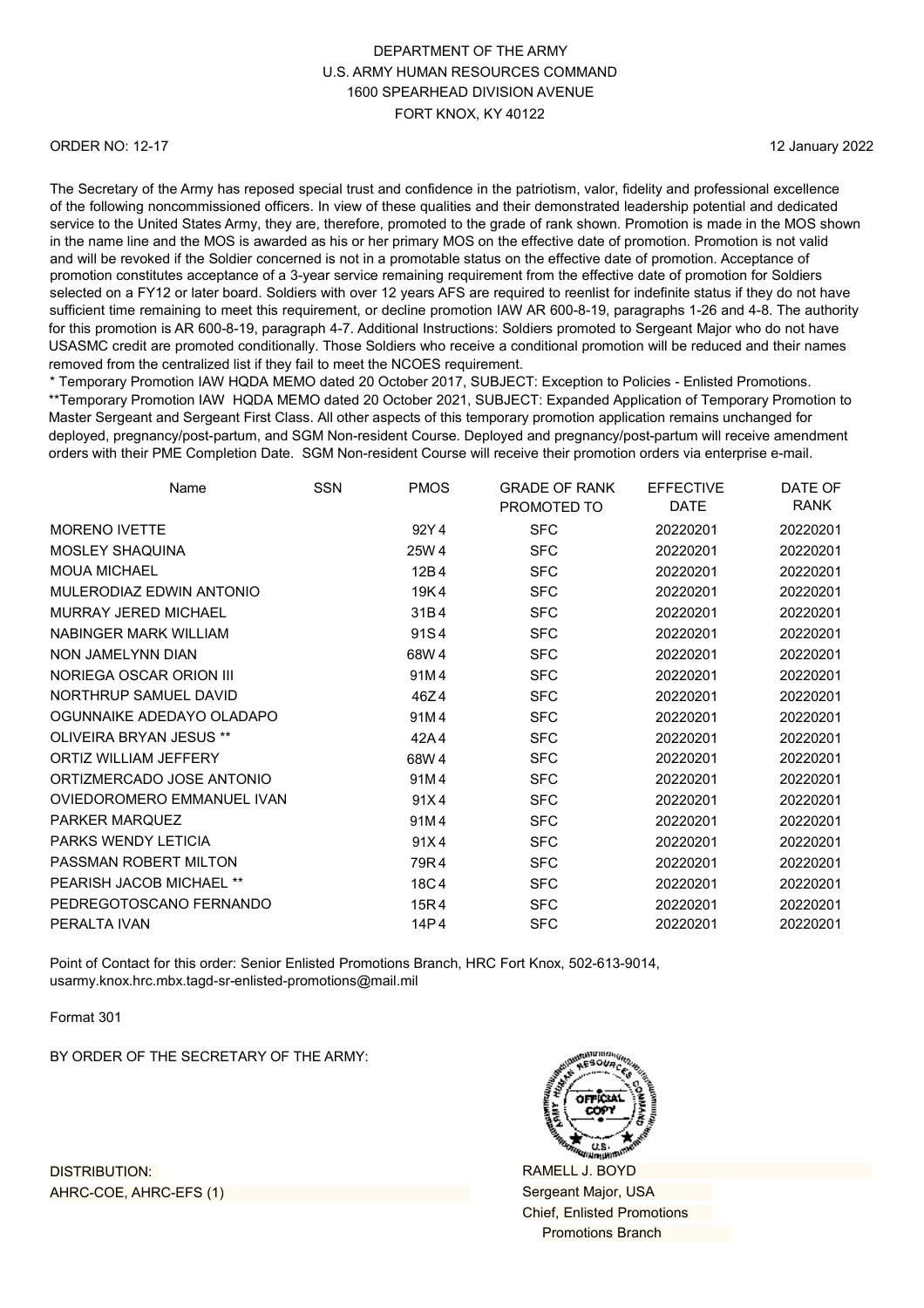#### ORDER NO: 12-18

12 January 2022

The Secretary of the Army has reposed special trust and confidence in the patriotism, valor, fidelity and professional excellence of the following noncommissioned officers. In view of these qualities and their demonstrated leadership potential and dedicated service to the United States Army, they are, therefore, promoted to the grade of rank shown. Promotion is made in the MOS shown in the name line and the MOS is awarded as his or her primary MOS on the effective date of promotion. Promotion is not valid and will be revoked if the Soldier concerned is not in a promotable status on the effective date of promotion. Acceptance of promotion constitutes acceptance of a 3-year service remaining requirement from the effective date of promotion for Soldiers selected on a FY12 or later board. Soldiers with over 12 years AFS are required to reenlist for indefinite status if they do not have sufficient time remaining to meet this requirement, or decline promotion IAW AR 600-8-19, paragraphs 1-26 and 4-8. The authority for this promotion is AR 600-8-19, paragraph 4-7. Additional Instructions: Soldiers promoted to Sergeant Major who do not have USASMC credit are promoted conditionally. Those Soldiers who receive a conditional promotion will be reduced and their names removed from the centralized list if they fail to meet the NCOES requirement.

\* Temporary Promotion IAW HQDA MEMO dated 20 October 2017, SUBJECT: Exception to Policies - Enlisted Promotions. \*\*Temporary Promotion IAW HQDA MEMO dated 20 October 2021, SUBJECT: Expanded Application of Temporary Promotion to Master Sergeant and Sergeant First Class. All other aspects of this temporary promotion application remains unchanged for deployed, pregnancy/post-partum, and SGM Non-resident Course. Deployed and pregnancy/post-partum will receive amendment orders with their PME Completion Date. SGM Non-resident Course will receive their promotion orders via enterprise e-mail.

| <b>SSN</b> | <b>PMOS</b> | <b>GRADE OF RANK</b> | <b>EFFECTIVE</b> | DATE OF     |
|------------|-------------|----------------------|------------------|-------------|
|            |             | PROMOTED TO          | <b>DATE</b>      | <b>RANK</b> |
|            | 91M4        | <b>SFC</b>           | 20220201         | 20220201    |
|            | 35G4        | <b>SFC</b>           | 20220201         | 20220201    |
|            | 11B4        | <b>SFC</b>           | 20220201         | 20220201    |
|            | 88H4        | <b>SFC</b>           | 20220201         | 20220201    |
|            | 18D4        | <b>SFC</b>           | 20220201         | 20220201    |
|            | 37F4        | <b>SFC</b>           | 20220201         | 20220201    |
|            | 79R4        | <b>SFC</b>           | 20220201         | 20220201    |
|            | 91X4        | <b>SFC</b>           | 20220201         | 20220201    |
|            | 35T4        | <b>SFC</b>           | 20220201         | 20220201    |
|            | 92Y4        | <b>SFC</b>           | 20220201         | 20220201    |
|            | 15Q4        | <b>SFC</b>           | 20220201         | 20220201    |
|            | 25W 4       | <b>SFC</b>           | 20220201         | 20220201    |
|            | 12B4        | <b>SFC</b>           | 20220201         | 20220201    |
|            | 91M4        | <b>SFC</b>           | 20220201         | 20220201    |
|            | 91M4        | <b>SFC</b>           | 20220201         | 20220201    |
|            | 92M4        | <b>SFC</b>           | 20220201         | 20220201    |
|            | 12B4        | <b>SFC</b>           | 20220201         | 20220201    |
|            | 31B4        | <b>SFC</b>           | 20220201         | 20220201    |
|            | 88M4        | <b>SFC</b>           | 20220201         | 20220201    |
|            | 35N4        | <b>SFC</b>           | 20220201         | 20220201    |
|            |             |                      |                  |             |

Point of Contact for this order: Senior Enlisted Promotions Branch, HRC Fort Knox, 502-613-9014, [usarmy.knox.hrc.mbx.tagd-sr-enlisted-promotions@mail.mil](mailto:usarmy.knox.hrc.mbx.tagd-sr-enlisted-promotions@mail.mil)

Format 301

BY ORDER OF THE SECRETARY OF THE ARMY:



RAMELL J. BOYD Sergeant Major, USA Chief, Enlisted Promotions Promotions Branch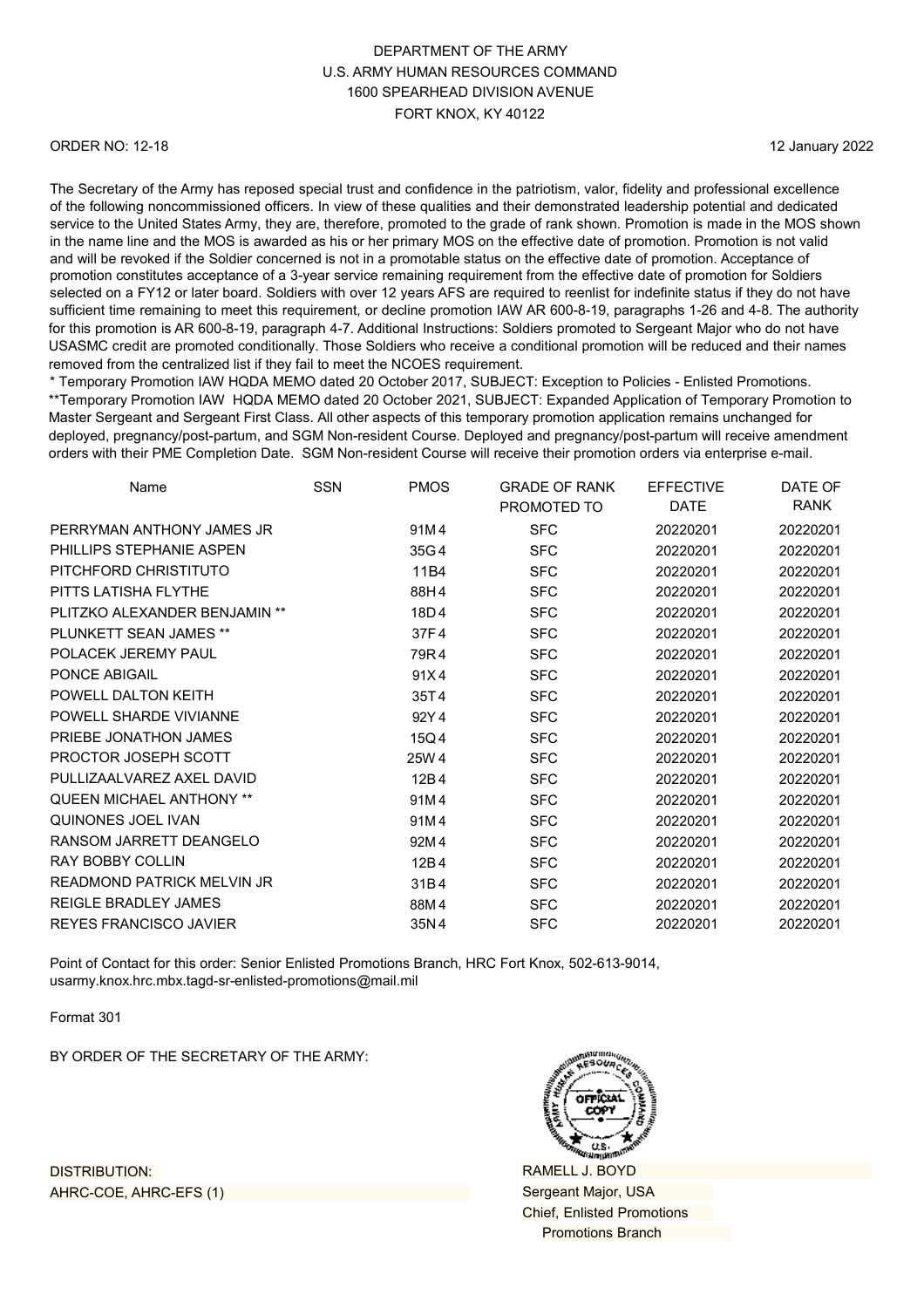#### ORDER NO: 12-19

12 January 2022

The Secretary of the Army has reposed special trust and confidence in the patriotism, valor, fidelity and professional excellence of the following noncommissioned officers. In view of these qualities and their demonstrated leadership potential and dedicated service to the United States Army, they are, therefore, promoted to the grade of rank shown. Promotion is made in the MOS shown in the name line and the MOS is awarded as his or her primary MOS on the effective date of promotion. Promotion is not valid and will be revoked if the Soldier concerned is not in a promotable status on the effective date of promotion. Acceptance of promotion constitutes acceptance of a 3-year service remaining requirement from the effective date of promotion for Soldiers selected on a FY12 or later board. Soldiers with over 12 years AFS are required to reenlist for indefinite status if they do not have sufficient time remaining to meet this requirement, or decline promotion IAW AR 600-8-19, paragraphs 1-26 and 4-8. The authority for this promotion is AR 600-8-19, paragraph 4-7. Additional Instructions: Soldiers promoted to Sergeant Major who do not have USASMC credit are promoted conditionally. Those Soldiers who receive a conditional promotion will be reduced and their names removed from the centralized list if they fail to meet the NCOES requirement.

\* Temporary Promotion IAW HQDA MEMO dated 20 October 2017, SUBJECT: Exception to Policies - Enlisted Promotions. \*\*Temporary Promotion IAW HQDA MEMO dated 20 October 2021, SUBJECT: Expanded Application of Temporary Promotion to Master Sergeant and Sergeant First Class. All other aspects of this temporary promotion application remains unchanged for deployed, pregnancy/post-partum, and SGM Non-resident Course. Deployed and pregnancy/post-partum will receive amendment orders with their PME Completion Date. SGM Non-resident Course will receive their promotion orders via enterprise e-mail.

| Name                         | <b>SSN</b> | <b>PMOS</b> | <b>GRADE OF RANK</b><br>PROMOTED TO | <b>EFFECTIVE</b><br><b>DATE</b> | DATE OF<br>RANK |
|------------------------------|------------|-------------|-------------------------------------|---------------------------------|-----------------|
|                              |            |             |                                     |                                 |                 |
| REYNOLDS JASON KYLE          |            | 19D4        | <b>SFC</b>                          | 20220201                        | 20220201        |
| RICHARDSON ANTHONY LINWOOD   |            | 91X4        | <b>SFC</b>                          | 20220201                        | 20220201        |
| ROANE GARRISON ANDRE         |            | 91X4        | <b>SFC</b>                          | 20220201                        | 20220201        |
| ROBINSON JEFFERY JAMAL       |            | 79R4        | <b>SFC</b>                          | 20220201                        | 20220201        |
| RODRIGUEZTAMAYO ROBERTO CAR  |            | 14E4        | <b>SFC</b>                          | 20220201                        | 20220201        |
| ROLLEFSON SPENCER ROBERT     |            | 12B4        | <b>SFC</b>                          | 20220201                        | 20220201        |
| RUFTHOW ANGFI INA FVFI YN ** |            | 92G4        | <b>SFC</b>                          | 20220201                        | 20220201        |
| RUIZ JESSICA HELENA          |            | 25W 4       | <b>SFC</b>                          | 20220201                        | 20220201        |
| <b>RUTH DAVID SHELDON</b>    |            | 11C4        | <b>SFC</b>                          | 20220201                        | 20220201        |
| SALDANA ALEX LEE **          |            | 12B4        | <b>SFC</b>                          | 20220201                        | 20220201        |
| <b>SANCHEZ SAUL EMIR</b>     |            | 12B4        | <b>SFC</b>                          | 20220201                        | 20220201        |
| SCHAARE ROBERT ALLEN JR      |            | 79R4        | <b>SFC</b>                          | 20220201                        | 20220201        |
| SHIELDS KELVON CHRISTOPHER   |            | 79S4        | <b>SFC</b>                          | 20220201                        | 20220201        |
| <b>SHIN GREGORY HWAN</b>     |            | 35P4        | <b>SFC</b>                          | 20220201                        | 20220201        |
| SHIREL JEREMY MARREZE        |            | 42A4        | <b>SFC</b>                          | 20220201                        | 20220201        |
| SHOWERS CHRISTIAN JANAY      |            | 42A4        | <b>SFC</b>                          | 20220201                        | 20220201        |
| SIMPSON NAKIA RAISHAUN       |            | 79R4        | <b>SFC</b>                          | 20220201                        | 20220201        |
| SINAGRA KELLY ANN            |            | 91X4        | <b>SFC</b>                          | 20220201                        | 20220201        |
| SINGLETON EDWARD PAXTON JR   |            | 25E4        | <b>SFC</b>                          | 20220201                        | 20220201        |
| SMALLWOOD KENROY RAYTON      |            | 88N4        | <b>SFC</b>                          | 20220201                        | 20220201        |
|                              |            |             |                                     |                                 |                 |

Point of Contact for this order: Senior Enlisted Promotions Branch, HRC Fort Knox, 502-613-9014, [usarmy.knox.hrc.mbx.tagd-sr-enlisted-promotions@mail.mil](mailto:usarmy.knox.hrc.mbx.tagd-sr-enlisted-promotions@mail.mil)

Format 301

BY ORDER OF THE SECRETARY OF THE ARMY:



RAMELL J. BOYD Sergeant Major, USA Chief, Enlisted Promotions Promotions Branch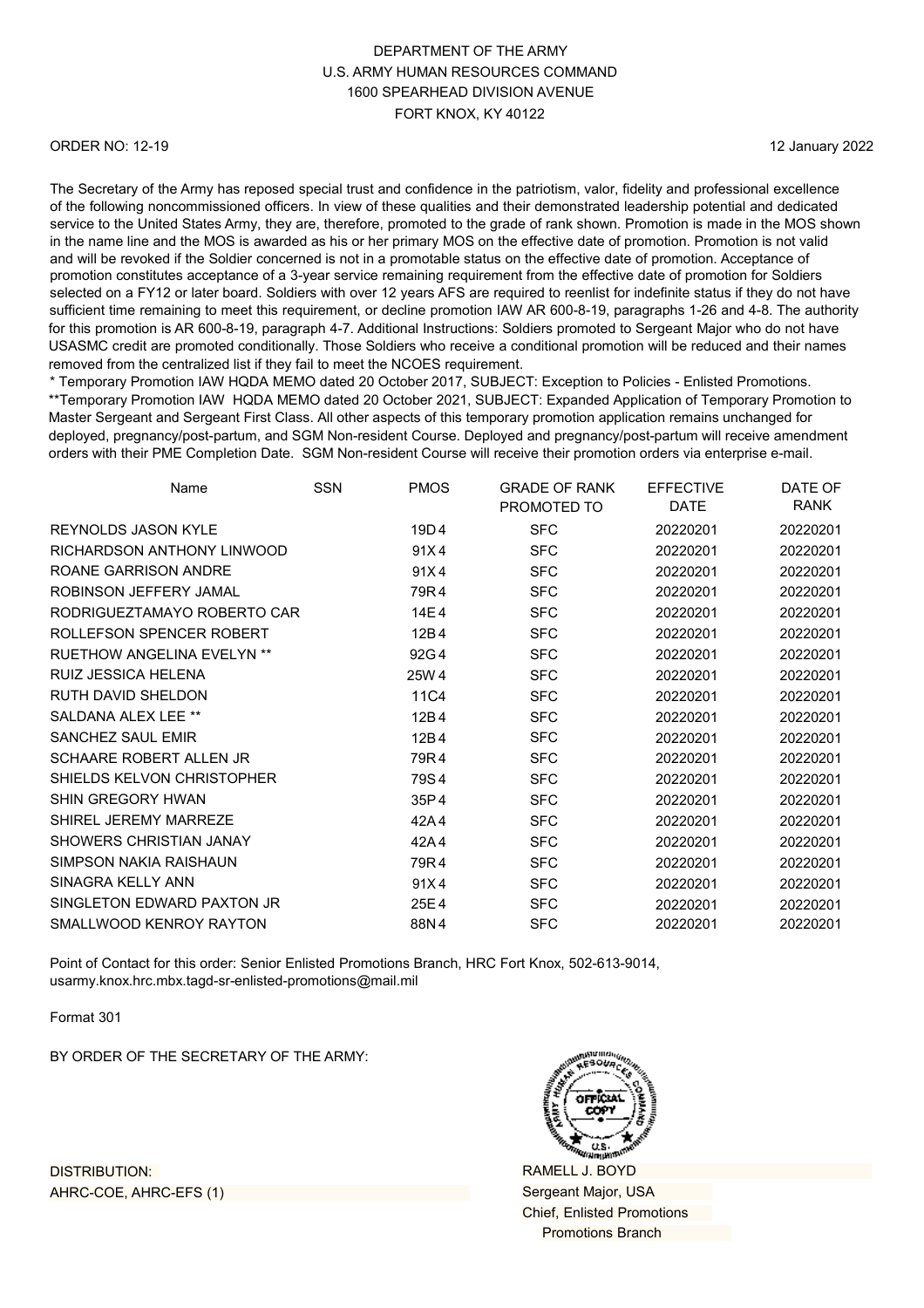#### ORDER NO: 12-20

12 January 2022

The Secretary of the Army has reposed special trust and confidence in the patriotism, valor, fidelity and professional excellence of the following noncommissioned officers. In view of these qualities and their demonstrated leadership potential and dedicated service to the United States Army, they are, therefore, promoted to the grade of rank shown. Promotion is made in the MOS shown in the name line and the MOS is awarded as his or her primary MOS on the effective date of promotion. Promotion is not valid and will be revoked if the Soldier concerned is not in a promotable status on the effective date of promotion. Acceptance of promotion constitutes acceptance of a 3-year service remaining requirement from the effective date of promotion for Soldiers selected on a FY12 or later board. Soldiers with over 12 years AFS are required to reenlist for indefinite status if they do not have sufficient time remaining to meet this requirement, or decline promotion IAW AR 600-8-19, paragraphs 1-26 and 4-8. The authority for this promotion is AR 600-8-19, paragraph 4-7. Additional Instructions: Soldiers promoted to Sergeant Major who do not have USASMC credit are promoted conditionally. Those Soldiers who receive a conditional promotion will be reduced and their names removed from the centralized list if they fail to meet the NCOES requirement.

\* Temporary Promotion IAW HQDA MEMO dated 20 October 2017, SUBJECT: Exception to Policies - Enlisted Promotions. \*\*Temporary Promotion IAW HQDA MEMO dated 20 October 2021, SUBJECT: Expanded Application of Temporary Promotion to Master Sergeant and Sergeant First Class. All other aspects of this temporary promotion application remains unchanged for deployed, pregnancy/post-partum, and SGM Non-resident Course. Deployed and pregnancy/post-partum will receive amendment orders with their PME Completion Date. SGM Non-resident Course will receive their promotion orders via enterprise e-mail.

| Name                                | <b>SSN</b> | <b>PMOS</b> | <b>GRADE OF RANK</b><br>PROMOTED TO | <b>EFFECTIVE</b><br><b>DATE</b> | DATE OF<br>RANK |
|-------------------------------------|------------|-------------|-------------------------------------|---------------------------------|-----------------|
| <b>SMITH WILLIAM LOUIS</b>          |            | 42A4        | <b>SFC</b>                          | 20220201                        | 20220201        |
| SMITH WILLIAM TODD                  |            | 68A4        | <b>SFC</b>                          | 20220201                        | 20220201        |
| SPINO FALENIKO POUMAA               |            | 68W 4       | <b>SFC</b>                          | 20220201                        | 20220201        |
| SPRAGUE BRANDYN MICHAELALEX **      |            | 18D4        | <b>SFC</b>                          | 20220201                        | 20220201        |
| STAFFORD RICHARD DEVITO             |            | 88N4        | <b>SFC</b>                          | 20220201                        | 20220201        |
| TAMAI KENT YUUKI                    |            | 27D4        | <b>SFC</b>                          | 20220201                        | 20220201        |
| TANNER WILLIAM ARTHUR SR            |            | 46Z4        | <b>SFC</b>                          | 20220201                        | 20220201        |
| <b>TAYLOR TYRELL ALEXANDER</b>      |            | 88N4        | <b>SFC</b>                          | 20220201                        | 20220201        |
| <b>TERBUSH KRAIG ANTHONY</b>        |            | 11B4        | <b>SFC</b>                          | 20220201                        | 20220201        |
| <b>TERRY KERWIN DEVONNE **</b>      |            | 25W 4       | <b>SFC</b>                          | 20220201                        | 20220201        |
| THOMAS STEWART JOSEPH               |            | 79R4        | <b>SFC</b>                          | 20220201                        | 20220201        |
| <b>THOMPSON STEVEN CRAIG **</b>     |            | 37F4        | <b>SFC</b>                          | 20220201                        | 20220201        |
| <b>TORJESEN ENRIQUE WILLIAM</b>     |            | 11B4        | <b>SFC</b>                          | 20220201                        | 20220201        |
| <b>TORRES DANIEL LEE JR **</b>      |            | 91M4        | <b>SFC</b>                          | 20220201                        | 20220201        |
| <b>TORRES GABRIEL ANTHONY **</b>    |            | 18C4        | <b>SFC</b>                          | 20220201                        | 20220201        |
| <b>TRAPP ZANF ANDROS</b>            |            | 88N4        | <b>SFC</b>                          | 20220201                        | 20220201        |
| <b>TUCKSEN JOHN RAY</b>             |            | 94W4        | <b>SFC</b>                          | 20220201                        | 20220201        |
| URRACA JONATHAN WILLIAM             |            | 18E4        | <b>SFC</b>                          | 20220201                        | 20220201        |
| <b>VALDIVIEZO DANIEL ANTONIO **</b> |            | 15U4        | <b>SFC</b>                          | 20220201                        | 20220201        |
| <b>VALENTIN EDDIE YAMIL</b>         |            | 68R4        | <b>SFC</b>                          | 20220201                        | 20220201        |

Point of Contact for this order: Senior Enlisted Promotions Branch, HRC Fort Knox, 502-613-9014, [usarmy.knox.hrc.mbx.tagd-sr-enlisted-promotions@mail.mil](mailto:usarmy.knox.hrc.mbx.tagd-sr-enlisted-promotions@mail.mil)

Format 301

BY ORDER OF THE SECRETARY OF THE ARMY:



RAMELL J. BOYD Sergeant Major, USA Chief, Enlisted Promotions Promotions Branch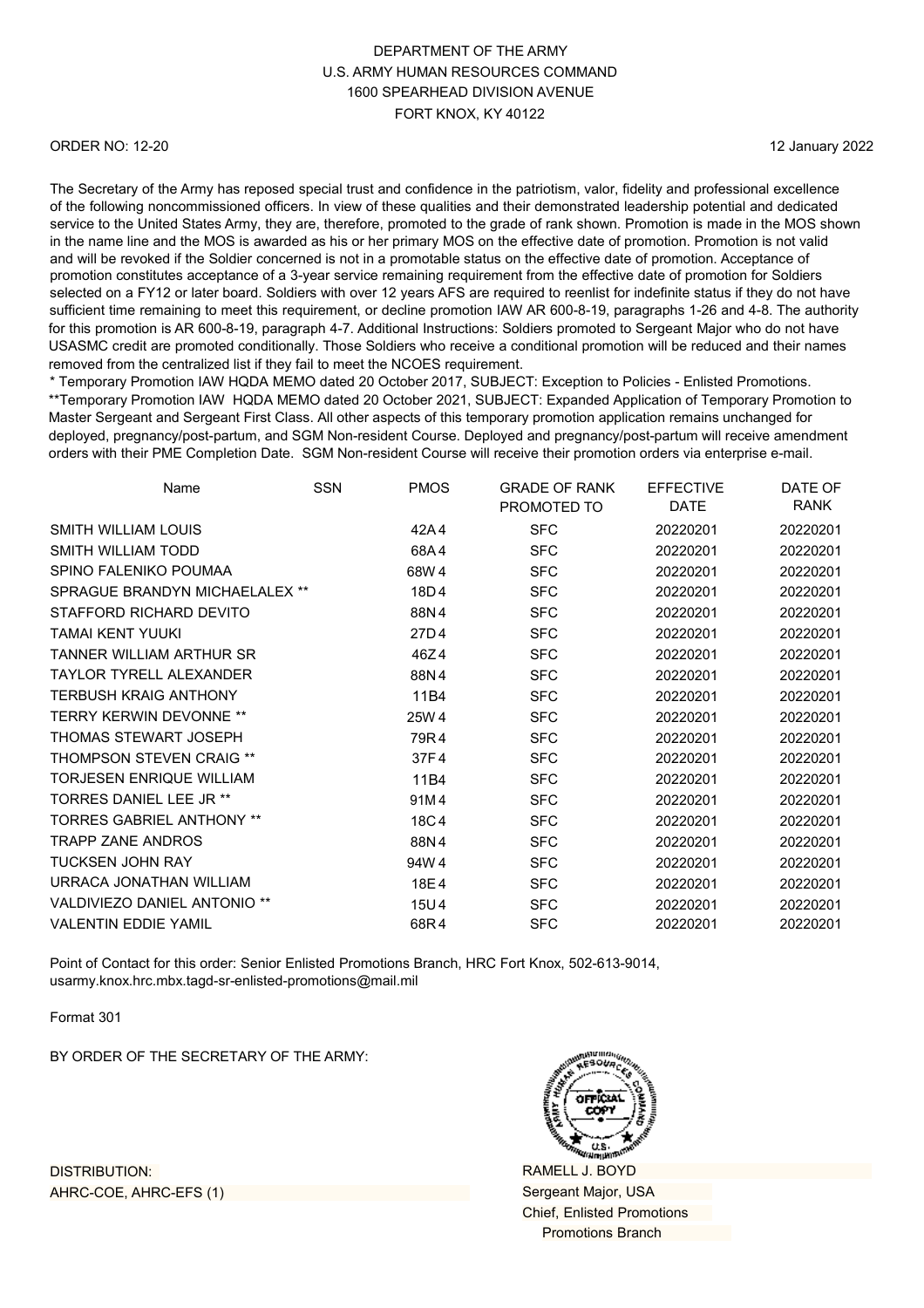#### ORDER NO: 12-21

12 January 2022

The Secretary of the Army has reposed special trust and confidence in the patriotism, valor, fidelity and professional excellence of the following noncommissioned officers. In view of these qualities and their demonstrated leadership potential and dedicated service to the United States Army, they are, therefore, promoted to the grade of rank shown. Promotion is made in the MOS shown in the name line and the MOS is awarded as his or her primary MOS on the effective date of promotion. Promotion is not valid and will be revoked if the Soldier concerned is not in a promotable status on the effective date of promotion. Acceptance of promotion constitutes acceptance of a 3-year service remaining requirement from the effective date of promotion for Soldiers selected on a FY12 or later board. Soldiers with over 12 years AFS are required to reenlist for indefinite status if they do not have sufficient time remaining to meet this requirement, or decline promotion IAW AR 600-8-19, paragraphs 1-26 and 4-8. The authority for this promotion is AR 600-8-19, paragraph 4-7. Additional Instructions: Soldiers promoted to Sergeant Major who do not have USASMC credit are promoted conditionally. Those Soldiers who receive a conditional promotion will be reduced and their names removed from the centralized list if they fail to meet the NCOES requirement.

\* Temporary Promotion IAW HQDA MEMO dated 20 October 2017, SUBJECT: Exception to Policies - Enlisted Promotions. \*\*Temporary Promotion IAW HQDA MEMO dated 20 October 2021, SUBJECT: Expanded Application of Temporary Promotion to Master Sergeant and Sergeant First Class. All other aspects of this temporary promotion application remains unchanged for deployed, pregnancy/post-partum, and SGM Non-resident Course. Deployed and pregnancy/post-partum will receive amendment orders with their PME Completion Date. SGM Non-resident Course will receive their promotion orders via enterprise e-mail.

| Name                              | <b>SSN</b> | <b>PMOS</b> | <b>GRADE OF RANK</b><br>PROMOTED TO | <b>EFFECTIVE</b><br>DATE | DATE OF<br>RANK |
|-----------------------------------|------------|-------------|-------------------------------------|--------------------------|-----------------|
| <b>VANHORN MICHAEL JAMES</b>      |            | 38B4        | <b>SFC</b>                          | 20220201                 | 20220201        |
| <b>VICARS MICHAFI AARON</b>       |            | 91X4        | <b>SFC</b>                          | 20220201                 | 20220201        |
| <b>VILLARREAL MICHAEL ANDREW</b>  |            | 25B4        | <b>SFC</b>                          | 20220201                 | 20220201        |
| WATSON GARTH LOGAN **             |            | 18C4        | <b>SFC</b>                          | 20220201                 | 20220201        |
| <b>WATTS LEONARD LOUIS JR</b>     |            | 91A4        | <b>SFC</b>                          | 20220201                 | 20220201        |
| <b>WEBBER JOSHUA THOMAS</b>       |            | 35N4        | <b>SFC</b>                          | 20220201                 | 20220201        |
| <b>WEST CHRISTOPHER DANIEL **</b> |            | 18D4        | <b>SFC</b>                          | 20220201                 | 20220201        |
| <b>WHEAT MATTHEW BRIAN</b>        |            | 14H4        | <b>SFC</b>                          | 20220201                 | 20220201        |
| <b>WHITE JAMES ISRAEL</b>         |            | 42A4        | <b>SFC</b>                          | 20220201                 | 20220201        |
| WHITE TORRI TROVETTE              |            | 92Y4        | <b>SFC</b>                          | 20220201                 | 20220201        |
| <b>WICKSTROM ERIC ALEXANDER</b>   |            | 11B4        | <b>SFC</b>                          | 20220201                 | 20220201        |
| <b>WILKERSON TROY LEE</b>         |            | 92Y4        | <b>SFC</b>                          | 20220201                 | 20220201        |
| <b>WILLIAMS MATTHEW QUETINE</b>   |            | 31B4        | <b>SFC</b>                          | 20220201                 | 20220201        |
| <b>WILSON JONNY THOMAS</b>        |            | 68W 4       | <b>SFC</b>                          | 20220201                 | 20220201        |
| <b>WILSON SASHA LYNN **</b>       |            | 31B4        | <b>SFC</b>                          | 20220201                 | 20220201        |
| WIMS JUSTIN RASHAD                |            | 91M4        | <b>SFC</b>                          | 20220201                 | 20220201        |
| <b>WOOD HOLLI NICOLE</b>          |            | 42A4        | <b>SFC</b>                          | 20220201                 | 20220201        |
| <b>WORRELL PETER JOSEPH</b>       |            | 18E4        | <b>SFC</b>                          | 20220201                 | 20220201        |
| YARBROUGH JOHN ELLISON            |            | 11B4        | <b>SFC</b>                          | 20220201                 | 20220201        |
| YORK JACOB HOUSTON                |            | 19D4        | <b>SFC</b>                          | 20220201                 | 20220201        |

Point of Contact for this order: Senior Enlisted Promotions Branch, HRC Fort Knox, 502-613-9014, [usarmy.knox.hrc.mbx.tagd-sr-enlisted-promotions@mail.mil](mailto:usarmy.knox.hrc.mbx.tagd-sr-enlisted-promotions@mail.mil)

Format 301

BY ORDER OF THE SECRETARY OF THE ARMY:



RAMELL J. BOYD Sergeant Major, USA Chief, Enlisted Promotions Promotions Branch